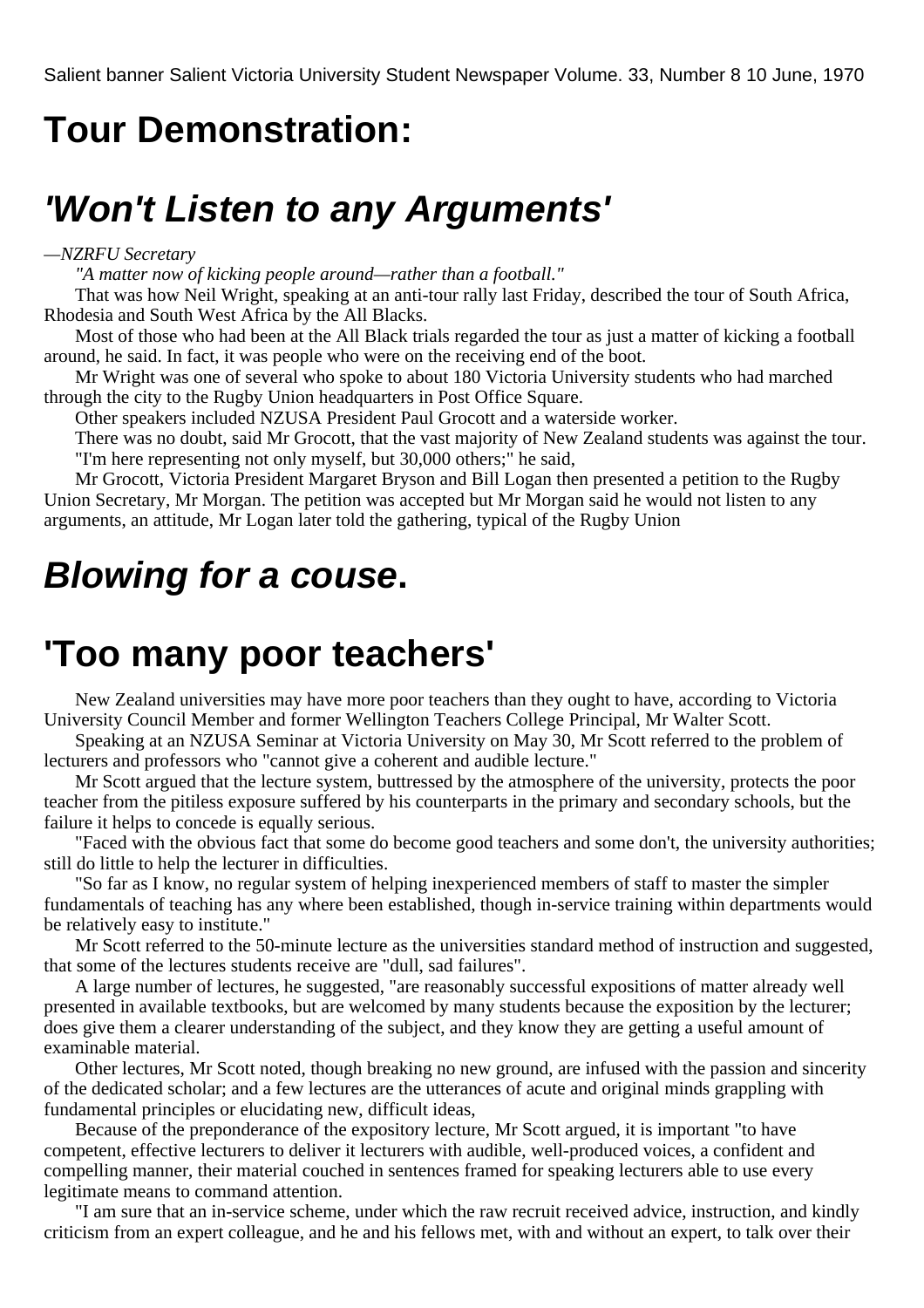problems, their successes and failures, would, if it were institute effect a great improvement in short time."

# **A Costly Stunt**

Students involved in a stunt during Capping Week have been 'charged' \$33 by the Executive.

The stunt concerned involved the placing of an old car at the bottom of the Cable Car. The car was subsequently removed by the City Council.

The Executive met to consider the question of a bill for \$\$51.50 from the Wellington City Council Transport Department for removal of the car. The Executive moved into committee to discuss the matter.

It was resolved that "this Association advise the Wellington City Corporation Traffic Department that it will meet the costs of the capping incident involving the Cable Car but that we accept no liability or responsibility for the incident."

The Executive also agreed "that the persons involved in the Cable Car stunt be charged \$33." The minutes of thee meeting record that "Graeme Sutherland presented a cheque for \$33 on behalf of those involved in the stunt."

In attendance at the meeting while it was in committee and given speaking rights were John Mowbray, Graeme Sutherland, Keith Watson, Debbie Wilson, B.W. Edwards, Chris Hamson and G. Shanahan.

Note: We are unable to ascertain why "those involved in the stunt" were "charged" \$33. We regret that this news story does not make the matter very clear. Why this should be so is a question which readers might care to address to the members of the Executive, who have considered this and a number of other questions in committee recently and have made it impossible for us to adequately report matters which-in our opinion-need not have been discussed in secret.

Friday 12.45 p.m.

## **More Vocational Guidance Needed?**

Students and employers should be better informed about the knowledge, capabilities and potential of graduate in particular subjects, according to Victoria University's Professor of Management Accounting, Professor GJ. Schmitt.

At the Association of University Teachers' Seminar at Auckland in May, Professor Schmitt argued that the country spends hundreds of millions of dollars on education, and spends almost nothing on guiding the use which the community makes of the system.

This situation is analogous to that of a firm making a variety of goods, with frequent changes of quality, design, and end use, which does no advertising and gives no operating instructions to those who buy its products

"At present we rely on a very few vocational guidance officer, careers advisers and liaison officers to aid decisions. But, very largely, young people make up their own minds from limited knowledge of possibilities, haphazardly obtained, and influenced by the out-of-date, incomplete and inevitably biased knowledge and opinions of parents and friends.

"Employers, similarly, have little to guide them as to what are the qualities of the graduates and others that they hire-how frequently we hear complaints of the new graduate's preparation for day-to-day practical work."

Professor Schmitt suggested that the major requiremement seems to be a massive and continuing programme of public information.

"Such a programme would have to be based on thorough research and forecasting of future needs, involving sound and imaginative appreciation of changes likely during coming decades in the level and nature of skills and attributes that various vocations will demand," Professor Schmitt said. Separate Development

Proposals for desegregation of toilets have been buried.

At an SRC meeting of 2 June, Association President Margaret Bryson, in moving that the policy on desegregation of the Student Union Building's toilets be abandoned, said that the plumbing regulations prohibited the proposal

# **Salient**

Edited for and on behalf of the Victoria University Students' Association, P.O. Box 196, Wellington by David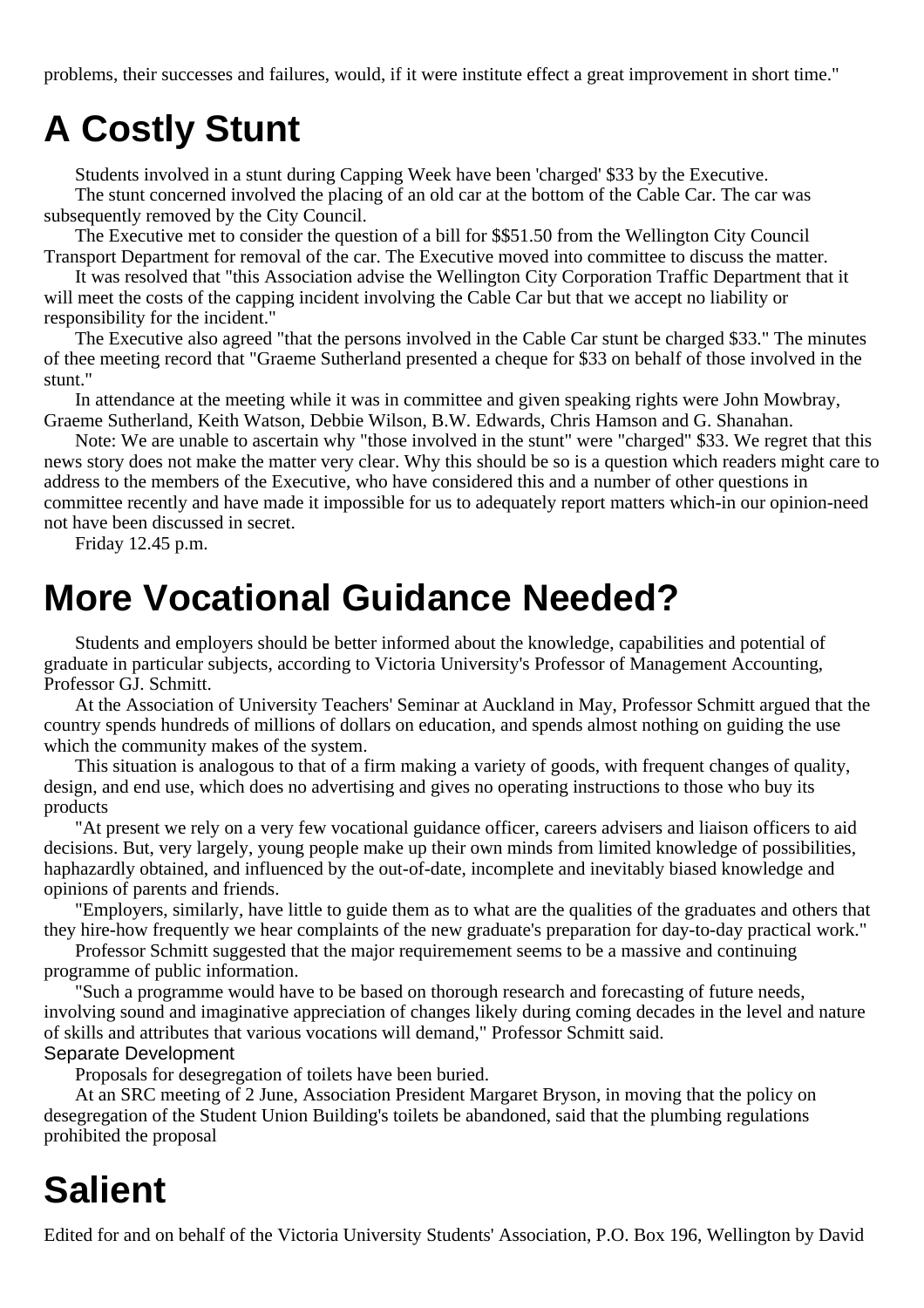Harcourt, 121 Krlburn Parade, Wellington 5 and printed by the Wanganui Chronicle Company Limited, P.O. Box 433, Wanganui.

# **Cancel it**

Published on this page is the text of submissions made by NZUSA to the Parliamentary Petitions Committee on the proposed All Black Tour of South Africa, Rhodesia and South West Africa.

We endorse the views expressed in the NZUSA statement without reservation—New Zealand's continued association with South Africa and Rhodesia should be a matter of shame to all of us. Protesters against continued sporting contacts with South Africa and Rhodesia may not be successful this time. But they will be eventually.

# **A decent place to live? . . . Man, you aiming for the moon.**

# **Aw Shucks!**

"I can't get any sports coverage in Salient."

"There's only one thing open for you to do. We as the Exec can't do anything so what you must do is have an SGM because they passed a motion earlier in the year saying that more consideration must be given to sport."

"Well, last week I couldn't get Miniature Rifles results in."

'"Oh well, the only thing is a motion of no confidence in the Editor."

"Ah, but that will put us in the pooh because we haven't got another editor."

"Don't worry about that-we'll get somebody."

### **Staff**

- **•** Editor : David Harcourt
- **•** Deputy Editor : Les Atkins
- **•** Technical Editor : Graham Ingram
- **•** Reviews Editor : Gil Peterson
- **•** Photographers : Alan Browne, Bob Joiner & John Eastcott
- **•** Reporters : Lindsay Wright. Brian Gilchrist, Geoff Davies, Cecily Pinker, Gavin McGuire, Keith de Ridder & Janet Oakley
- **•** Technical Assistant : Roger Hayman

Salient Office: 70.319, ext. 81 or 75 Postal Address: P.O.Box 1347, Wellington

# **The Tour: NZUSA'S Case**

### **Honourable Members:**

1. I would like first to emphasise the complete support of the New Zealand University Students Association for the efforts being made by the Halt All Racist Tours organisation (H.A.R.T.) and others to bring about the cancellation of the proposed 1970 All Black Tour. NZUSA is proud to acknowledge its close association with Hart, and since the National Chairman of Hart is now a Vice-President of NZUSA, we hope that this association will become even closer.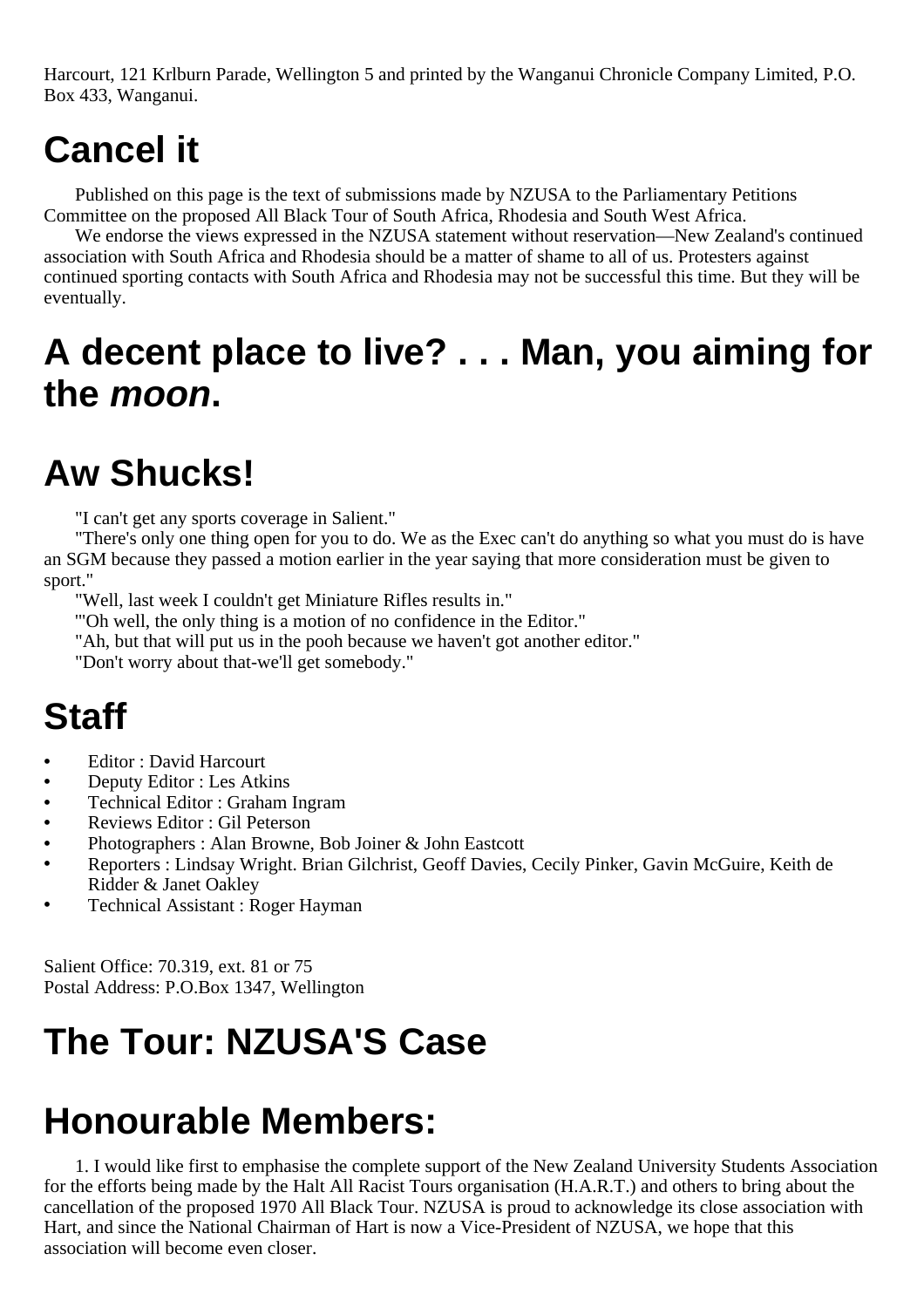2. It is also clear to NZUSA that our total opposition to the Tour is the result of our rejection of all that apartheid entails. We recognise too that our opposition has matured in recent years, to the extent that we now feel no satisfaction whatsoever in the latest concessions granted by the South African Government (namely the agreement to include non-Europeans in the All Black team).

To us the question of the treatment of New Zealanders visiting South Africa is not our priority concern. Rather we are concerned with the treatment of South Africans inside their own country, especially when this treatment varies depending on the race of the person involved. This is the racism which we abhor and vehemently oppose at every opportunity. It is also the racism which we detect in the recent statement made by the South African Consul to New Zealand, Mr Philip, following his meeting with Sir Tuhi Carroll. NZUSA condemns Mr Philip's statement and we deplore his attempts to curry favour from Maori people, particularly some Maori leaders. We urge total condemnation by all New Zealanders, in practice as well as in theory, of the apartheid policies which Mr Philip represents to us in this country.

3. This committee has already heard at length several submissions in support of this petition, and I have no intention of repeating these. Generally NZUSA endorses the supporting comments that have already been made. There are two points, however, I would like to make. The first concerns the situation in South Africa. We would like to say that the weight of the evidence we have received from African students, nationalists, student leaders in South Africa, friends still living there, and (far from least) the South African Government itself, the weight of their evidence indicates the All Black Tour will effect little or no change on the practice of apartheid in South Africa. We disagree entirely that the African people in any of the countries concerned will benefit at all from having an accredited, racially-mixed, All Black team visit their country.

We would like to quote from a letter recently received from a coloured South African:

*We of black and off-white skins here in South Africa are of course in agreement with any demonstration anywhere against the inhuman policy of apartheid practised so energetically, so lovingly by South Africa. Therefore we agree with the recent demonstrations in Britain, and disagree with a tour by your All Blacks, though we love rugby*.

*Blacks, though we love Rugby*.

*The way we reason is this: By* not *coming you help to* at least show *your disapproval of apartheid. You help to isolate South Africa in sport (and that* does *hurt them). From isolation in sport other isolations may "grow", thereby, one day, forcing a change on South Africa. By coming you show an implied approval at least, and a "we don't care" and "blow you Jack, we're alright" attitude which hurts*.

*You also, by coming show you are willing to enjoy the rights of free men the world over—while your black brothers are denied these rights. In the case of Maoris, this is an insult to their intelligence as, in effect, they have only been granted a temporary and superficial "permit", which would be* denied them *under ordinary conditions. "*

Hence we feel the greatest chance for forcing peaceful change in South Africa is by imposing isolation. "No man is an island". Perhaps when the European South Africans realise that virtually the entire world condemns their political practices, practical politics will bring about a revision of their apartheid policies. At present New Zealand (and rugby) is one of South Africa's few remaining "white hopes". We dare not allow apartheid to survive on that hope.

4. Despite my emphasis on the situation in South Africa, to a certain extent what is happening outside South Africa is even more important. The international implications of New Zealand's sporting contracts with South Africa seem to have been ignored or misunderstood by the present Government. To some people, the pressures which the nations of the Third World are exerting upon those who associate with South Africa are virtual blackmail. To us, blackmail or no, these pressures represent political realities. New Zealand has now to choose between continuing relations of any sort with South Africa, and maintaining any friendship ties at all with the under-developed nations of the Third World. To choose the former is international political suicide. The sooner the New Zealand Government can appreciate this fact, the better. Although New Zealanders may know that the All Black tour is not a sign that we condone apartheid or that the New Zealand Rugby Football Union is racist, in the eyes of the Third World both of these are true if we continue this close association with South Africa.

5. What we are all asking the House of Representatives to do therefore is to make it clear to ourselves, to South Africa and to the world that this tour is not a sign of friendship between South Africa and New Zealand. Where there is injustice there can be no friendship. The New Zealand Government must make it clear to all concerned that New Zealand will have no truck with racism in South Africa. Statements before the United Nations are not enough. In our minds any suggestion that the tour has the Government's support will destroy our credibility in international circles. As our Members of Parliament we are asking you to curtail all official contacts with the tour, to publicly dissociate yourselves and the New Zealand people you represent from it, and even to recommend to the New Zealand Rugby Football Union that to continue with the tour will prejudice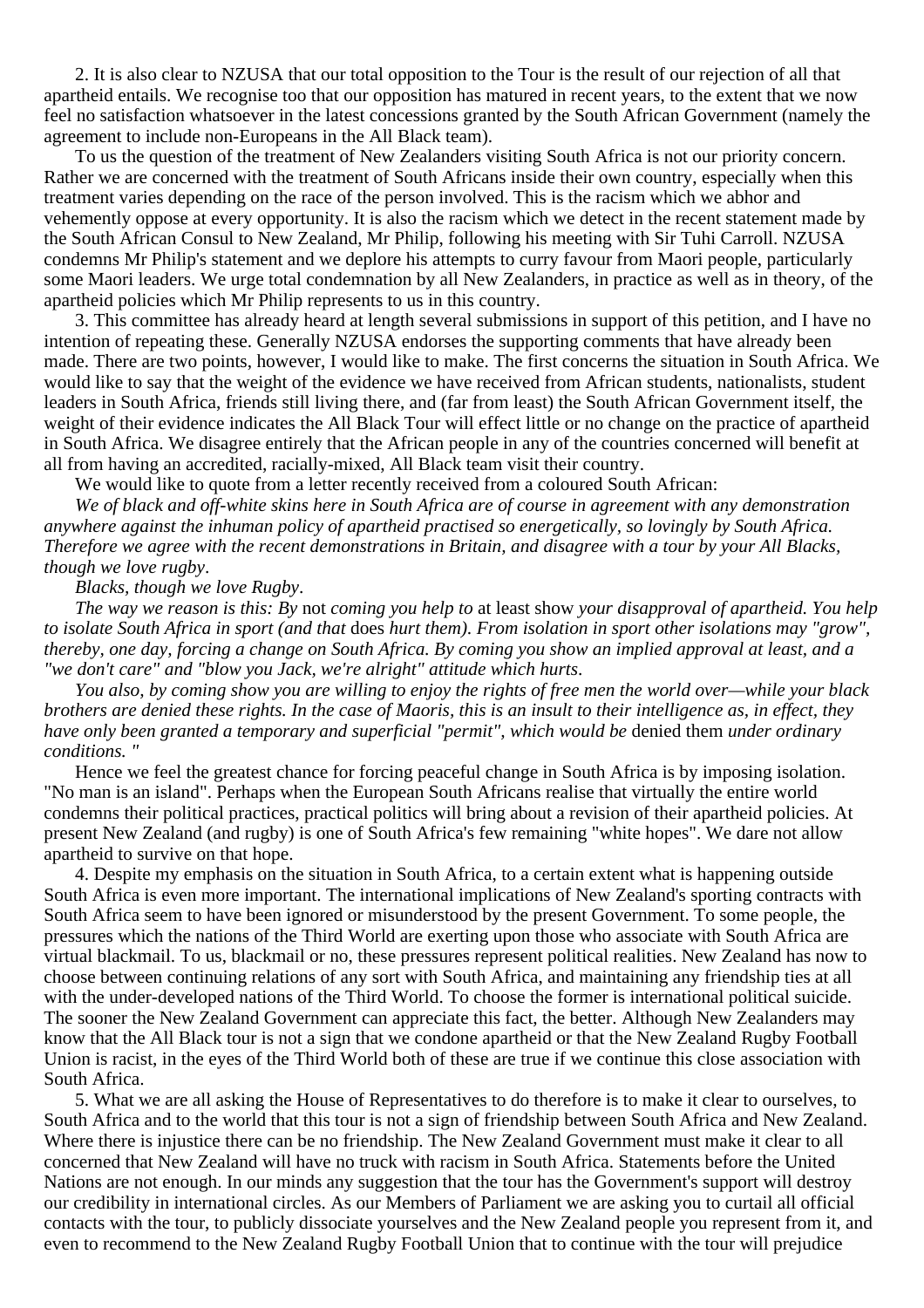New Zealand's international role for some time to come.

6. To us then the choice is clear: New Zealanders have to choose between contact with South Africa and the principles our Prime Minister proclaims from time to time before the United Nations. To choose both, as we appear to be doing at present, is to compromise our effectiveness as a nation working for the issues that concern us most and should have our priority attention. To remain silent, is to opt for the status quo—a status quo which names us as one of the few friends South Africa has left. For ourselves, we condemn apartheid in politics, apartheid in sport, apartheid wherever it occurs. And we wholeheartedly agree with Bishop Gowing that, "What we think about the Rugby Tour depends on what we think about racism". The issues are clear. We are asking you to take a stand.

P.H. Grocott President: NZUSA

### **"School dropout, no doubt."**

### **Letter to the Editor**

## **Capping Ball**

Sir,

I note in the last issue of Salient a reference to Mr H.M. Fay having been asked to attend the Executive meeting at which the incidents at the Capping Ball were investigated. Your article mentions that Mike Fay was one of five doormen denied wages after the Heart Beat Ball held last year. As you mention, these wages were denied because the doormen, as a group, were totally unsatisfactory. Certain of the doormen were involved in incidents of drunkenness, glass throwing, assault etc. and, because of the large number of people coming in without tickets it was suggested that some of the doormen may have pocketed funds.

However, I feel that I must, in all fairness, point out that Mr Fay was never connected specifically with any of the incidents mentioned, and there was never any suggestion that he was involved in assault, theft or glass throwing. I must also point out that he was requested to attend the Executive meeting mentioned because he is a member of the Social Committee and was present at the Capping Ball, as were the others listed in Salient, I hope that this clears up any imputation that people may have taken from this article.

#### Margaret Bryson

(Editor's note: The President, in stating that "there was never any suggestion that he (Mr Fay) was involved in assault, theft or glass throwing", substantially clears Mr Fay of association with the drunkenness, assault, vandalism and suspected theft of which the doormen at the Heart Beat Ball were accused. We should make it clear that Miss Bryson's interpretation of the situation which would appear to run counter to that of the Executive of which she was a member—was not known to us at the time of publication of the last issue of Salient. On the basis of Miss Bryson's letter, we apologise for any inference which readers may have drawn to the effect that Mr. Fay was involved in throwing glasses, in assault or in theft at the Heart Beat Ball last year.)

### **Procesh abolished by SRC**

Procesh has been abolished by the SRC.

In moving a motion "that Procesh be abolished" at an SRC meeting on 28 May, Association President Margaret Bryson said that Procesh was a disgrace and that both students and the public were tired of it.

Miss Bryson said that claims for damage arising from Procesh totalling nearly \$1000 had been received. "We still do not know whether to pay them" she said.

No speakers opposed the motion which was passed by 103 votes to 74.

Commenting on the decision, the Social Controller, John Mowbray, said that it could not be regarded .as final, and would have to be made again next year by the SRC or its equivalent. He added that, as he was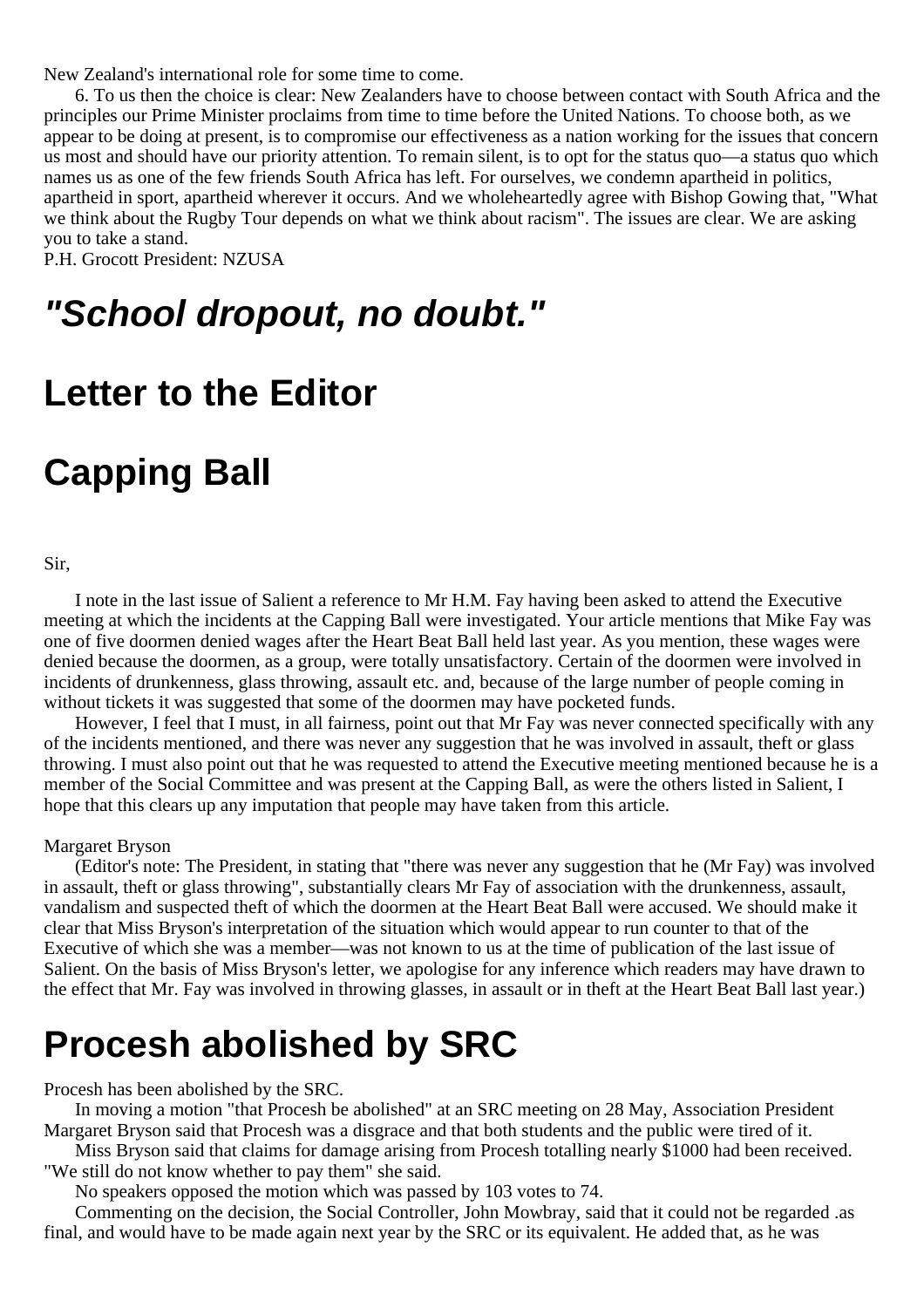misinformed of the position of the motion on the agenda, he did not have an opportunity to speak at the meeting.

Graeme Sutherland. 1970 Procesh Controller, said that the abolition of Procesh itself was unjustified but that the SRC was justified in making the move in view of the vandalism after Procesh. He felt that, because of this damage, the decision was inevitable.

### **Titchener's speech 'a lot of eyewash' says O'Brien**

*"A lot of eyewash"*

That was the description given by the Pro-Chancellor, K.B O'Brien, of a claim by Professor A.L. Titchener of Auckland University that general Arts degrees should be given more vocational emphasis.

Mr O'Brien's remarks were made at a meeting of the University Council on 25 May. Mr O'Brien moved 'That this Council inform Professor Titchener of the University of Auckland that however accurate his reported utterances of 21 May about causes of alleged waste in universities may be in respect of some situation in his own university in which he as a senior academic has presumably been in a position of influence for some years it considers him not competent to speak on these questions about the university system in Now Zealand as a whole and furthermore that it repudiates these utterances as far as this university is concerned".

Professor Titchener, speaking at a seminar in Auckland organised by the Association of University Teachers, was reported to have alleged that a sizeable section of the university is wasting the taxpayers money.

"I wish I could say," said Professor Titchener, "with my hand on my heart and looking the Minister of Finance straight in the eye that our universities were fulfilling their role of serving the community to the uppermost limit consistent with their pursuit of knowledge".

Professor Titchener, Professor of Chemical and Material Engineering at Auckland University, said he would like to see universities introduce a range of degree structures solidly grounded in arts and sciences but with clear vocational ends.

"I think the need is overdue," he said, "and I think large numbers of students as well as employers would welcome such a change Doing this would, moreover, combine the activities, of arts and science departments with those of professional skills", said, "and I think large numbers of students as well as employers would welcome such a change Doing this would, moreover, combine the activities, of arts and science departments with those of professional skills". Mr O'Brien, expressing annoyance at Professor Titchener's reported statements, claimed that if anything was irrelevant to New Zealand at the moment it was Professor Titchener's remarks. He denied that Victoria University was guilty of a waste of public money.

Mr O'Brien, expressing annoyance at Professor Titchener's reported statements, claimed that if anything was irrelevant to New Zealand at the moment it was Professor Titchener's remarks. He denied that Victoria University was guilty of a waste of public money.

Professor I.D. Campbell, Deputy Vice-Chancellor, reported to the Council that he had attended the Seminar at which Professor Titchener had spoken. "Professor Titchener did not at any stage purport to speak for anyone but himself," Professor Campbell said. "It would be unfortunate if this Council should jump in the air over this issue".

Quoting Professor Titchener's comment in his paper that the views he was putting forward were 'personal' ones, Professor Campbell argued that the first thing a University Council should ensure is freedom and frankness of expression. Professor Campbell read out sections of the paper by Professor Titchener which was under discussion and pointed out that newspaper and television coverage had concentrated only on the most outspoken sections.

The Council, after lengthy discussion, resolved that the Vice-Chancellor and Pro-Chancellor should study the information available and issue a press statement later.

Note : The full text of Professor Titchener's speech is published in this issue of Salient, together with a comment by Mr O'Brien.

# **Escorting from the field?**

# **Are they Yes Men? Like Hell they are**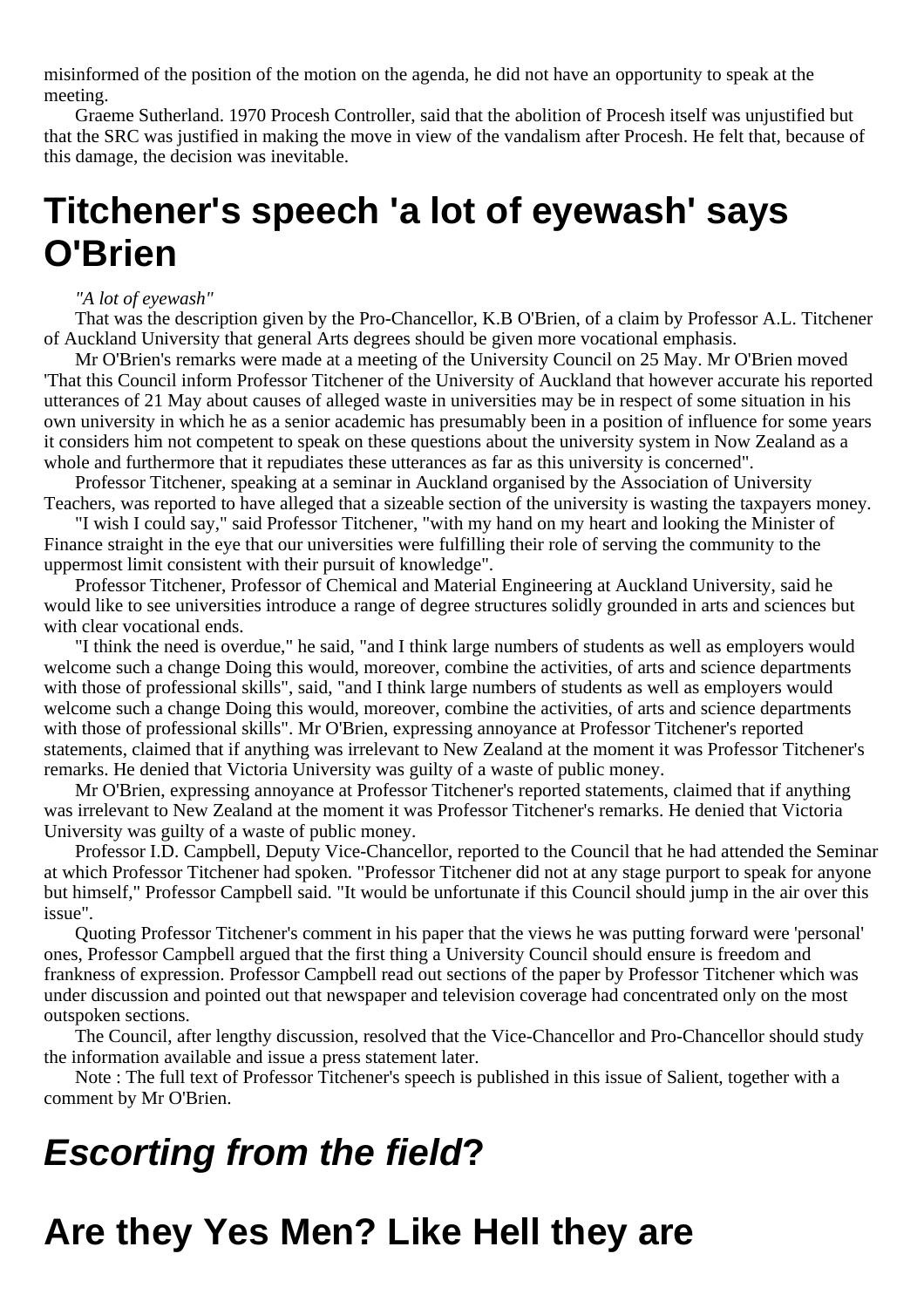"No" to the All Black Tour of South Africa, Rhodesia and South West Africa.

"No" to the raising of Lake Manapouri.

"No" to the legalisation of the controlled use of marijuana.

These are the results of a poll of 3777 Canterbury University students conducted by the Canterbury Students' Association.

The sample represents 56% of the University's student population.

On the Tour issue, the vote was split into 56.6% against and 43.4% for. The difference between the poll for and against was approximately 800 votes

78% of the Canterbury students were opposed to the raising of Lake Manapouri, with 22% in favour of raising the Lake. The difference in the figures for and against was approximately 2000 votes.

Only 39.4% of the Canterbury students polled were in favour of the legalisation of the controlled use of marijuana. 60.6% voted against legalisation. There was a difference of about 800 votes between for and against figures.

## **Cappicade Conmen**

Some copies of Cappicade were sold to the public for up to 50 cents each.

This charge was made at an Executive meeting on 4 June by students who claimed to have been abused and assaulted by irate members of the public who had paid exhorbitant prices for the magazine.

Students who made the complaint to the Executive said that two students had sold copies if Cappicade in the Taranaki district on the day prior to the authorised commencement of out-of-town selling. Copies of the magazine had been sold for up to 50 cents. When other Cappicade sellers arrived in the area on 7 May, they met with a rather hostile reception from the public.

This matter is to be discussed further at a meeting this afternoon.

### **The Mad Dog Jook, Jug, and Wasbboard Band helping to raise \$35 for the Athletic Park demonstrators.**

### **Invalid Election**

An SRC election to fill a vacancy on the University Council was declared invalid last week.

At the election, held on 2 June, a number of people are believed to have voted more than once.

Candidates in the election were J.D. Barnett, Colin Knox and Denis Phelps. Provisional voting figures were: Barnett-52 votes; Knox-58 votes; and Phelps-57 votes.

A further election for the vacancy on the Council—which arose at the end of the term of office of current representative Denis Phelps was held on Monday. The result of that election were not known when this issue of Salient was sent to the printers. The three candidates for the vacancy who stood in the 2 June-election were all believed to have indicated their willingness to stand for election again.

# **Charity Collection**

Victoria students collected \$1264 for the Kimi Ora Cerebral Palsy School during Capping Week.

A cheque for this amount was presented to Mr Claude Huxford, Chairman of the Committee of the Kimi Ora School.

The money will be used to buy wheelchairs, tricycle trolley cars, books, electric typewriters and other equipment for the school's 25 children. It will also finance a trip to the South Island for the senior class next year. Mr Huxford said that the donation showed that there were two, sides to students "This is a tremendous effort on their part," he said.

The money collected this year exceed last year's total by nearly \$600. Image of question marks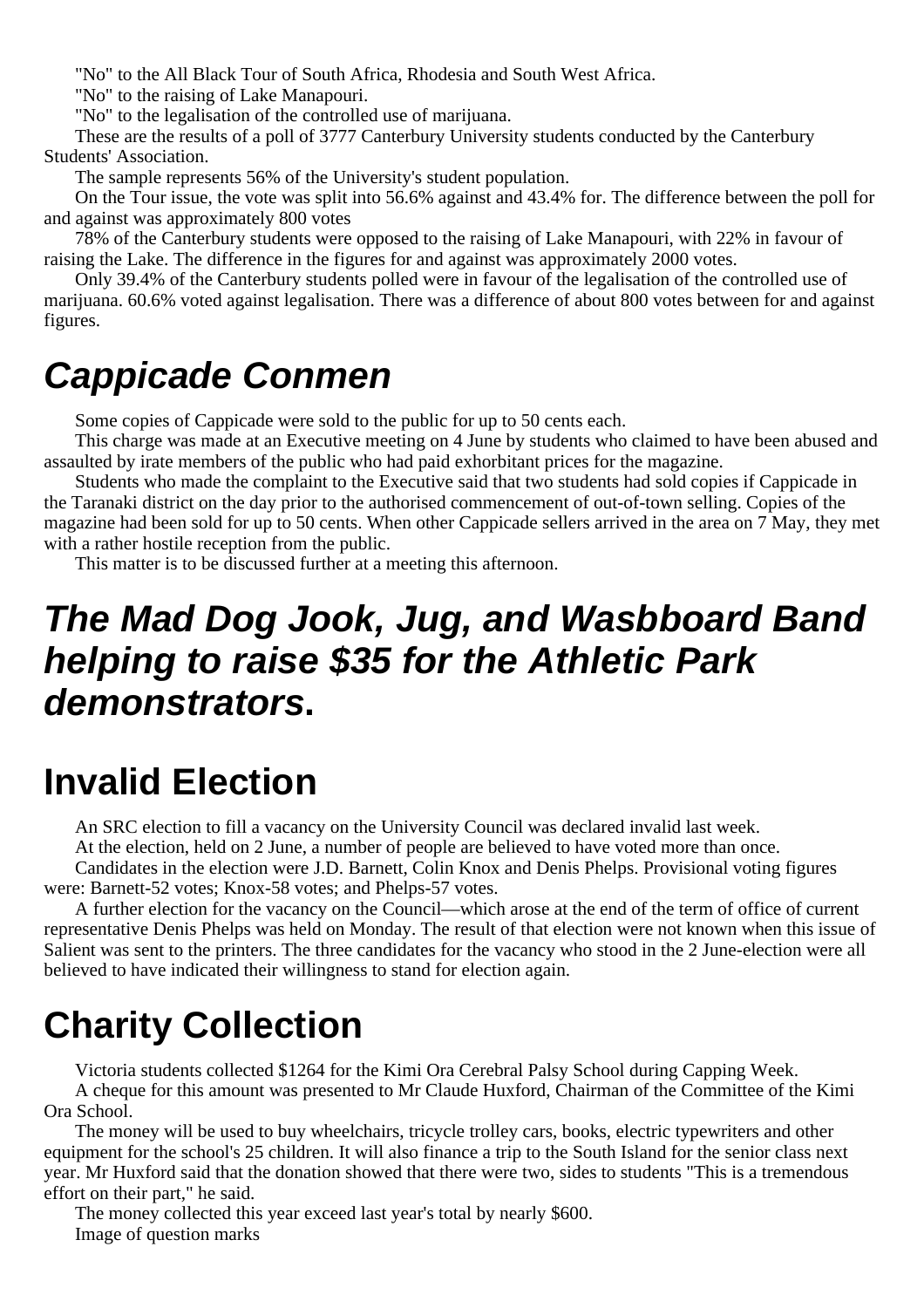These questions and possibly others were expected to be put to Victoria students in a questionnaire yesterday. The results should be known within a week.

- **•** Do you think that the All Blacks should tour South Africa and Rhodesia?
- **•** Do you think that bursaries are adequate.
- **•** Have you ever been to an SRC meeting?
- **•** Do you think that the SRC is a worthwhile institution?
- Did you agree with the invasion of Cambodia by US troops?
- Have you ever read Focus?<br>• Do you think that Focus is a
- **•** Do you think that Focus is a worthwhile magazine which Victoria should continue to support?
- **•** Would you pay 10 cents for a copy of Focus?
- **•** Do you think that the controlled use of marijuana should be legalised ?
- **•** Do you think that Procesh should have been abolished?
- **•** Does NZUSA have any value?

## **Victoria to Leave NZUSA?**

*Should the Students' Association withdraw from NZUSA?*

*That is the question as far as at least three members of a committee examining Victoria's role in NZUSA are concerned.*

*At a meeting of the Committee on 2 June, Colin Knox, the Chairman, Bob Campbell and Denis Phelps all expressed the view that the question at hand was whether or not Victoria should withdraw from the national student union.*

The Committee was established at the reconvened Annual General Meeting on 8 April. The motion concerned read as follows:

*"That a committee be set up to report to the SRC not later than 30 June 1970 on the Association's membership of and role in NZUSA with particular reference to:*

- *• an analysis of the costs and benefits of membership, including a protection of future costs,*
- *• the consideration of proposals for the financing of office accommodation for NZUSA; and*
- *• the role and financing of Focus."*

The members of the Committee are Colin Knox (Chairman), Margaret Bryson, Leslie Jacobs, Graeme Collins, Denis Phelps, Gary Langford, Rob Campbell and Brian Hansen. (The first six members named are also current members of the Executive). The members of the Committee, Association President Margaret Bryson says, were appointed by the SRC even though no record of this can be found in minutes of the Council.

Lindsay Wright, Education Research Officer of NZUSA, spoke by invitation at a meeting of the Committee on 28 May. He was asked if the money spent on his research last year into the adequacy of student bursaries was justified in view of apparent student apathy on the question.

Mr Wright said that personally he felt it had been, but that he was, neither able to find out, nor was it his duty to find out if this was the case, and that this responsibility lay with the NZUSA Executive. He felt that his research generally tied in with the constitution and objects of NZUSA, but that his job could only be important as long as the student at local level feels that there is something to be gained.

With regard to his project for this year, a research paper entitled 'The Quality of University Learning and Teaching,' Mr Wright said that he thought that the subject was well worthy of a year's research. He explained that during the course of the year, he would write a number of monologues on various aspects of the subject which would be distributed to members of university staff. The first would include a questionnaire on the value of the pamphlets. He admitted however that their success would depend on the use which members of staff made of the suggestions.

In a separate discussion Mr Wright speaking as Distribution Manager of Focus, said that he felt that circulation could not be markedly improved, as all practicable methods of increasing revenue from actual sales had in fact been tried.

The function of NZUSA was also discussed. Mr Wright said in reply to questions that the function of the NZUSA Executive is to see that decisions made at Easter and August Councils are implemented, not to decide policy. Asked if he felt that NZUSA's activities were reaching students who are not closely involved in local or national student bodies, Mr Wright said "No matter how hard you feed information out, you can't force people to swallow it." He agreed that NZUSA would probably do a better job with more full time salaried executives and fewer honorary officers, if this were possible.

The committee met again on 2 June. Alan Jamieson, NZUSA Treasurer, was present, and was questioned on the suggested building for NZUSA. The NZUSA Executive has proposed the building of a 16-story office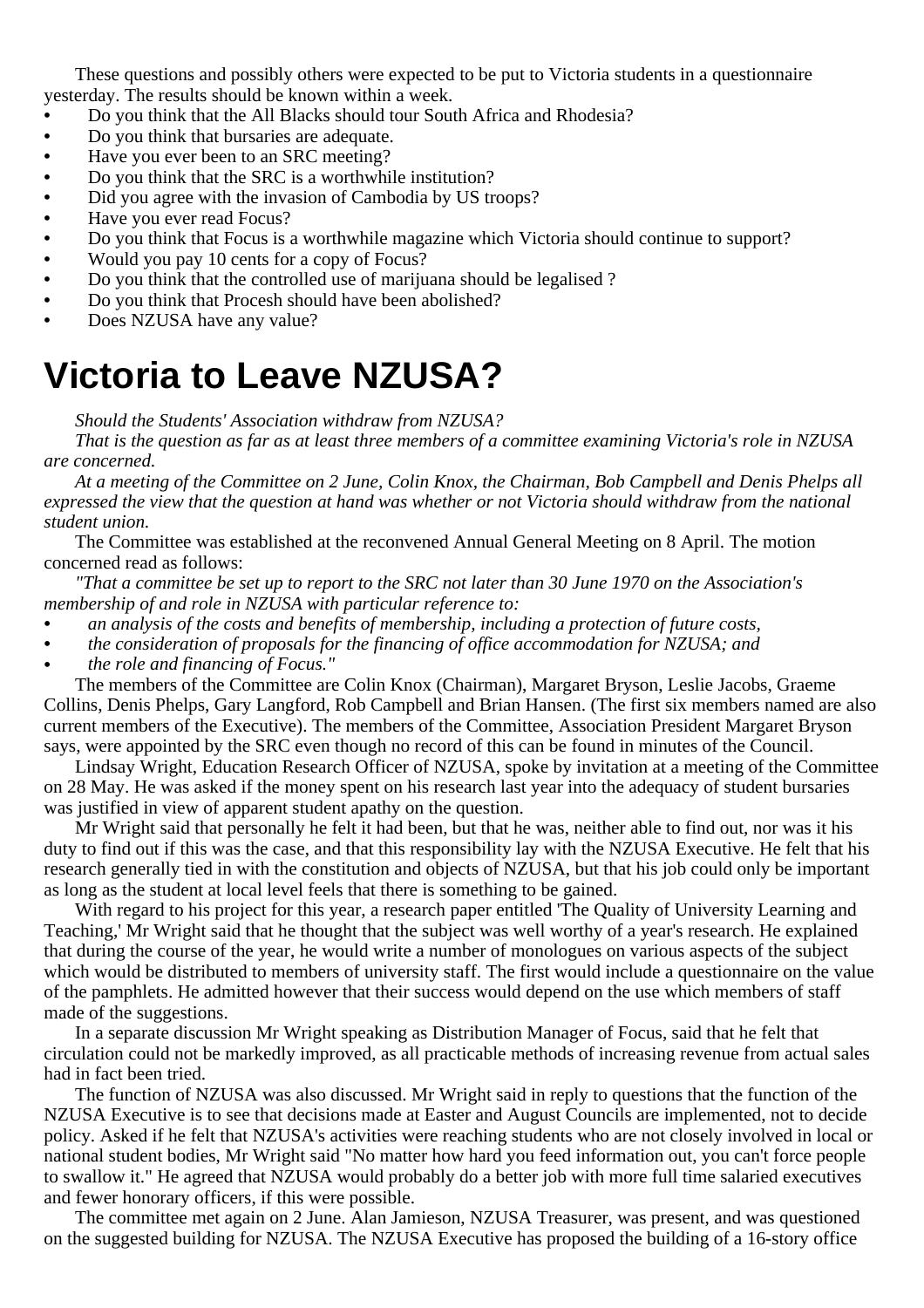block. Capital expenditure is to be recouped by means of rentals. It is hoped thai a profit will be made. Mr Jamieson said that, in the long run, the building would improve NZUSA's financial position and, with increased office space, streamline the three major functions of NZUSA, which are the publication of Focus, the Student Travel Bureau and the Student Life Insurance Scheme. Mr Jamieson discussed possible ways and means of raising the money for the project. These ideas include a savings bank for students, with a marginally higher rate of interest than available elsewhere.

Focus was again discussed. Mr Jamieson, who is Business Manager of Focus, was asked by Margaret Bryson if there was any prospect of Focus becoming self-financing in the near future. He replied that he thought no improvement could be made in the financial position of Focus until it "got off the ground". In his view, the magazine has not been properly promoted.

Later in the meeting, Colin Knox proposed that the committee make a recommendation to the SRC that a position of Students' Association Liaison Officer with NZUSA be created. Mr Knox said that he felt that as many of Victoria's quarrels with NZUSA were local, a Liaison Officer would be of considerable value. After discussion, Margaret Bryson moved "that the committee should recommend that the Executive draft constitutional amendments providing that from 1971 there should be an officer of the Executive whose prime responsibility should be liaison with NZUSA, and that these constitutional amendments should be put to the SRC meeting dealing with the report of this committee". The Committee unanimously agreed to table the motion for discussion at the next meeting.

Photo of a woman

During discussion on possible remits to Winter Council, it was drawn to the attention of the Committee by Margaret Bryson that, of the fourteen members of the NZUSA Executive, only four are needed to make a quorum. Because half the members are not Presidents of constituent Associations, decisions could be made without any Presidents being present. The Committee discussed a possible recommendation for a remit raising the quorum to eight, including a fixed number of constituent Presidents. This discussion will continue at the next meeting.

### **Marijuana Seminar**

A seminar on marijuana is to be held at Victoria tomorrow.

The seminar, which will be held in the Main Common Room and will commence at midday, will take the form of a panel discussion chaired by Jack Shallcrass, Senior Lecturer in Education at Victoria.

Members of the panel will include Dr Blake-Palmer, Deputy-Director-General of Health and Chairman of the Board of Health Committee on Drun Abuse and Drug Dependency in New Zealand; Dr Murphy, Dr Blake-Palmer's assistant; Ray Henwood, a Dsir toxicologist; Dr Erich Geiringer; Gerard Curry, 1969 VUWSA President; and Graeme Nesbilt. VUWSA Cultural Affairs Officer. Each member of the panel will speak for about ten minutes before panel discussion commences. Provision will be made for questions from the floor.

An invitation to attend the discussion has been extended to a representative of the Police but the Commissioner of Police, Mr Urquhart,' has advised that a representative will not be present at the seminar.

### **Cappicade No. 2**

Two students apprehended selling Cappicade outside Heretaunga College are not lo be disciplined. At its 4 June meeting, the Executive agreed that no blame could be attached to the two students. They had not been informed that the Upper Hutt City Council had banned the selling of Cappicade outside schools. A letter is to be sent to the Council apologising for the incident.

# **South Africa:**

### **150 arrested**

At least 150 students from the University of Witwatersrand, who defied an order banning their protest march against die prolonged detention of 22 Africans under the Terrorism Act were arrested in Johannesburg on 18 May.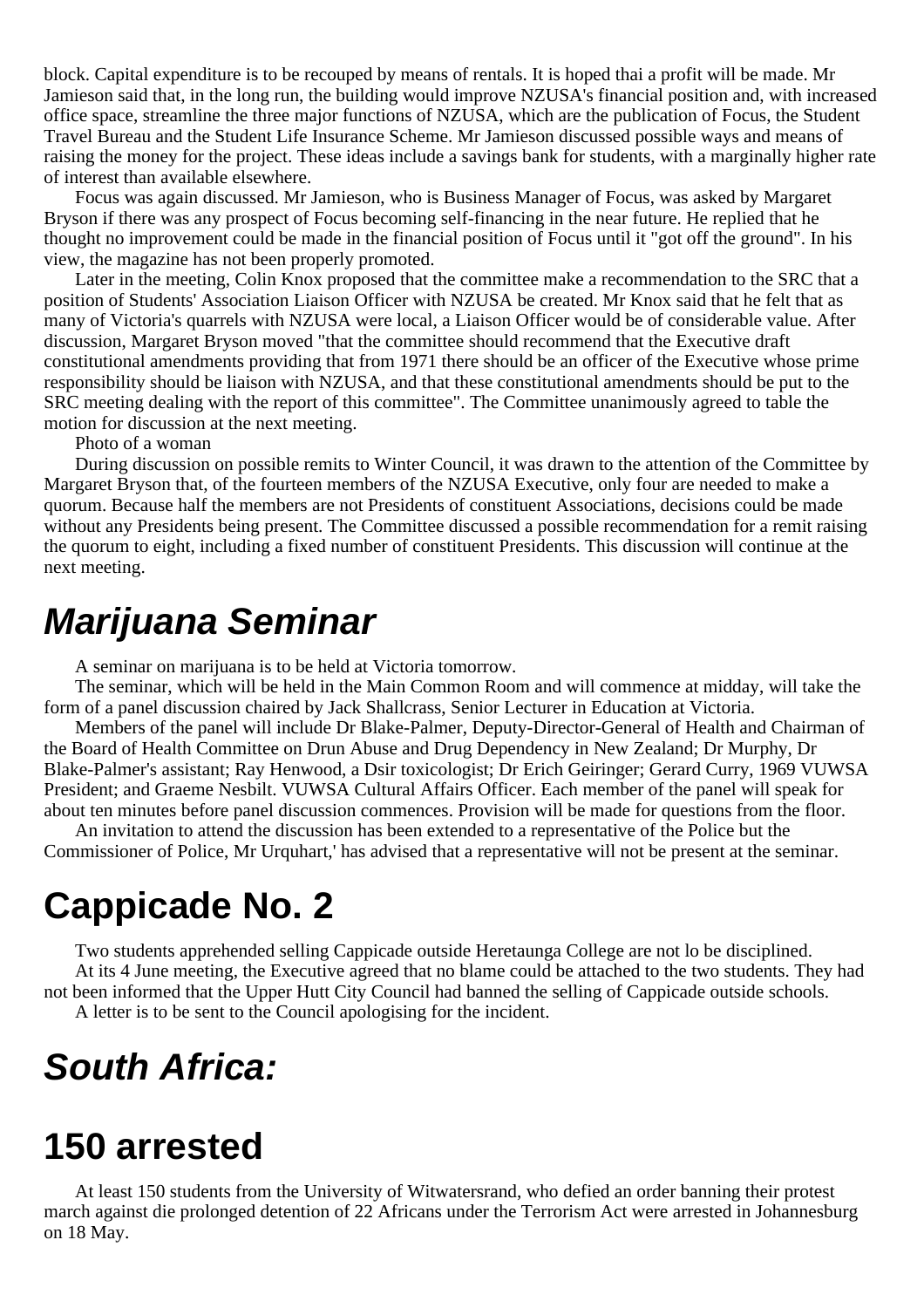The permission granted earlier for a peaceful protest march through the centre of the city to the police headquarters was withdrawn on the authority of the Minister of Justice soon after noon-only two hours before the proposed march. The ban was ordered under the Riotous Assemblies Act by the city's Acting Chief Magistrate, Mr van Heerden.

About one thousand students, walking 12 abreast, defied the order, carrying a huge banner which read: "22 detainess-charge or release". The march, which was silent and orderly, followed a noisy meeting of 2,500 students at the University.

It was the largest student protest ever staged in South Africa, and also the first time a banning order on such a march has been defied. The 22 Africans concerned were arrested a year ago, acquitted by the Supreme Court, and then rearrested as they walked from the court. Under Section 6 of the Terrorism Act, a senior police officer may detain a person indefinitely without recourse to the courts.

Asked why they were defying the ban, one of the students replied: This is a spontaneous demonstration. We cannot compromise on principles." Of the possibility of arrest, he said: "1 suppose they will just have to come and do it."

Office workers pelted the students with litter and eggs, but there were no struggles even when police began to handcuff the students. When the police stopped the marching column, the students sat down in the street and sang the protest song: "We Shall Overcome." They were still singing as they filed into the charge office.

### **Salient to USP**

Copies of Salient are to be sent to the University of the South Pacific as part of Victoria's programme of support for the USP.

This was agreed at an Executive meeting on 4 June. The Association President, Margaret Bryson, spoke in favour of the proposal. "It is our duty to support and help develop the USP," she said.

### **Salient Interview**

*John O'Brien was interviewed by Owen Gager during the Social Credit Political League's Conference in Wellington last month and shortly after Mr O'Brien had been elected leader of the League.'*

Photo of John O'Brien

The Social Credit Political League has had four leaders since it began. Would you think this makes for instability?

No. Those four leaders have all given Social Credit something that it vitally needed. Wilfred Owen gave it creation. Now if it hadn't been for a man like Wilfred Owen, we would never have established the League, He was a very, very strong, a very hard, a very firm man, and fortunately, of course, he was also a man of quite respectable financial means. Wilfred Owen established the League, and this was the contribution he made. The second man who came along was Bruce Matthews. This man was probably, well, to my mind, he is one of the greatest philosophers that I have ever met. He brought the philosophy of Social Credit into full flower. This was his contribution. No party can win on pure philosophy, it's got to be political. Now Vernon Cracknel), he gave Social Credit its first scat, its first taste of politics. Vernon by nature was an extremely conservative man. Having tasted politics Social Credit has got to have, to my mind, strong progressive, and aggressive, leadership. And I don't say this in the nature of one person, because the leadership now is different to what it has ever been. The leadership now is not vested in one man, it is one man leading a team. Call it a cabinet, call it an executive, call it what you like . . . it's not important. But you've got this team of men who are now going to build this image and this team will be your frontline troops, and this is what a reformed party, or any up and coming political party, must have. They're four natural steps in a reformed organisation. We have reached, I think, the last step in our progress to Parliament. It would not be necessary for the League to go through any more steps now to actually achieve political victory. They could find a better man than myself—possibly very easily, actually—and this would only be a question of improving on what they've got, that's all. There would not be any change. But those four men have each brought something which has been vital to our organisation as such.

You have suggested that the League failed in the last election because it didn't pay enough attention to Social Credit principles. Does this mean that you'll lay down other issues besides Social Credit economic philosophy?

No, no, not at all. I've been one of those people who have always insisted that we don't go back to Douglas, that we go forward with Douglas. We go back to our fundamental Social Credit. In other words, we give the people real Social Credit, instead of a sort of a watered-down, or apologetic Social Credit. It doesn't mean that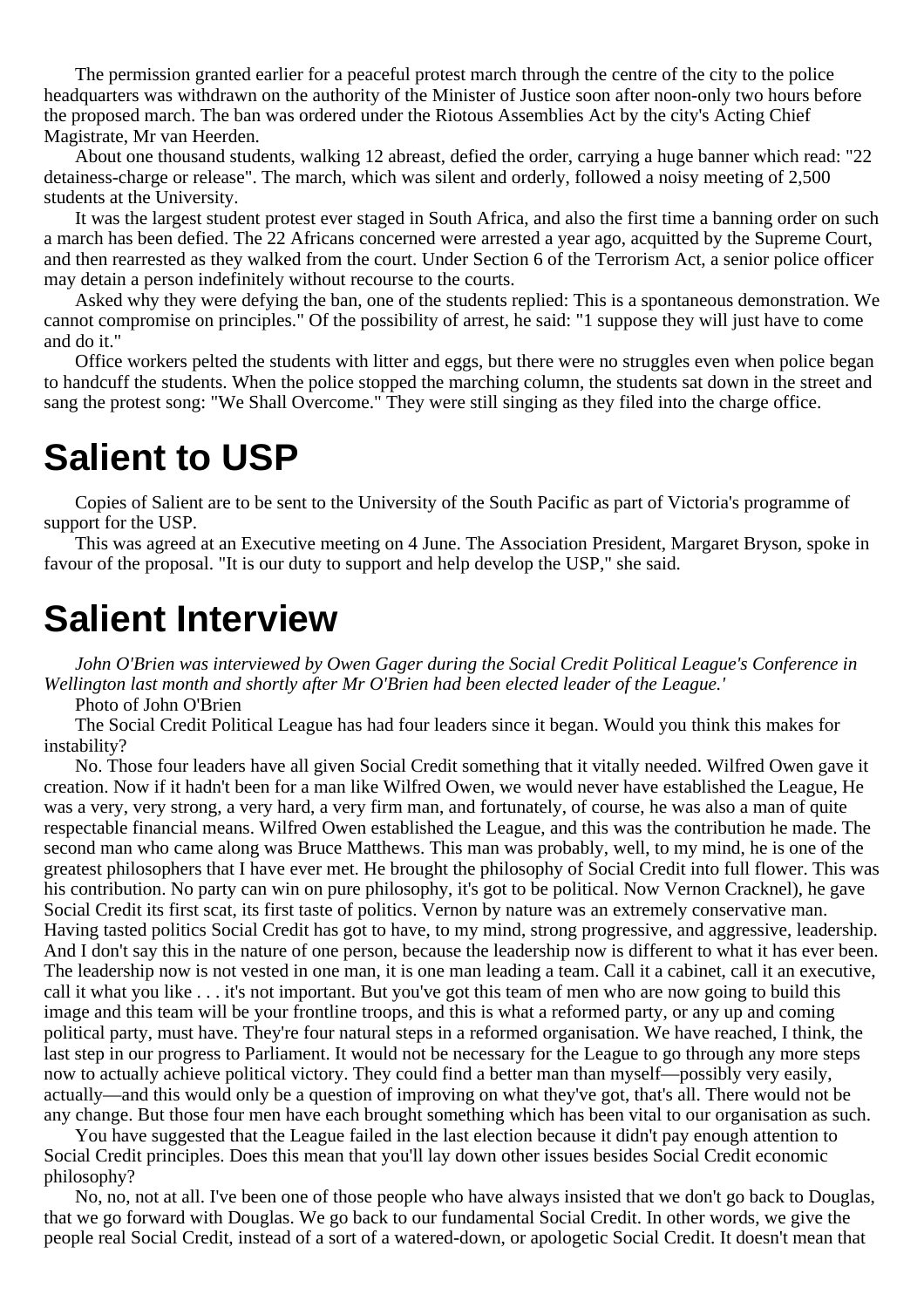we'll drop or abandon any other policies. The whole approach to politics, as I see it, must be broad and aggressive in every field. Our attack will actually be widened, it will be widened to cover more fields, and in all these fields well be precise. Now this is where we've fallen down badly in the past. We've become almost famous for the fact that we speak in vague terms, and this is no way for a reformed party to go places; it's got to be precise.

Mr O'Brien, I believe that you have spoken of Social Credit's economic policy as resembling that of West Germany and Japan . . .

No, I haven't spoken of Social Credit resembling West Germany and Japan. I've spoken of West Germany, or more particularly Japan, in terms of what I have called neo-social credit. The principle is the same; that is, that they make financially possible what is physically possible. Within the functioning of that system, of course, there are things which are very, very foreign to Social Credit. But the principle is right, that they make financially possible what is physically possible, and if one looks at Japan's fantastic growth rate, and Germany's fantastic growth' rate, since the war, one must see that they're doing something financially and economically which is "cry different from the rest of the world. And this is what we should be starting. And if we look closely at Japan, we'll find that the Japanese nation is using money as a means rather than let that money become the master of the nation.

Would you agree that a lot of people vote Social Credit in spite of, not because of, the economic policy? I'm prepared to accept that the majority of our votes are protest votes, if this is what you mean. I think that one would be naive indeed to believe that most people who voted for Social Credit were Social Credit adherents, in the sense that they completely understood Social Credit.

What will you do to tie these protest voters closely to the League?

Well, the thing is that we're not going to tic any voters to Social Credit, unless we can give them leadership, and this is the key to it really. You can take any political organisation you like, except those that are motivated by an extreme philosophy, such as you would see in Communism . . . We have a philosophy, sure, and this is terribly important, but our way of life doesn't lend itself quite so much to the dramatic use of these philosophies, if you like to put it this way. Therefore, what we have to do, is to instil confidence in the people by showing that we can give them leadership, building confidence in them that we can do the job, we are going to do the job. Now, you're going to get protest voters anyway, until you become the majority party, then someone else becomes the receptacle for protest votes. I don't really mind why people vote for us. I'm just hoping that well get enough people to vote for us.

People have suggested, Mr O'Brien, that your image of Social Credit is as a radical party. Is this correct?

Only partly. Only partly. It's radical inasmuch as it's a reform party anyway. Yes, but not radical, in a generally accepted sense, I wouldn't be inclined to think so. I think it must use a radical approach, but 1 don't see that it is strictly what you'd call a radical party. It's radical in the sense that it's a reform party.

Other people have said that yours are radical right-wing views ...

No. 1 wouldn't be inclined to think so. Throughout the whole world there's this tendency towards more and more of what you might call a socialised state. Even in countries such as America—which is what you might call the home of capitalism—we see more and more tendency towards state control, state administration, state domination. Social Credit is, fundamentally, based on a private enterprise structure, and I don't mean this in a monopoly sense, either, because we're opposed to monopolies, so that in itself eliminates the right-wing. We're concerned primarily with individual people having the right to own and work as much as possible for themselves. And this incorporates the principle of the industrial co-operative.

Well if Social Credit is not a radical party, and not an extreme right-wing party, it must be a centre party. Would that be a correct analysis?

Well, you'd have to tell me we're the centre of what.

Well, you stand between the left and right.

An extreme left and extreme right?

Yes.

I would say that Social Credit takes the best of both, and adds more. It does incorporate. Take for example, the productive system; there is no question that the capitalist system of production is the finest in the world. Now the purpose of production, or the purpose of industry, is to produce. And this is its function, the sole reason for it. So we believe, we constantly point out, give industry its head, now this tends to, say, perhaps, lean to the right. On the other side, the capitalist system as it is known today makes no provision whatsoever for consumption. It lives by the axiom that if you don't work you don't cat. Now this of course is completely contary to Social Credit. We say that it is the function of government to ensure and to assist and to make the necessary provision for people to consume what has been produced. This tends, I think, to leave in most peoples' minds the idea of the benevolent sort of state, which, if you like to put it in that context, would tend to swing towards the left wing. So that we draw the best from the left, the best from the right, and we add our own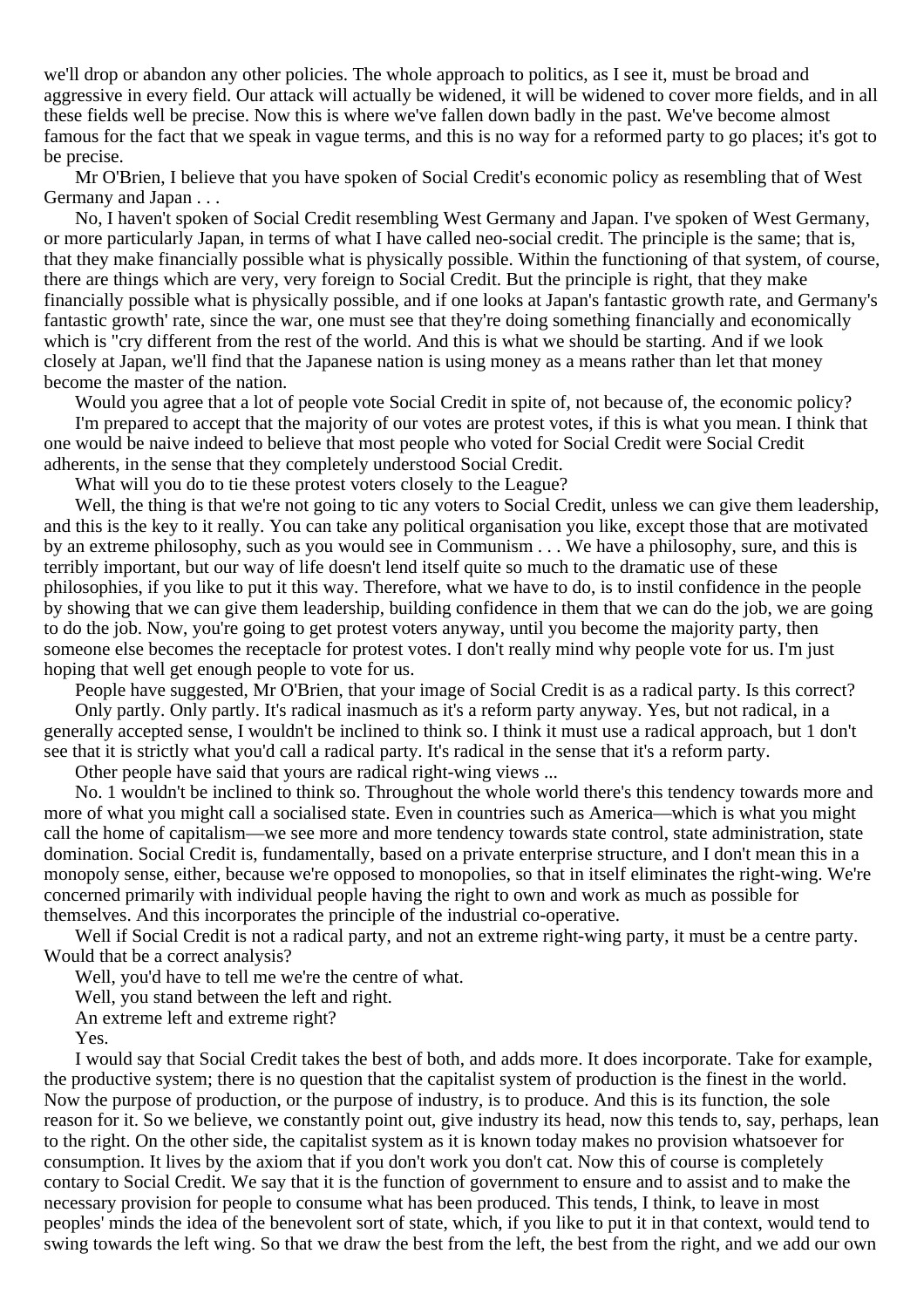philosophy in the middle that the individual right of the person to own, to work for himself, to share in the ownership of industry and so on and so forth.

How would this affect policy on other issues? In foreign policy, for example, do you support a policy of non-alignment?

I think that this would be very consistent with our policy, certainly very consistent with our philosophy, this policy of non-alignment. Take for example, the Vietnamese issue, well, we have been involved, 1 believe, purely for the sake of the American market. We have been involved in a military situation to which there is no military answer because it is not a military problem. All that we're doing is killing off an awful lot of people who are not really responsible for the whole situation anyway. And we're not making friends for ourselves in South-East Asia. We're not making friends for ourselves anywhere in the world except the armament makers and the money-lenders.

What do you have to say about the Rhodesian question?

As far as the Rhodesian issue is concerned, our first responsibility is to put our own house in order. We hear a lot from one side, we hear a lot from another side, and I don't think that Rhodesia is any of our business, until we've settled our own problems here, and a lot of these are racial too.

What sort of race-relations policy would you advocate?

A policy of non-hypocrisy, starting right here in New Zealand and its dependent territories.

Would you advocate a change in immigration policy?

Our immigration setup actually is something that must be sort of looked at. Immigration has been used for various means. It's been used to sort of, in some respects, assist industry. There are tremendous numbers of injustices in the way that we see immigration used. I think myself that you must come back to a pretty basic sort of concept on immigration. What is the purpose of immigration? Do you want to have more people in your country? Do you want to have more people here to work, or are you trying to assist a country by relieving their population load? If you have a specific reason for bringing in people, and it's associated with one of these things, well, all right, fair enough, you select them. But if you're immigrating for the sole reason that you believe New Zealand should have more people generally, it needs more people, the basis must surely be the maintenance of your ethnic balance. This gives justice to all your people, be they Islanders, Europeans, Asiatics—it doesn't make any difference. On top of this of course, you may have to bring in specialised immigrants for specialised things but on a broad, just increasing population, basis I think that the adherence to the maintenance of an ethnic balance is just.

Photo of John O'Brien

I notice at your Conference there's a suggestion that at the last election Social Credit policy on State aid to private schools was unwise. Would you agree with this?

No, I wouldn't agree with this at all. Unfortunately this question is taken in isolation, and it should not be so. This tends to create a division between State and private schools and playing up what they call State aid to private schools tends to convey the impression that the private school is going to be assisted where the State schools' problems are not going to be solved. Now this is unfair. You cannot take them in isolation-they're part of a whole, and we've constantly pointed out that any contribution which we make into the private school sector would not be at the expense of the other, but would be proportionate. Both would move together; justice would be given to the State system as well. The current phrase I think is very adequate: we need more State aid for State schools.

Briefly, why do you think Social Credit lost the last election?

Because it didn't win the confidence of the people.

Do you see any particular reason for the result in Hobson?

No. This was just one facet of it. It was generally nationwide that the League did not as a political body—as a political vehicle, if you like to put it this way—give the people sufficient confidence, and unfortunately of course, our leader, Mr Cracknell, had to carry the weight of this, and it was felt mostly, I believe, in his own electorate. Vern has said himself that he was caught in the squeeze there, in Hobson. This may or not be. It could well be correct. I'm not really in a position to comment because I just don't know.

Since the election there's been quite a lot of controversy about rising prices. One would have thought this would have been grist to Social Credit's mill but Social Credit doesn't seem to have been very involved in the protests. Does it intend to be in the future?

Very, very much so. Following the election, of course, people in positions of comment, if you like to put it that way, dismissed Social Credit and said that it was dead and dying. Well, I made up my mind that people were not going to be given this impression at all. And I had commented myself and made quite a number of press statements on this question of rising prices. We'll be doing a great deal more on this one—but at the present point of time our policy has been vague, and this has been one of our problems. Our policy is far too vague and this is one of the things that I will be asking this Conference to attend to: to give us more precise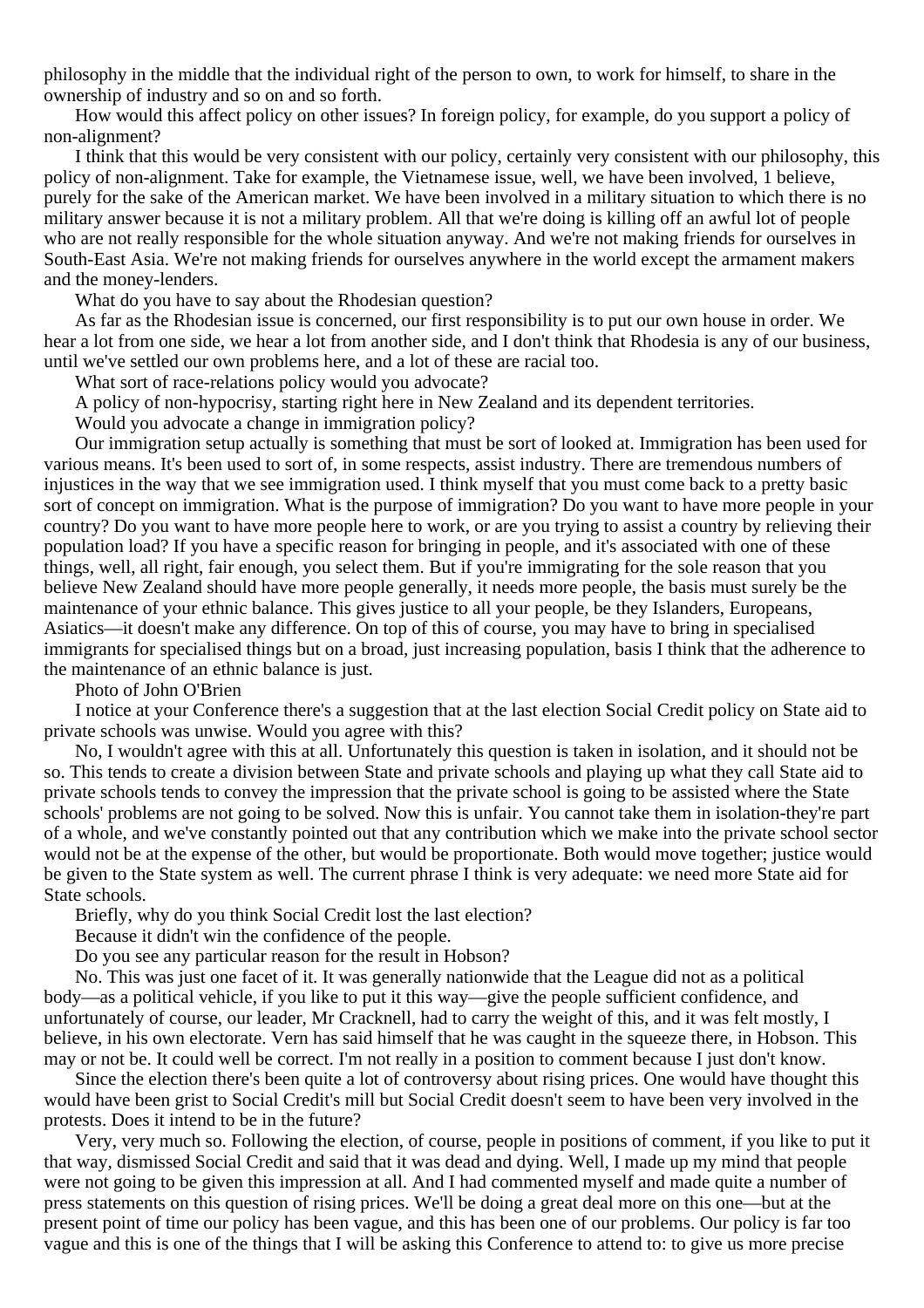policies. I hope that we'll get them over this weekend so that we can go straight into this question of rising prices and rising costs and hammer specific points that should be done, call on the Government to do it, call on the opposition to support me, and in other words, throw the ball into their court and force them to play it one way or the other if we possibly can. In regard to industrial disputes, again here we plan that we'll bring forward specific policies. We'll take them to the Federation of Labour, we'll take them to employer organisations, we'll take them to the Government, we'll take them to the opposition, we'll take them, of course, to all forms of news media. And this is going to be the line that we're going to follow. There'll be no more putting a press release out and leaving it at that. We're going to hammer our policies, and do it the hard way, and we're going to hawk them.

Now on youth policy, how far do you think Social Credit will take its policy of lowering the voting age to 18?

I don't think that this is really important, myself. Our policy has been of course, that we would lower the age to 18, but we can't of course do anything about it until we do become the Government. I don't see that it's of any advantage to us to be constantly hammering this one. I think the problems that young people face are far greater than whether or not they're going to get a vote at the next election or at the following election. And I think that these are the problems that we should be dealing with. Attract young people to Social Credit for what Social Credit is, rather than for the fact that when we do become the Government they're going to get a vote at 18. Well they won't be 18 then anyway.

You've described one youth organisation—The Progressive Youth Movement—as "a fascist organisation". Would you care to elaborate on that?

I think the word "fascist" here was incorrectly used. I regard the PYM as merely an outwards expression of what is felt inside so many other people. I've talked to a lot of people about this and I've said to them "All right, you don't agree with what the PYM do, but you must agree that on a thousand occasions you've felt like doing what they were doing, and but for the lack of courage you would have joined them." And in most cases people will smile and say, "Well, yes, hat is right." So I think that we've got to look at it from another point of view, and if you ask yourself the right question of course, you'll always get the right answer. Why this external expression? Why this opposition to the establishment? It's only a reflection of the simple fact that people, and particularly young people, have little or no confidence in die establishment—of government, of authority—because they see the sheer hypocrisy and dishonesty that exists in the whole system. We can't blame them. This comes back to a point that you mentioned earlier about this question of fascism. And let's face it—we're educating these young people growing up. We're teaching them to think for themselves. We can't blame them if they look at our institution of government and they say this thing is dishonest, the Members of Parliament are not honest people. Now what other means do they have in a western country bar take to the streets with placards? Perhaps in some of the less fortunate countries they'd take to the jungle with machine guns. We thank our lucky stars that the PYM only arm themselves with placards.

Would you have any specific policy on university affairs?

This is one that we've got to have a complete look at. I do honestly believe that we must now, at this point of time, because of this new technological age that we've moved into, have a complete re-look, if you like, at our whole university structure. Personally, I think that we must start off by asking ourselves the important question "Have universities, as they exist, fulfilled their functions in the course of time?" We have a tremendous number of people going through university who leave there equipped to do—and I would say, "what?" And this tremendous sense of frustration that exists in these people, it's bad, it's bad in a person. So we must look at the whole of education again and start off with the person. What does a person want to be as a person? What sort of education must we provide to bring this person to this state, rather than adding to an education system, that I think is probably in drastic need of overhaul from top to bottom.

Bank Bnz The All-Services Bank Bank Of New Zealand.

Couple in bed cartoon

Victoria University Of Wellington - Halls Of Residence Foundation, Inc. Everton Hall - Helen Lowry Hall - Newman Hall - Trinity College - Victoria House Halls Of Residence Appeal Acknowledgement Of Donations The Victoria University Of Wellington Halls Of Residence Foundation, Inc., Gratefully Acknowledges The Generosity Of The Under-Mentioned Business Houses And Organisations Who Have Contributed So Generously To The Appeal Launched In 1967 For The Bunding Of Halls Of Residence For Students Of This University. This List Does Not Include The Many Hundreds Of Former Students, Parents, Charitable Organisations And Trusts And Members Of The Public Who Have Given So Freely To The Fund And Whose Gifts Have Been Privately Acknowledged. (Sgd.) L. R. Arnold, Chairman Of The Foundation. Banks Bank Of New Zealand Chemicals & Toiletry Manufacturers Unilever N.Z. Limited Construction & Allied Services C.P.D. Limited Golden Bay Cement Co. Ltd. Safeway Scaffolding Ltd. Winstone Limited Data Processing Services I.B.M. World Trade Corpn. Electrical Supplies Arnold & Wright Limited Licensed Trade New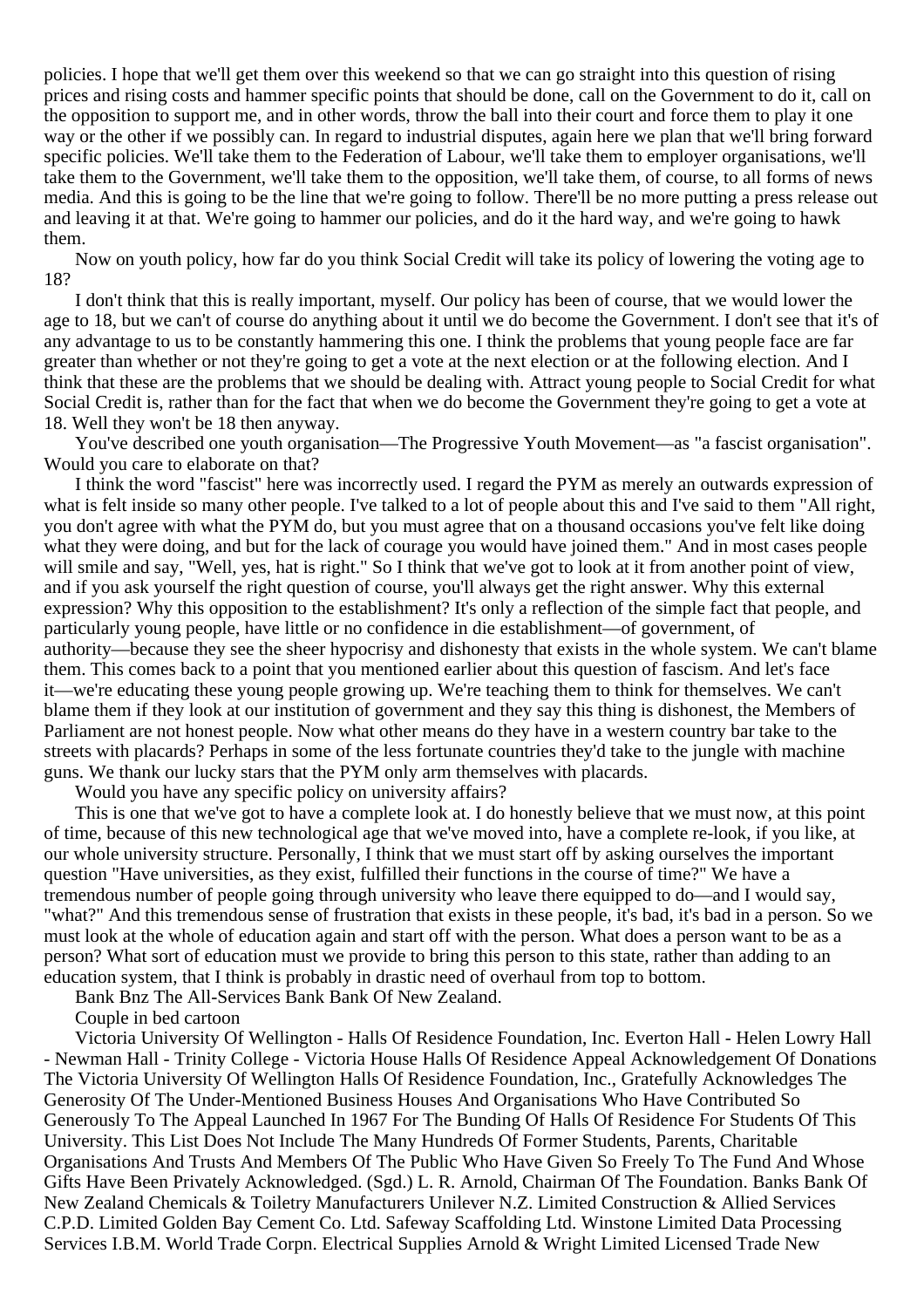Zealand Breweries Ltd. Manufacturers Fisher & Paykel Limited Manufacturers & Distr. Bing, Harris & Co. Ltd. Merchants Steel & Tube Co. Of N.Z. Ltd. Mercantile &, Stock & Station Agents Wright Stephenson & Co. Ltd. - Retailers Woolworths N.Z. Ltd. Tobacco Distributors Godfrey Phillips N.Z. Ltd. Transport The Union Steam Ship Co. Of Nz Ltd. B'-.M.Oll Bros. Ltd. Bonds Hosiery Mills Nz Ltd. Bowring, C. T. & Burgess Ltd. Bryant, May & Bell & Co. Ltd. Christian, A. R. Ltd. Daysh Renouf & Co Denhard Bakeries Ltd. D.I.C. Limited Dickinson. John & Co. N.Z Ltd Electrolux Ltd. Fletcher Holdings Ltd. Ford Motor Co. Of Nz Ltd. Gadsden, J. & Co. Ltd. General Finance Ltd. Hogg, Young, Cathie & Co. Kirkcaldie & Stains Ltd. Lime & Marble Ltd. Mckenzies Nz Limited N.Z. Motor Bodies Ltd. Paterson, A. S. & Co. Ltd. Pilklngton Bros. (Nz) Ltd. Royal Insurance Co. Ltd. Salmond & Spraggon Ltd. Satterthwalte. A. M. & Co. Ltd Self Help Co-Op. Ltd. Smith, James Limited The Dominion Motors Ltd. Union Carbide N.Z. Pty. Ltd. Watkins-Dow, Ivon Limited Wellington Gas Co. Ltd. Wellington Publishing Co. Ltd. Whitcombe & Tombs Ltd. Williams Construction Co. Ltd. Wills. W. D. & H. O. Nz Ltd. Wright, J. Inglis Limited Young, T. & W. Ltd.

Fings ain't wot they us'ter be They're getting better all the time Birds are chirpier. Pubs are brighter, (carry a tie in your pocket), and Brown is mighty

*Gallery's Brian Edwards 'interviewing' Colin Ansell, leader of the Nazi Party. Edwards, like the Nz Herald and the Evening Post, seemed more anxious to pillory Ansell than to ask him questions. And it didn 't stop there. "The Hotel Association of New Zealand, " said the assistant manager of tbe Eastbourne Hotel, "has taken steps to minimise Mr King-Ansell's chances of getting a job in any New Zealand hotel."*

Photo of an interview on tv

May 20, 1970

Office of the President Victoria University Wellington, New Zealand Dear Students of Victoria University:

Your expression of sympathy and concern regarding recent tragic events at Kent State University was deeply appreciated. Knowing that others share the burden of our loss has helped us through these difficult days.

In such circumstances, thoughtful expressions such as yours are especially meaningful. Thank you again ever so much.

Sincerely,

Robert I. White President RIW/nJ Image of Kent State University letter

Grand Folk Concert Featuring Phil Garland, Tamburlaine And Other Folk Stars Friday 12 June, 8Pm Main Common Room

# **Culinary Segregation in S.A. Soon**

Cartoon of probably a clam

The Cape Argus, a South African daily newspaper, reports that the Separate Foods Bill will probably pass the South African Parliament without amendment.

The Bill would prohibit sale of Caucasian foods such as white bread, white eggs and white sugar to coloureds. Coloured foods (brown bread, brown eggs, brown sugar and so on) will not be permitted to be sold to non-whites.

Companies will be permitted to continue to manufacture white and non-white foods on the same premises provided that apartheid is satisfactorily maintained throughout production (white hens must not be permitted to cohabit with coloured hens and so on). A special section of the Bill dealing with confectionery provides *inter alia* that white licorice must be freely available for sale to white citizens and the sale of 'black balls' is to be barred altogether.

Firms which contravene the provisions of the Bill are to be placed on a special government white list. Although the measure has the support of the majority of Members of Parliament, one member of Dr Herzpig's extreme right-wing faction referred to the Bill as a "whiteguardly action" because he felt that it did not go far enough.

The concession to liberal forces in Parliament that was particularly objecionable to hard-line segregationists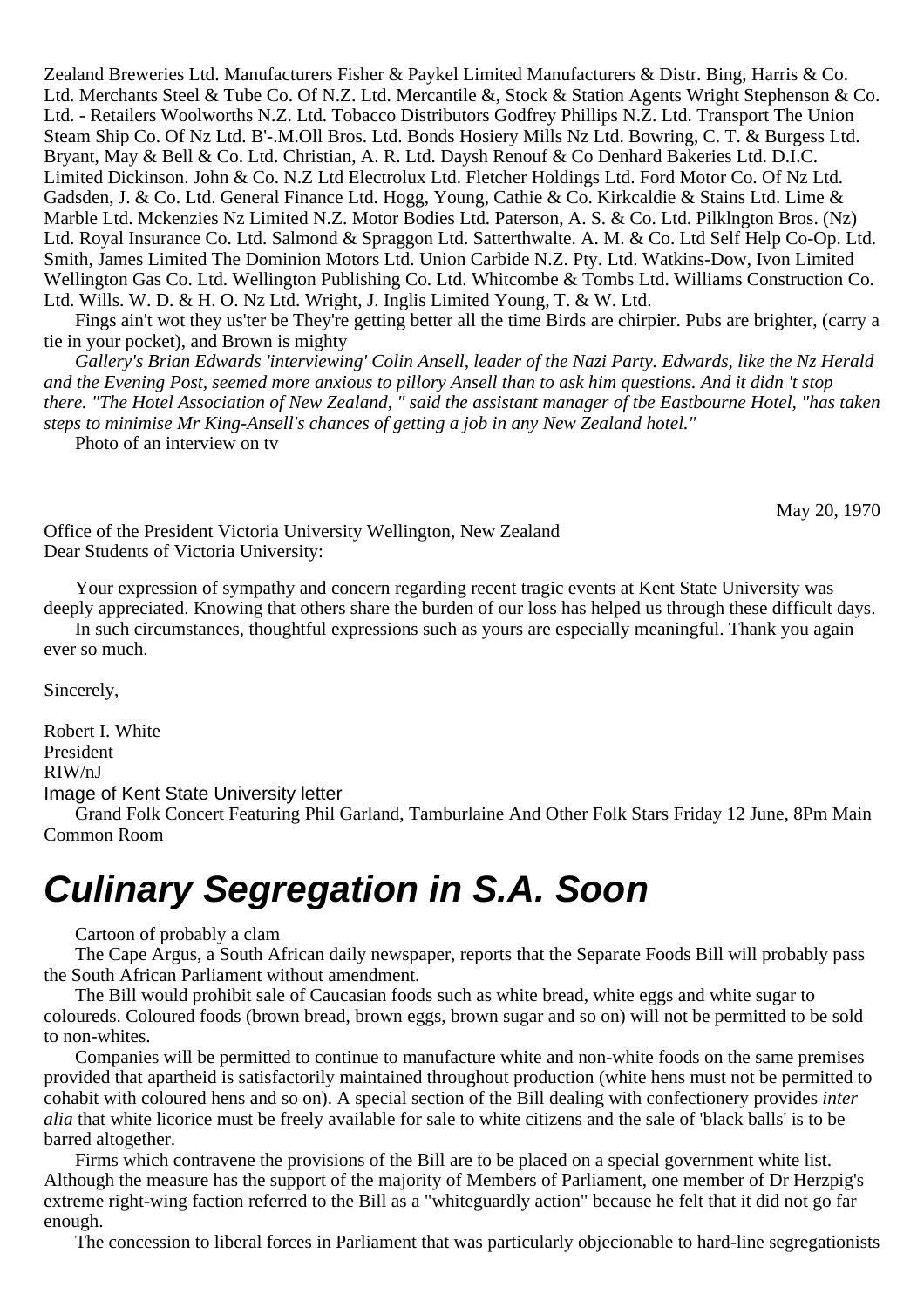was the Government's rejection of an amendment which would have prohibited the inclusion of black jelly beans in packages of that confection. Mrs Helen Suzman, South Africa's leading liberal politican and sole Parliamentary representative of the tiny Progressive Party, hailed the jelly bean decision as a major victory for the critics of apartheid.

In New Zealand, the South African Consul General, Mr P.H. Philip, said that he does not expect that the Bill will lead to restrictions on importations of wool and meat from New Zealand. He said that Australia and New Zealand were fortunate in having very few black sheep. "Your black sheep are far better behaved than ours," Mr Philip said, "and their wool will be treated as if it were white."

Mr Philip said that the South African Government was most anxious to maintain its friendly relations with New Zealand. "South Africa," he said, "is most appreciative of the many gestures of friendship which New Zealand has made." Mr Philip cited last year's Chinese gooseberry controversy—in which the New Zealand Government told fruitgrowers that export licences would be withdrawn unless that fruit were to be exported to South Africa as Kiwi Fruit-as an example of the way in which New Zealanders have refused to allow politics to interfere with food.

The President of the NZRFU (New Zealand Retail Fruiterers' Union) said he was not available for comment on Mr Philip's statement.

Image of Council election results

Nearly 33,000 CappicadeS have been sold.

The Cappicade Distribution Manager, Con Anastasiou, reports that money has been received for 32,735 copies and that approximately 3000 copies arre still outstanding and return of copies or money is still awaited in the case of these copies.

### **Just Not Enough Books**

Victoria University simply does not have enough books says the Librarian, Mr J.P. Sage.

In a report on refresher leave tabled at the May meeting of the University Council, Mr Sage outlined his impressions of American and European university libraries.

Mr Sage reported that he had encountered a number of variations in approach to the problem of providing for undergraduates in large institutions.

"The most interesting are undoubtedly the growing number of separate undergraduate libraries developed as a necessary support for research collections of several million volumes in which a student may easily be lost, in more senses than one".

"It is unlikely," Mr Sage continued, "that any New Zealand university library will in the immediate future achieve the size which would justify a separate undergraduate collection".

Mr Sage suggested that New Zealand universities could learn something from the heavy emphasis in American universities on providing multiple copies of books that students need for course use.

Comparing New Zealand library collections with those of the principal American and British libraries, Mr Sage said that though the Victoria University Library has substantial pockets of research material it does not have research collections of a kind that would be thought adequate for postgraduate studies elsewhere.

# **Friday 3 pm.**

Cultural Club Grants a meeting of all cultural clubs which appled for grants this year will be held tomorrow (Thursday 11 june) 7p.m. 7p.m. 7p.m. men's common room each club may send up to two representatives, graeme nesbitt cultural affairs' officer

## **A mere service station for the economy—Phelps Warns of Danger**

"Students may come to feel that the University is a mere annex of business."

This warning was given to the University Council by Students' Association representative Denis Phelps on 25 May. The Council was considering a proposal for the establishment of an Advisory Committee on Business Studies.

The proposal, which was adopted, was for the creation of a committee to encourage co-operation between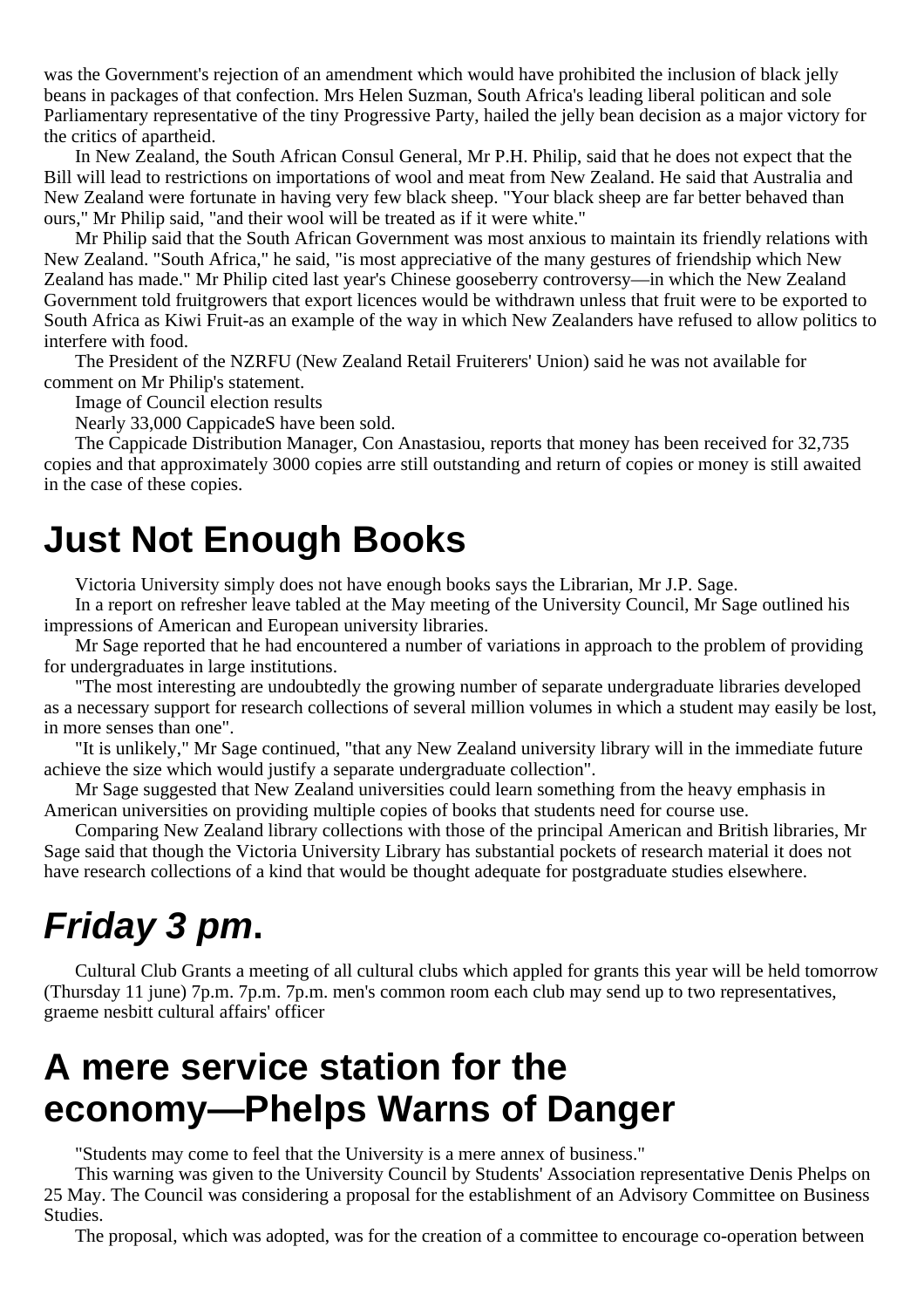the Faculty of Commerce and Administration and the business community.

The Committee, to be chaired by Pro-Chancellor O'Brien, was first suggested by Professor Sidebotham as a means of improving mutual understanding between the Faculty and the wider community.

Mr Phelps said he thought the time may be coming when a much harder approach must be taken towards anything that carries the university further along the road of becoming a mere service station for the economy.

"Students may come to feel that the university is identified with, or is considered a mere annex of, business."

"With the strongly anti-business and anti-industrial bias of many of the young of today, this suggestion of the university being closely linked with "the establishment" can only increase the growing antipathy and reflectively anti-authoritarian attitudes of some students to the university."

Mr Phelps warned of the danger if the university becomes excessively responsive to the demands of business and of the economy.

"The job of the university remains, in my opinion, to produce the whole man and not to become a tertiary technical training institute."

### **Rumours...**

that there'll be a vacancy on the Executive within a week

that an attempt will be made to abolish the SRC at an SGM this term that Russell Gault, Editor of Truth, has 'resigned' following his vile ravings about students

that the President of this Association in 1971 will be neither a law or arts student

. . . that we just have to tell you before we go crazy

### **Publications Board Nominees**

Simon Arnold and Bob Dykes have been nominated for the position of Executive appointee on the Publications Board.

Mr Arnold is a past member of the Board and was Editor of this year's Handbook. Mr Dykes was a member of the Board until his recent resignation as Salient Advertising Manager.

The appointment will be made at the next Executive meeting.

### **Thought for the Week:**

"Without the girls, there wouldn't be any Contest."

(Mr A.D. Dick, MP for Oamaru, while presenting the prizes in the Miss New Zealand Contest.) Cartoon of Securicash

# **1970 Social Credit Conference**

#### Report by Owen Gager

The Social Credit Political League's Conference—tweedy, pipe-smoking and toothbrush-moustached—has now gone home. It opened, warned by political scientists and by the media that the League faced extinction as a political force. The Conference responded to this warning by electing as leader the senior Social Creditor who has consistently polled a lower vote than any other Party leader. No other positive step was taken. The factional infighting that preceded O'Brien's coup ("I will never let anyone in Party do what I did" he laid after his election) spilled over into the Conference. Mr Dempsey, the President elected on the O'Brien ticket, clearly owed his position to his ability to publicly savage the Cracknells. He kept up the savaging unnecessarily long after the Cracknells had crept back to Palmerston North to lick their wounds. And he possessed no other qualification for chairing a Conference—as the chaos of proceedings showed. O'Brien opened the box of factionalism, and he couldn't close it again. The League's three most competent bureaucrats, its Managing Secretary, Public Relations Officer and Research Officer all resigned—their reports to Conference were jeremiads about schism. Even if Cracknell does not form an alternative

Social Credit League, Social Credit could still disintegrate into two sectarian Douglas-quoting quarrelling halves.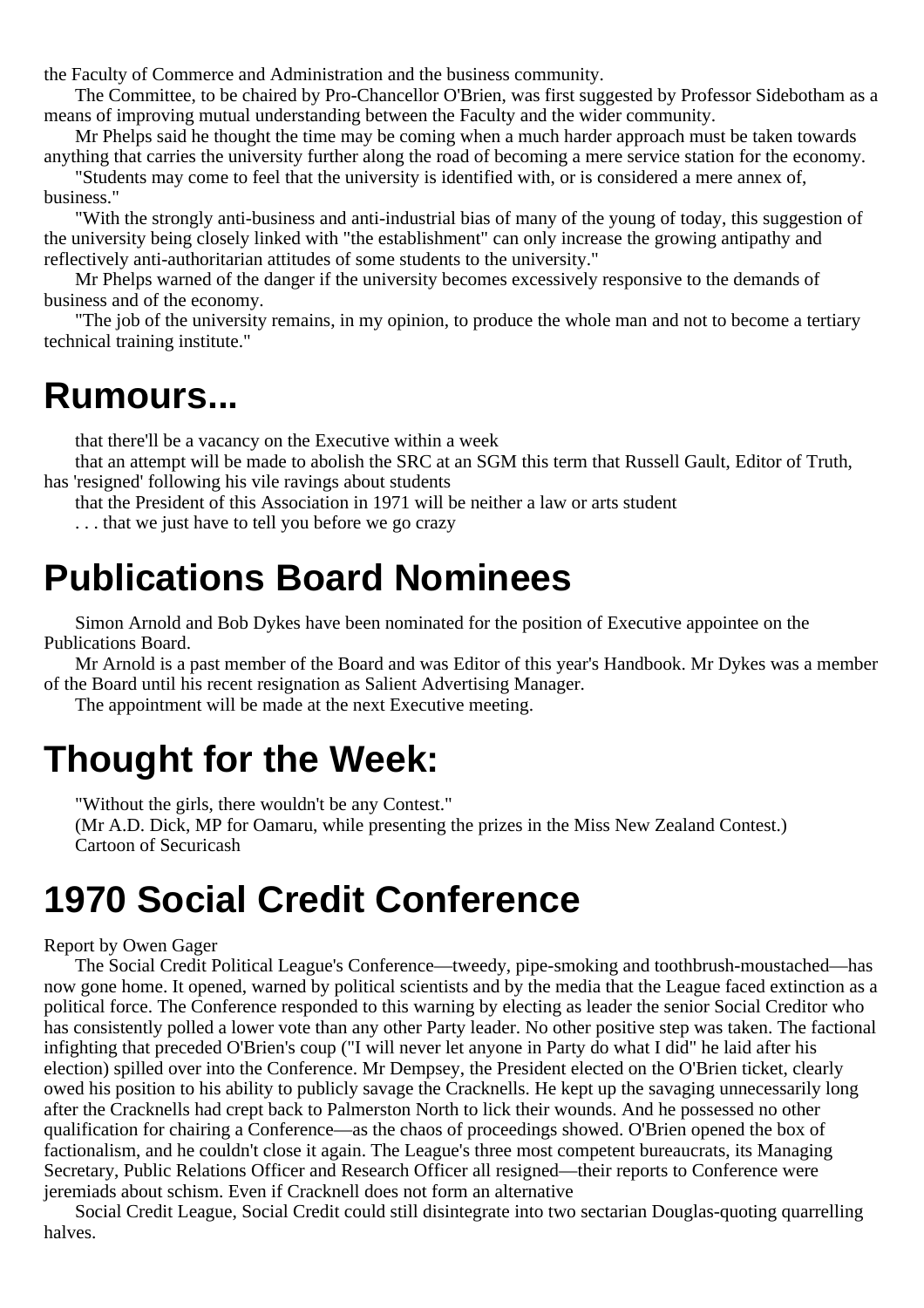The future of Social Credit lies solely in its new leader. He impresses journalists and television commenters, he initially possessed the support of fully three-quarters of the 1970 Social Credit Conference. But he has destroyed the existing organisation of the League and pulled away the props which kept the League's offices and newspaper as going concerns, He inherits a club of devotees to a dogma, who cannot satisfactorily define what they believe in, and continually dispute alternative definitions. He is pledged to procure for Social Credit a parliamentary balance of power in 1972, though he does not fully understand, on his own admission, the reasons why his Party lost Hobson. He has built into his Party a division between a 'political executive' and a 'national council' which can only accentuate tendencies to schism. As he told me in his Salient interview, he believes that simply by 'leadership' he can win the 1972 election. Only an honest neo-fascist could say this and mean it; O'Brien is not even an honest neo-fascist. Although his basic instincts are right wing and he is on record as stating the world is a tool of International Communism, he tries to give the League a mild left wing veneer for the sake of its 'image'. The result is yet another middle of the road politics—slightly more middle than most.

Social Credit, if it could escape from its economic theories, could be a viable party. But it shows no signs of abandoning its love affair with Major Douglas—even the Party's modernists have to quote Douglas in order to dismiss him-and this is not surprising considering the history and structure of the Party. It simply takes Labour's idea that economics are a dirty word to its logical conclusion: economics should be abolished. This is the view, in one form or another, of most members of the lower middle class. But it is impossible to displace the existing economic system except by a reactionary counter-revolution, and for this more is needed than lower middle class discontent. The Social Credit Conference demonstrated all too clearly that the lower middle class is incapable of any role of political leadership. The class, like the Social Credit Political League, is incapable of defining its distinctive economic objectives, and therefore incapable of defining distinctive political objectives. It borrows ideas indiscriminately from left and right, according to a Conception of bourgeois political expediency which parodies the real sense of the bourgeoisie. But its inclinations are to follow the group to which it attributes most strength: the right wing of the National Party, With the collapse of the League, which should be indisputable by 1972, its members should move, if the prejudices of its leader are any guide, to supporting the too conventional economics of Muldoon.

*Let us realise that the rugged individualism of Social Crediters is more effective if it is welded into team action*. To achieve *our aim we must maintain unity* of policy *and effort because we have no* choice *but to fight the system on its own ground*.

We regret that in the article-by Owen Gager on the Labour Party Conference published in our last issue, we omitted a paragraph which made it clear that the article took the form of a draft speech for the Deputy-Leader of the Labour Party. Sir Watt. As a result, Mr Gager appeared to be endorsing opinions which might have been those of Hugh Watt had he used the speech notes drafted for him by Mr Gager.

Follow Hobson's success—join the swing to Social Credit

### **1990 and All that...**

#### My Dear Grandson,

I'm so glad your lesson-cassettes have arrived and that you have now officially started school. You at least don't have to get out of bed-a far cry from the satchel and tears of my day As you're only pushing 3½, I'm not sure it's really wise to ask you on your first day to write an essay in Chinese about life in the dark '60's. But there, I'm so out of touch. You ask me what recollections I have of these pre-revolutionary times, so here goes.

For me, perhaps, the most vivid memory is of a substanced called *'Food'*. You won't find this word in your State Dictionary. You'll have to look in that old dictionary, the one your grandmother rescued from the flames of the Great Book Purge of '77. (To Chief of Einsatzkommandos, Wellington: If this letter falls into your hands I know my wife's act was that of a lickspittle reactionary, and I readily agree 'to and will sign anything stating that she is an old fool etc.etc.) Somewhere you may have read of cheese and eggs: well, I must be one of the few people left alive who can remember when eggs eventually went bad and stale cheese became hard.

Anyway, *'Food':* once upon a time it had *'taste'*. You'll have to look this up in the old dictionary, too. During the years that I was a young man. Generous Wise Experts began adding 'things' so that food would taste even better and vegetables would grow even bigger. Some actually said at the time that people were making money from all this, but I don't believe it. Gradually people began 'to get things wrong with them', and as our Marvellous leaders were not excluded they decided that if they did away with taste altogether then we could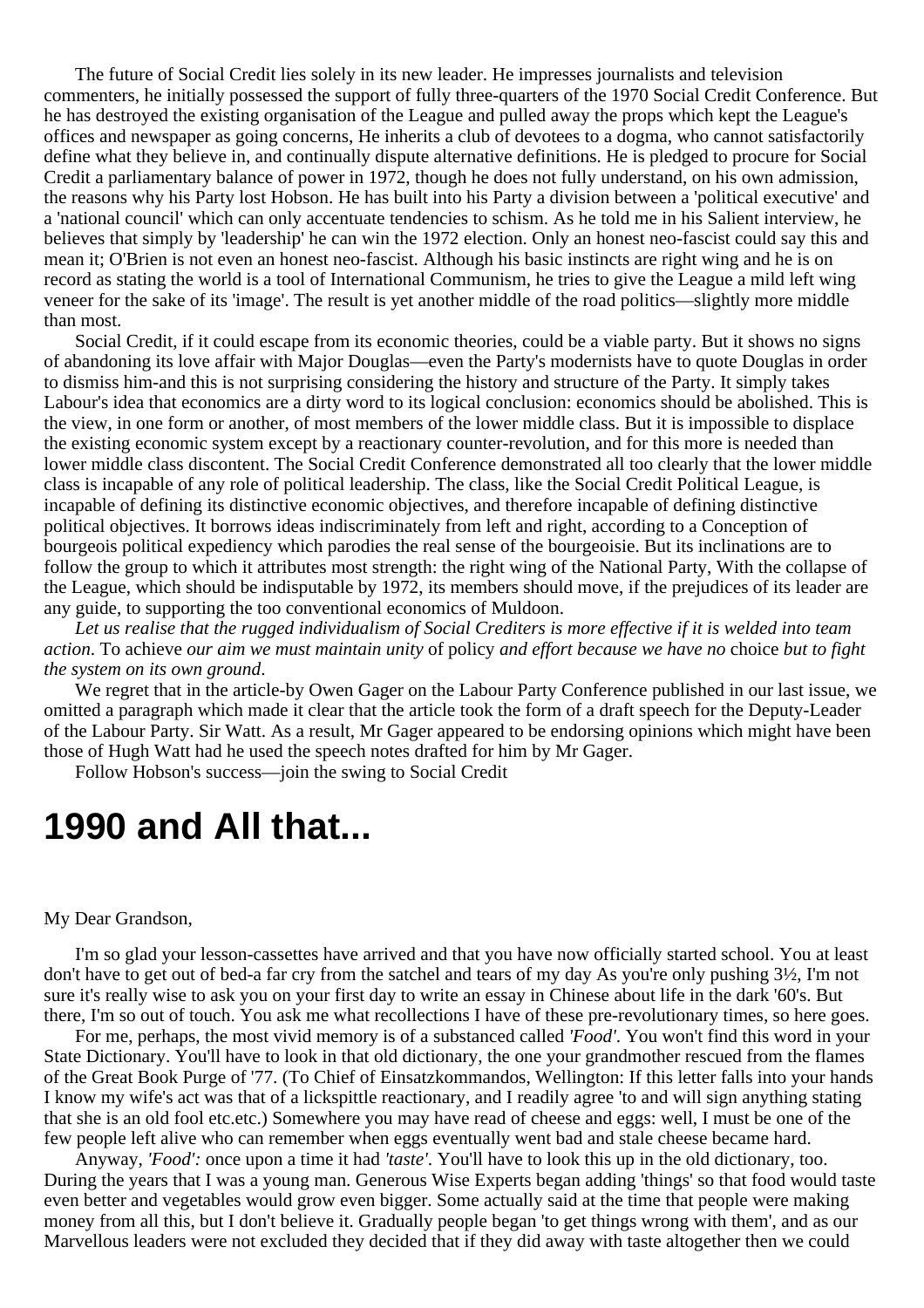live quite well on those little coloured pills, one of which I'm sure you're sucking now for breakfast.

Other strange words you can look up and which might help you are *'animals'* (don't be frightened if one's illustrated, they're quite extinct), *'trees'* (hold mummy's hand if the description is too much), *'please'* and *'thank* you' (useless Anglo mumblings, wisely never encouraged here in Kwang-NZ).

Now turn to your State Dictionary and look up the word *'Freedom'*. Here you will see that it is defined as "where every individual is quite free to keep his mouth shut, and to be exploited by whomsoever he may choose from the Approved List". You would be wise to keep to this definition: there are some things you are not quite old enough to understand. *'Vote' is* another word you could look up, but again you'd be advised to disregard the old definition. Better Stick to "Pioneered by Russia; a right exercised by every registered person just as long as it makes no difference". And you'll find *'Protest'* is given similar treatment, the definition I have before me as being "Objection, tolerated if ineffectual." Another interesting word is *'anarchism'*. Back in very ancient times, before Uncle Ho-Holyoake even, it was felt by Leaders that the adherents of this strange-ism had tumbled them, so they organized the media to change the meaning of the word completely. It was already grossly distorted when I was young, and as you can see it now means "bloody lawlessness, rampaging, pillaging, chaos, mob-rule, total disregard for organized government, contrary to the sacred wishes of right-thinking people." The Greeks had a word for it, too. *'Anarchos'*, I think it was.

As I write, many personal memories flood back. Most clear is the memory of your grandmother in her native dress of black tights, mop slippers, a fag in one corner of her mouth, and curlers. I can remember that terrible day, here in Kwang-NZ, when suppliers of services had to go half-way to meeting the needs of the customer. Old Kiwis who had known happier times covered their eyes and wept, burly tradesmen knelt and lit candles, and beer-guts burst. A terrible sight.

Yes, I can remember many strange things you won't find in dictionaries; things which were fast disappearing when I was young. They're probably not even in that old dictionary,'but but of interest look up *'humility'* and *'kindness'* but try hard not to laugh at those silly old definitions. I can remember when tin monsters roamed the earth and nearly wiped us all out, and whole masses took part in weird rituals known as Kennedy Worship.

Burn this, or better still eat it; it has 'taste'. As always, if you never hear from me again remember I love you, even though you don't know what this means. How lucky I was to be too old for the De-Love Operation! Must close and get this posted; I hear boots approaching.

W. Keith

10 June, 1990

### **The Maori Council**

There is no doubt that the New Zealand Maori Council's decision to support the All Black Tour placed a powerful weapon in the hands of Pro-Tour groups to beat the Anti-Tour protest with. Maoris, it seems, are for the Tour.

But what is the NZ Maori Council and who does it represent? If you don't know then you share something in common with most Maoris. Briefly the Council's structure is as follows:

Local Maori Committees elected by Maoris triennially (the last elections were in April).

Executive Committees representing up to 5 committees—2 members per local committee on the executive. District Councils—2 members from each executive sit on these councils (of which there are 8 in New Zealand).

The Maori Council—2 or 3 members from each District Council sit on the New Zealand Maori Council itself and comprise the national executise.

This structure and its undemocratic indirect nature barely compares favourably with the form of government in South Africa's first Bantustan in the Transkei. Fortunately, (unlike the Transkei) it can be changed and there will probably be changes in the near future.

The Councils difficulties are only partly due to its cumbersome structure. If reasonable activity was maintained at all levels it would not be so bad, lor the last 3 years and in previous years this has not been so. The following examples illustrate the situation:

Executive members representing defunct committees.

Some District Councils representing committees of which 50 percent or more are defunct. Defunct executives.

Executive with 2, 1 or even no local committees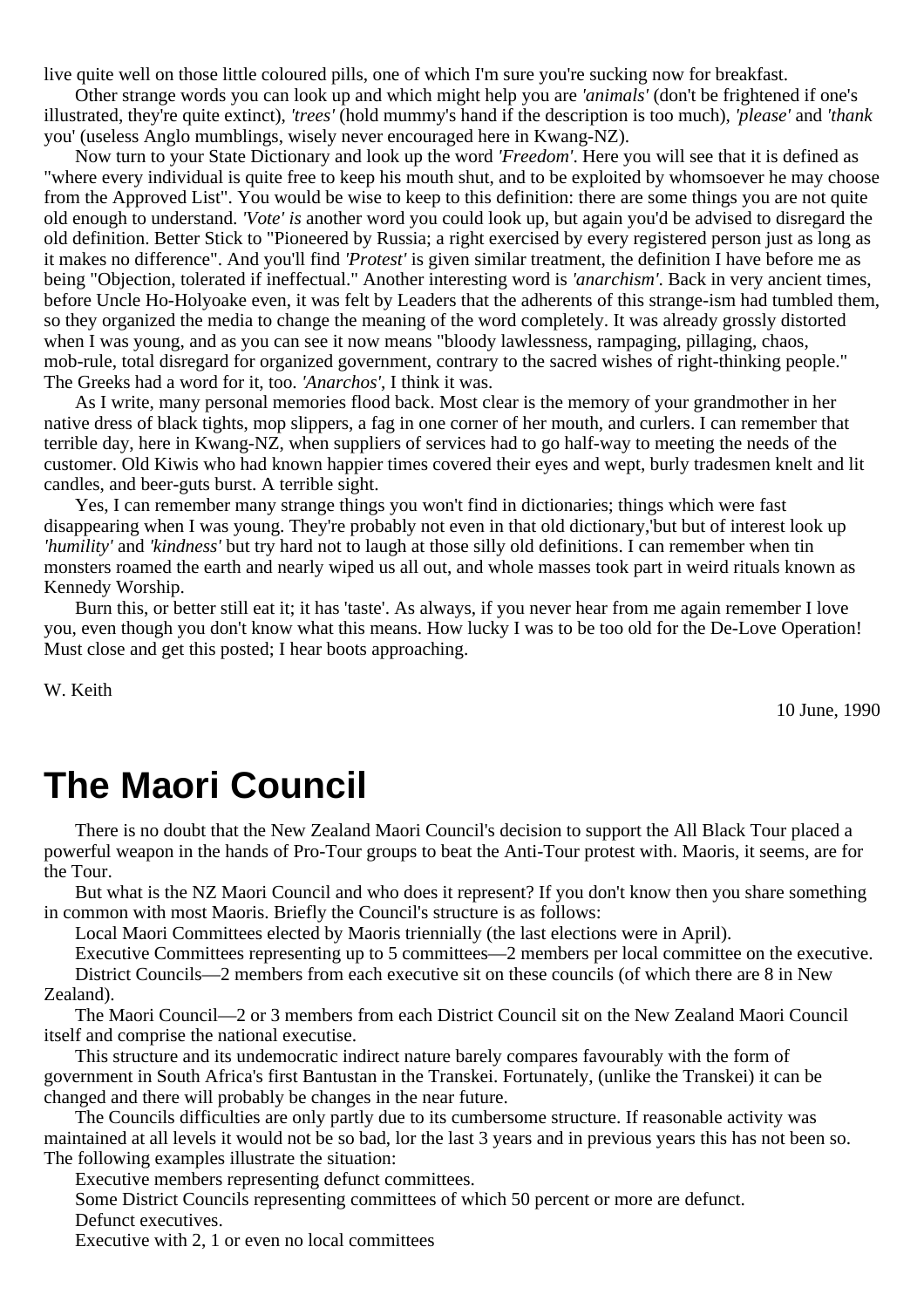District and Maori Council Members representing paper committees.

Power struggles at District level for representation on the Maori Council.

Furthermore the Council is rurally oriented and urban Maoris are as yet sparsely represented. Ignorance of the Council and its many affiliated (dead?) bodies is widespread among urban Maoris. They are utterly confused by the structure and aims of the organization.

The Council cannot, as yet, confidently claim to represent Maori opinion but many pakehas think it does. Nothing short of a compulsory referendum would reveal what the majority Maori opinion is, but the Maori Advisory Board of the New Zealand Rugby Football Union and others are adamant that the Maori Council speaks for the majority.

It is interesting to note by contrast that the more widely represented and more democratic Maori Women's Welfare League opposes the Tour.

The composition of the Council is very intriguing, Maori National Party candidates get a triennial hiding at general elections, but they emerge triumphant through the labyrinth of the Council's structure. It is their consolation prize. Such members include Mr Henry Ngata, Mr Graham La turner, " the Chairman, Sir Turi Carrol, and Mr Pei Jones.

It is a generalization to describe the members of the Council as conservative Maori 'oldies'. There are a few young members and (in November 1969) one woman. Neither is the Council entirely inflexible in its opinions nor unanimous in its support of the Tour. On the Tour issue (unlike most pro-Tour groups) it has reserved the right to change its mind should future events and circumstances warrant this and what was once a unanimous decision has become less popular (by November 1969). The sole woman member of the Council opposes the Tour and 5 or 6 others abstained from supporting it.

One humorous aspect of the Council's decision is the fact that it has been greatly influenced by a non-white South African. He is described in the .Council's magazine Te Maori, as a great Christian, South African and World leader. But for some strange reason he does not have anything as mundane as a name.

Cartoon of man vs animal

The fact that the Council can not represent majority Maori opinion effectively is not entirely its own fault. Pro-Tour groups and others such as the Maori. Advisory Board of the NZRFU and Maree Wehipeihana of the Dominion-Sunday Times) should not attribute to it a political wizardry which it does not possess. Atihana Jones

Man Demonstrating His Superiority Over Animals.

### **America in Crisis**

The symptoms of manic depressiveness in the US are ominous. There it plenty to suggest that by the next Presidential election in 1972 the American nation will be in a state of nervous collapse—somewhat like the French in May 1968 but with the illness more deep-seated and with no enthroned great white father to re-establish sanity. Heaven knows what then becomes of our western civilisation. Half the syndrome, at least, is shared by all the West; what is peculiar to the US is the volatility of the American nation; the volatility and the power. Americans are people about whom one can generalise; and Americans over-react.

In the US the extremes of Right and Left are now gathering emotional force like polar oppositcs. The pace is a little terrifying. The New Left, however, cannot win, beyond a brief blaze of anarchy: they can never command the money, never capture the massive organisational machine or the forces of order. The Right can win.

In the middle lies the depressiveness; the mania floods in from the extremes. In the lumpen middle there is no longer any conviction, courage, hope; no strength or direction at all. What is left of these things in the US belongs to the extremes.

Today there is no noticeable leadership for the masses in the middle. The Kennedys came nearest to providing it—Jack, and brother Bobby. Whoever was responsible for the two murders, and that of the moderate Negro leader Martin Luther King, has brought powerful allure to the dark alleys of political extremism.

The big Party protagonists in November's Presidential election seemed a pair of political corpses—Humphrey with his dyed hair and verbal gas; Nixon, whose voice and personality still have that synthetic quality of a man reconstructed out of the parts of others. The witty columnist Art Buchwald was advising his readers to "Vote No for President". To the mass of Americans, vaguely conscious of impending crisis, the choice appeared bewilderingly dismal.

If George Wallace did not receive the votes many expected in 'the '68 election, it was because that bitter and insubstantial figure was not—when the moment of choice arrived—a credible President. Yet even that sixth of the electorate that voted for Wallace was enough to expose the yearning among millions of Americans for a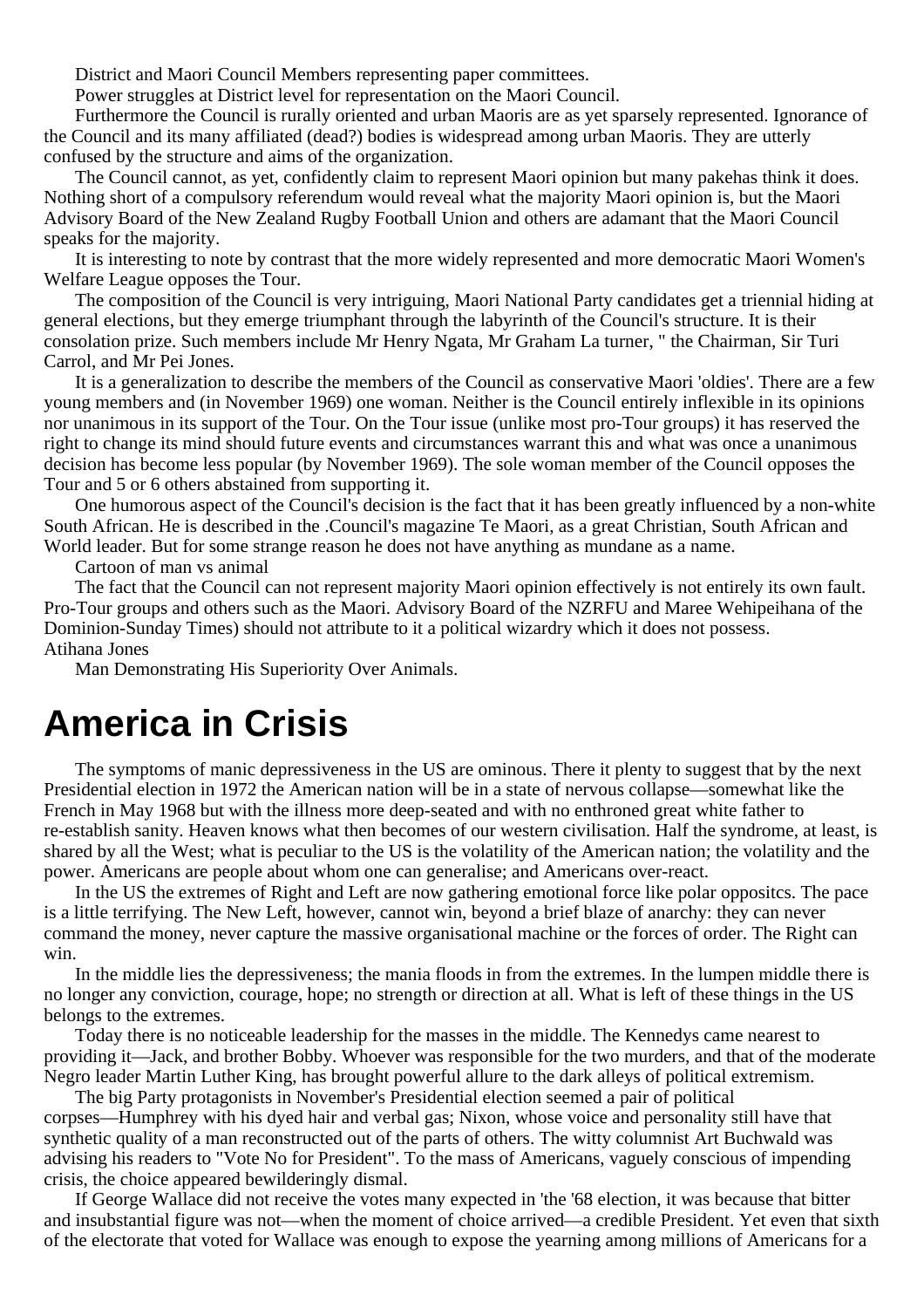leader who could personify their own frustrated patriotism, their alarm at the riots and declamations of violence from the Negro militants, midst dismay at the identification of the college students with these militants, their innate assumption of Negro inferiority, their disquiet at the obscenity and imbecility of the university population, their unease at the fashionable prevalence of a third sex on the campus, their scorn of groping intellectualism, their resentment at the intellectuals' flagrant scorn of them (Americans find intellectual snobbery irresistible) and their exasperation at climbing taxes spent on loosely-controlled welfare programmes for the apparently indolent at home or the ungrateful abroad. Wallace always gives a simple answer to what the lumpen middle consider their simple questions. Wallace, or the Wallace prototype, will surely remain on the national scene.

Many who voted for Wallace would have voted for Bobby Kennedy had he lived to be the Democratic choice. Kennedy, they said, gave them a sense that he was speaking for them, understood them, and meant what he said. So docs Wallace.

Richard Nixon is not of the stuff to rally the dispirited centre. In the next year of two the people of America, the greatest nation on earth, the leader of the Free World, most rich, honourable, democratic, envied and beloved among mankind, will find that they have lost a protracted war in which they have sacrificed more of their young men than in any war in their history, the first war they ever lost, and against a piddling, coloured, Communist enemy of negligible wealth and technology.

In the midst of this trauma they will be witnessing their own youth at home exhibiting classic symptoms of decadence. People have a instinct for recognising the decadent, and an amount of permissive argument fools the collective instinct. The message is there today every publication, button, poster an pronouncement of the New Left pleading [*unclear:* fc] escapism through ever more desperate sexuality mindless violence against authority, Negr militancy, student power and contempt for country.

The young are searching away from the high for identity and purpose, and this search will grow more frenzied as their predicament grow worse. This predicament is the virtually total elusiveness of concrete challenge. They all have, enough money—unlike their parents who grew up in the Depression. Physical challenges are not longer available—the frontier has gone and Alasks; is a cold, grim dump; most demanding sports in for the professionals. It is the sub-college youth and the Negro who get drafted; and because Vietnam is being lost it is a discredited cause.

There is no international crusade to participate in like the World War of their fathers They no longer have any moral barricades to storm. Darwin's theory of evolution is still a banned subject in Mississippi, and in six States ; woman may still be awarded a divorce if her husband makes love to her in any other than the missionary position; but, by and large promiscuity, drugs, long hair, pornography, obscene language in print or from the platform, 'and freedom from soap are all accepted with a shrug or applause. If there is any tyranny left it is a tyranny of the crutch. In 1959 58 percent of undergraduates listed Mad as their favourite magazine: today's favourite, Free Press, all drugs and orgasm, shows no intellectual advance, but a deeper opting-out of reality.

The luckless modern youth cannot go hungry; he cannot—outside the discredited conflict in Vietnam—see a way of testing his courage in an honourable cause; he cannot even shock anybody any more. And so he must push his behaviour before him into infinite licence and disorder. Only when he meets me batons of the ludicrous police, who like to play at storm-troopers and carry their presumption of hostility to the point of inciting it, does he at last, with deep relief, meet an obstacle—something palpable to run up against and hate. But even Chicago was not a Budapest or Amritsar.

Tom Stacey's article on this pag [*unclear:* ome] questions which will be discussed at greater length in [*unclear:* lement] on America to be published in the next issue of [*unclear:* SA]

In the depravity and vulgarity of the New Left, the strain of genuine idealism, the search for the right to suffer, becomes totally lost. Glancing through the "Hippies" and "Yippies" (Youth Independence Party) and Black Power's widely circulated newspaper, you will find an advertisement for the sale of pro-Dubcek posters in the midst of advertisements from importuning homosexuals. At the election rallies of George Wallace, the young protesters waved the flag of the Viet Cong. They tout for donors of blood for an enemy in a war which, however misguided or futile, the masses sense to have been unquestionably moral in its original motives. Or they pack the rallies of Negro firebrands declaiming hatred and drawn from organisations like the Black Panthers or Ram (The Revolutionary Action Movement) whose literature is printed in Peking. Many of the protestors are college drop-outs—wasters of taxes paid in part by millions who never got near a college.

I do not write of the excitable fringe of university life. A recent poll taken at Harvard found that 40 per cent would rather (so they said) go to prison or into exile than submit to being drafted for military service, and over 50 per cent had taken drugs.

That the dilemma of intelligent American youth is the dilemma of the entire civilisation makes it no less acute: a faceless establishment) unaware of its own power; a mechanisation that is not just dominating the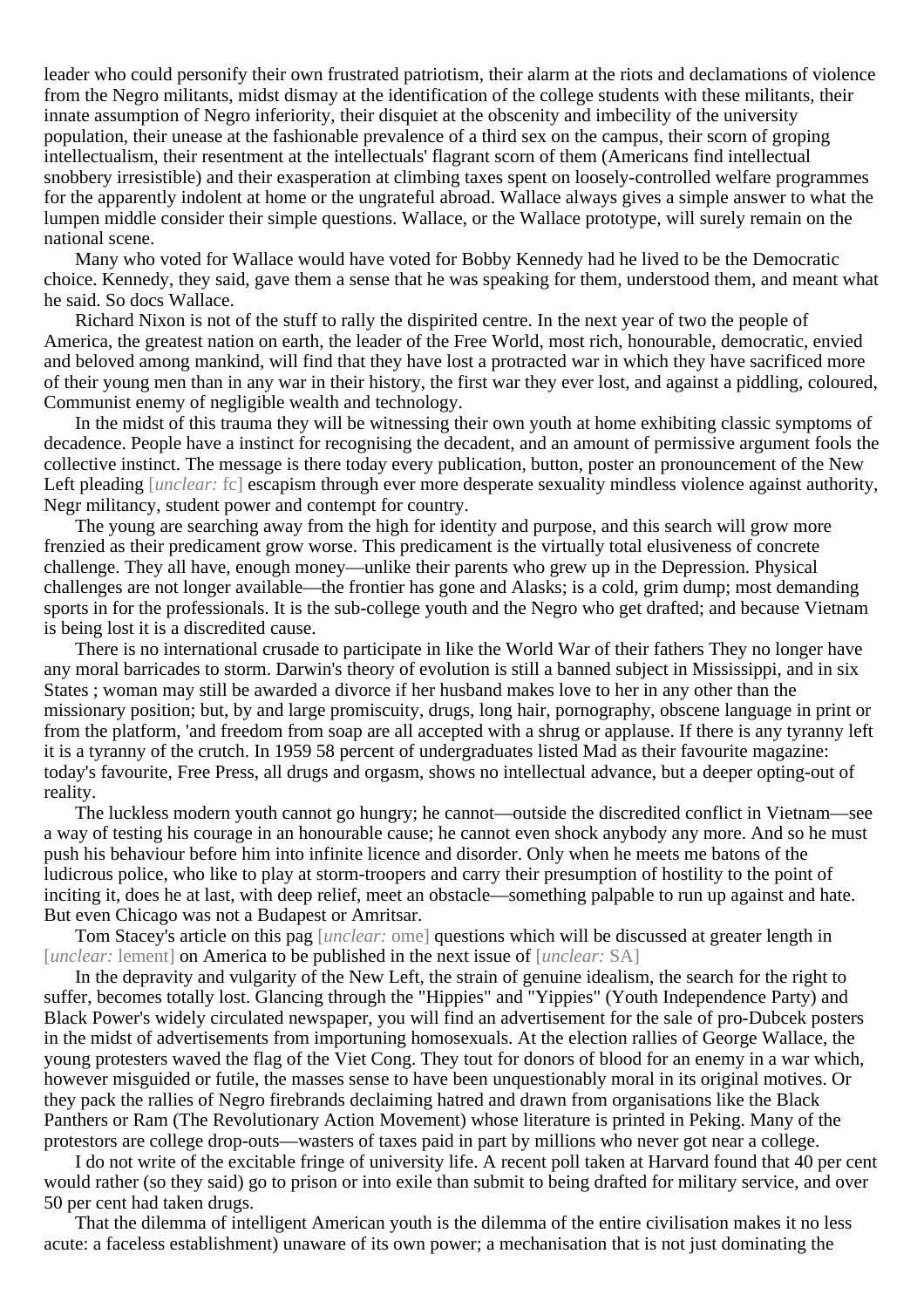individual but enslaving him; an economic technique that has all but removed man's ability to make choices and decisions that mean anything; a manner of life for the big organisation office-worker (which most young men must become) that is stealthily

#### Drawing of a man

[*unclear:* finising] the male; a surfeit of quantity and a It in obsolescence of quality that induces a petual sense of loss and incompletion; a [*unclear:* Itkal] system which, by means of spurious and advertised freedoms such as the four-yearly sidential vote, becomes an "instrument for olving servitude"—in the words of the cadable guru of San Diego, Marcuse, whose gnosis is accurate but remedies indecipherable. Then that vast conservative swathe of the adult [*unclear:* sulation] alert enough to expect significance in can perceive that significance diminishing. [*unclear:* The] computer is taking over more and more of is tasks. A factory hand released by technology into ever greater leisure may be [*unclear:* itsnt] to watch the "boob toob" (TV) or go [*unclear:* ling;] man educated towards an expectation of attributing, whose existence is made [*unclear:* crfluous] by cybernetics, is looking to a tiny of enforced leisure with tremors of teria.

[*unclear*: It] is a blind man's buff; reality perpetually live, dodging the touch. The New Left, indering for challenge, identifies itself with violence that belongs to the restive, employed Negro, The deprived Negro, in his *[unclear:* nmy] ghetto, who protests his lot by violent or action, becomes an heroic figure to the significant, white because here at last in their marshmallow. I will beat him to death with a marshmallow, 'cause he's a punk ... All or my hostility, all of the hatred that I have in my heart, all the bitterness I have in my heart-and I have it—is for the pigs and the power structure, the machinery of oppression, and that we have to deal with for ourselves and for posterity whether they like it or not."

So it continued for 50 minutes. Then he led his audience in six "Fuck Ronald Reagan" cheers, in which virtually all the students and faculty in the hall delightedly joined. Around him were posters of his party, the Black Panthers, bearing the quotation—"The racist dog policemen must withdraw immediately from our communities, cease their wanton murder and brutality and torture of black people, or face the wrath of the armed people." The central policy of the black Panthers is to arm the Negro.

The striking fact is that not only the students-eager to advertise their discovery of the sex act and excited by the idea that anyone should have the daring to publicly advocate shooting back at the police as a political right-but also the faculty and indeed much of the radical intelligentsia reacted to the stopping of Cleaver's lectures by threatened strikes and boycotts, by earnest declarations that the State educational system was in the hands of Fascists, and that Cleaver was an heroic victim of racism and tyranny. What are their criteria of judgement? At one dinner with members of the teaching staff of California University, at which these opinions were being voiced, I discovered that none of my fellow guests had heard of Solzhenitsin, Daniel, Sinyavsky, Tartu or Bukovsky; none of them had heard of the five years' hard labour passed upon Pavel Litvinoff and Larissa Daniel for unfolding, in Red Square, a little notice demanding "Hands Off Czechoslovakia". Nor were they particularly interested. The brave new surge of American radicalism would throw up barricades at home willy-nilly.

Against this background of fashionable violence in political protest, plain crime has been proliferating wildly.

Now, the patient, unaroused and leaderless middle of the American electorate knows in its bones that the Left can never achieve power on its own voting strength or ability to disrupt. The bulk of the Trade Union vote is already anti-Left and anti-radial. By even the most generous count, not more than 12 per cent, of the population is Negro; students come and students go; the drop-outs and the hippies are a rabble. Such an agglomeration, even under a single leader of stature like F.ugcne McCarthy, makes no appreciable political substance. They feel themselves today to be the pacemakers in American society, the morning stars of the coming revolution. Their survival depends on the tolerance of the great majority in the middle.

Over the next few years this same majority, that has come to lack all conviction, will see all their dismays running together—the fever swamps of the New Left, a Negro minority close to open rebellion; violence, robbery and rape in the streets; the ignominious disaster of Vietnam; and, at the back of it all, a suspicion that their very existence is futile. I do not believe that it is Mr Nixon who will give them the inspiration they need. The end of Vietnam could so easily lead them into an economic recession in which their hire-purchase payments will bite like a yoke but their taxes will not be eased. Already the vote for Wallace, which far outstripped any "third party" challenge since Theodore Roosevelt's breakaway Progressive Party in 1912, suggests an attraction for the simplistic responses of the Far Right. It need not take much more for the lumpen middle at last to grow exasperated and to chuck power to the right, changing the shape of America and our world.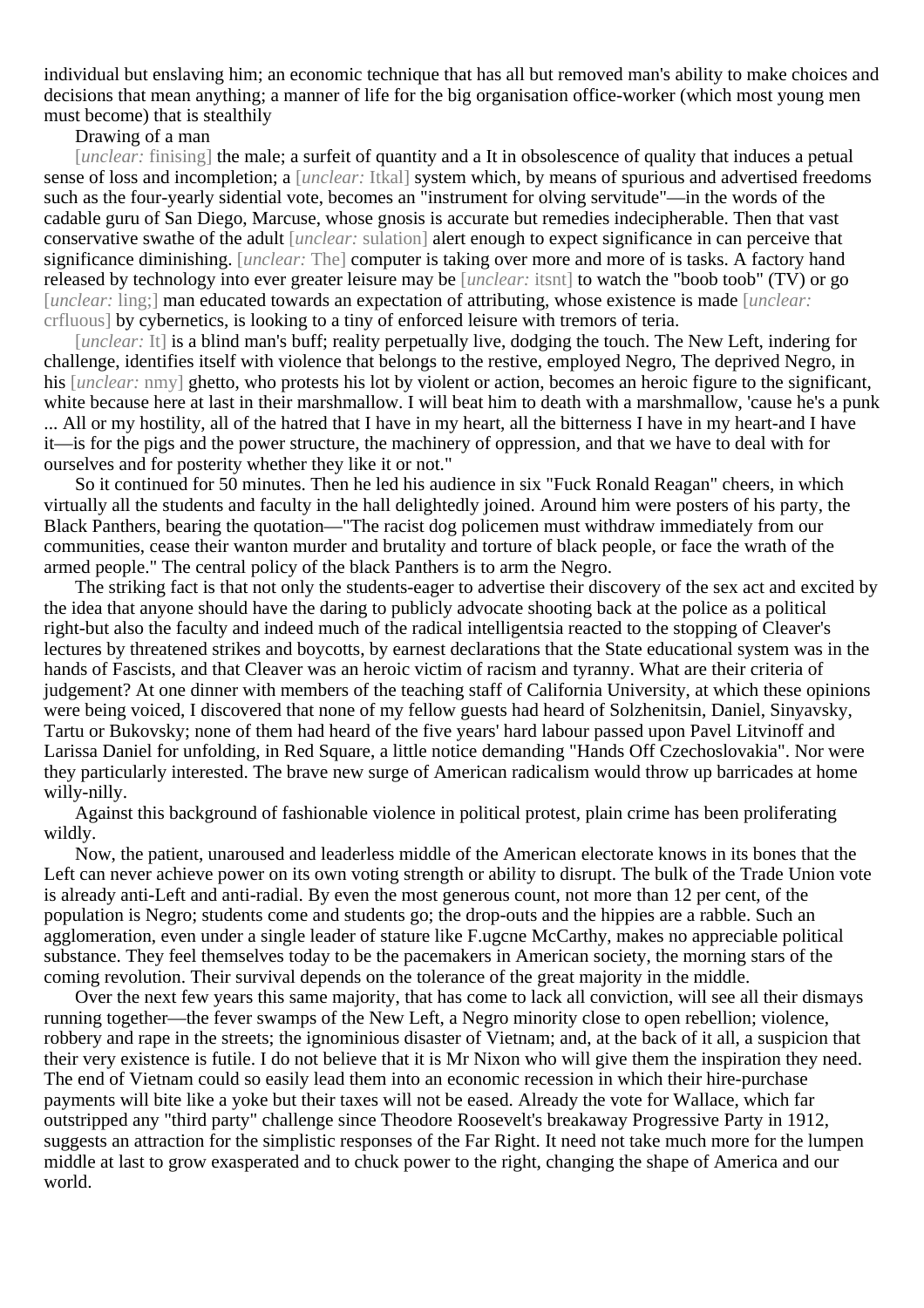*"And what rough beast, its hour come round at last*, *Slouches towards Bethlehem*, *to be bom?"*

midst is someone with a whole range of [*unclear:* uifest] grievances reacting with a virile inter-challenge to the whole system.

It is in part to satisfy their own psychological ds that white liberals have obliged the nerly passive Negro to exercise his right to equal. Since before the death of Martin her King, the non-violent methods of Negro assertion had become discredited: today the te New Left finds vicarious satisfaction as the [*unclear:* ro] militants gather all the support. Violence political ends is not just condoned by the Left, but advocated. There is a fast-growing lines for violence. And in Vietnam, a quarter he combat troops are Negro, men trained in [*unclear:* pons] soon to be returning disillusioned to

[*unclear:* their] restive kinsfolk searching for jobs. Already in eight. New York negroes is on relief. Yet where does "legitimate" political protest crime or psychopathic violence begin? In the [*unclear:* lem] demonstration, following the murder of tin Luther King, the New York police were not to intervene by the progressive Mayor, Lindsay, unless trouble spread beyond a ain point; the Negroes must be allowed a [*unclear:* oal] release for the shock they had endured, [*unclear:* ing] those days New Yorkers watched on their vision screens gangs of Negroes breaking rough the shop-windows of the Jewish stores in em and staggering off with washing machines television sets while the white police stood with their hands clasped ostentatiously behind r backs.

Lindsay's order was a brave one and very ably saved New York from the devastation [*unclear:* ch] reactions to King's murder wrought in [*unclear:* er] American cities with large Negro ulations. Yet to the ordinary citizen it [*unclear:* cked] of the prevailing liberal uncertainty and [*unclear:* aed] likely to lead the protesting rabble into king that they had the established "power [*unclear:* cture]" (in the current pejorative phrase) on run.

On the West Coast, the self-regarding llectual elite evidently does believe it is [*unclear:* ing] the side with it. The universities have a in a ferment since the autumn when the [*unclear:* ro] militant, Eldridge Cleaver, a convicted st proud of his confessed crime, and the [*unclear:* ed] and Freedom Party's former candidate for Presidency of the USA, had his course of ares on Afro-American studies to the students he University of California stopped by the e educational authorities. In his last address 7,000 students of the University, Cleaver thus: "I say Ronald Reagan (the elected [*unclear:* ernor] of California) is a punk, a sissy and a [*unclear:* ard]. I challenge him to a duel to the death t now. He can choose his own weapons. He choose a baseball bat, a knife, a gun or a

Drawing of Martin Luther King

### **the role of the university...**

The university is a very old feature of western society. In Athens in the 4th century B.C. there grew out of the introduction of compulsory military training the institution sometimes called the University of Athens. The 'Museum' at Alexandria was founded in the 3rd century B.C. There are thought to have been at one time 14,000 students at this ancient centre of learning. The geometer, Euclid, worked there, and Eratosthenes, the astronomer. After the fall of the Roman Empire the Greek traditions of learning were carried on at Byzantium where a state-subsidized university was founded in 425 A.D. The Moslems, as they over-ran the Middle East during the Dark Ages, spread their learning as well as their faith. About 970 A.D. they founded a university at Cairo, the University of Al Azhar, which still flourishes.

In Western Europe, from the 9th to the I2th century, places of learning sprang up in various towns in Italy and France. These were the *universitates magistrorum et scholarium,'* the whole bodies or guilds of masters and scholars, whose purpose was the study of theology, philosophy, civil and canon law, and medicine. They were the forerunners of modern universities as we know them, and by the end of the 12th century two of them, Bologna and Paris, could properly be called universities. The universities of Oxford and Cambridge began somewhat later than those of Italy and France. Oxford was founded in the latter part of the 12th century and Cambridge some 30 years later—Cambridge, I recently read, by some students and teachers who did not like the way Oxford shopkeepers were taking them for a price ride.

At Bologna the students controlled (heir own affairs. At Paris the government of the university was in the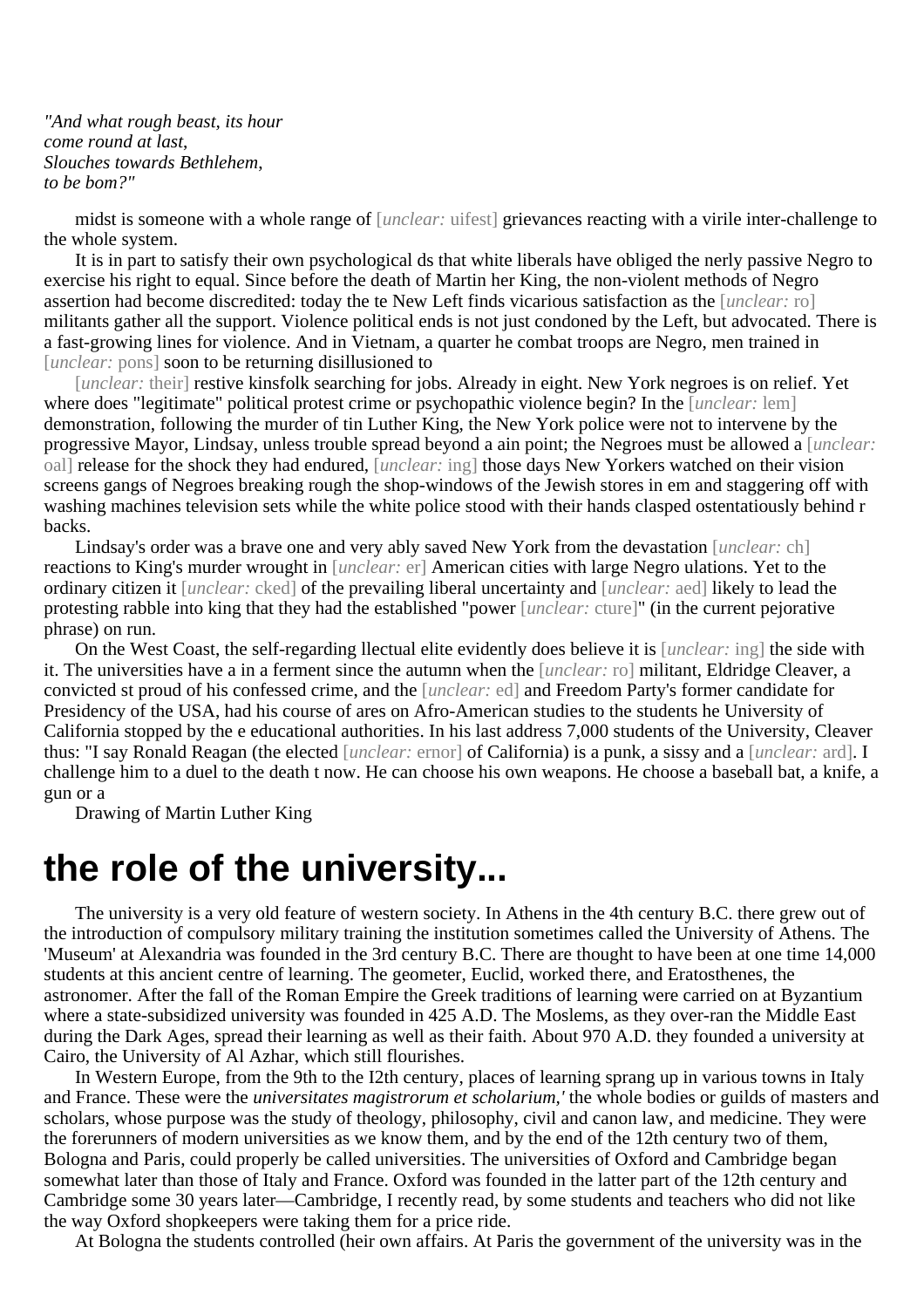hands of its teaching members. Present-day universities thus have an administrative structure that is descended directly from the early Paris system. (A university teacher of modem times must naturally ask what relation the demise of Bologna and the survival of Paris until the present day bear to the form of government that evolved in each.)

This is the text of a speech delivered by Professor A.L. Titchener at an Association of University Teachers Seminar in Auckland last month. Professor Titchener is Professor of Chemical and Material Engineering at Auckland University.

Following Professor Titchener's address is a commentary by Victoria University Pro-Chancellor Kevin O'Brien.

The great growth in the number of universities and in the scope of their teaching has been, of course, during the 19th and 20th centuries. Of particular importance in the last century was the admission of the experimental sciences and the engineering technologies into the teaching curricula. These disciplines, applied to human affairs, have had a profound effect on the nature and quality of human life; and this in turn has put the universities, as the generators of new science and new technology, under political and social pressures formerly unknown to them. For this reason alone the role of the modern university cannot be the same as the rote of the university of the past.

Photo of Registry building

#### **Education &: empire**

The educational tradition of 19th century Britain was Aristotclean, Lockcan, liberal. Education was desired to be and essentially was non-vocational, non-practical, non-utilitarian. One has the impression—and I don't think it is false—that in Britain the whole structure of government and empire rested on this liberal educational base. Whitehall, the colonial civil service, parliament itself, were recruited from the colleges of Oxford and Cambridge. (Indeed, until comparatively recently these two universities had a special allotment of seats in the British lower house.) Since the British Empire was notably successful, at least as viewed by the 19th century observer, the, inference was that the kind of education given to those running it was the best kind of education for men of affairs. This tradition, which has been so firm a part of British university thinking, and which spilled out also into the universities of its colonies and dominions, has, over the last 30 years or so, taken some pretty severe punishment. A question to be asked—and answered—is whether the concept of a liberal education, Locke's *mens sarin in corpore sano*, a sound mind in a sound body, has relevance for us today.

One source of the punishment received by the liberal tradition of university education has been the social, economic and political impact of science and technology. Admitted into the shelter of the universities, the practitioners of science and technology rather rapidly developed the new ways of thinking about the experimenting with the universe and its contents. In the 200 years from Boyle to Kelvin science developed from a fascinating hobby for well-to-do amateurs into a lifetime career for professionals. And in so doing it grew into the most powerful body of knowledge ever available to man-powerful in the sense that it could and did set going great changes in civilization. Abundant cheap steel from the application of chemistry, abundant electricity from the application of Faraday's discoveries in electro-magnetic induction are but two mid-19th century examples of its products. New developments came with increasing frequency. The automobile appeared just before the turn of the century, then radio, and flight soon after. To the educated adult of late Victorian and Edwardian times the prospect must have been purely dazzling. Britain in particular had enjoyed a long period of relative stability and peace. Certainly there was some poverty. Bur there was also great wealth, and the prospect of yet greater wealth to tome. The scientific humanist of the turn of the century was filled with a confident belief in the potential of science and technology (or engineering, as he would have called it) for good. This 19th century optimism-epitomized perhaps in H.G. Wells-could for see these remarkable new servants being used with ever-increasing power to solve the material and social ills of mankind.

### **Sixty Years of Shattered Dreams**

The next 60 years were to shatter most of these dreams. Such hopes of benevolent humanists as survived the sodden, boggy hells of Flanders were racked almost beyond restoration in the economic disasters of the Great Depression. The First World War revealed technology's enormous power to destroy, and the twenties and thirties its impotence to re-shape and re-make a botched civilization.

It seems that western man could not or would not read the lessons of those 25 years, those testimonies of bis ineptitude. Throughout the forties, fifties and sixties he has been engaged in a repeat performance with devices more terrifying and results more impersonally brutal than ever before. The troubles of man are seen not to reside in his technological dexterity but in his emotional and political infantilism. If Bertrand Russell was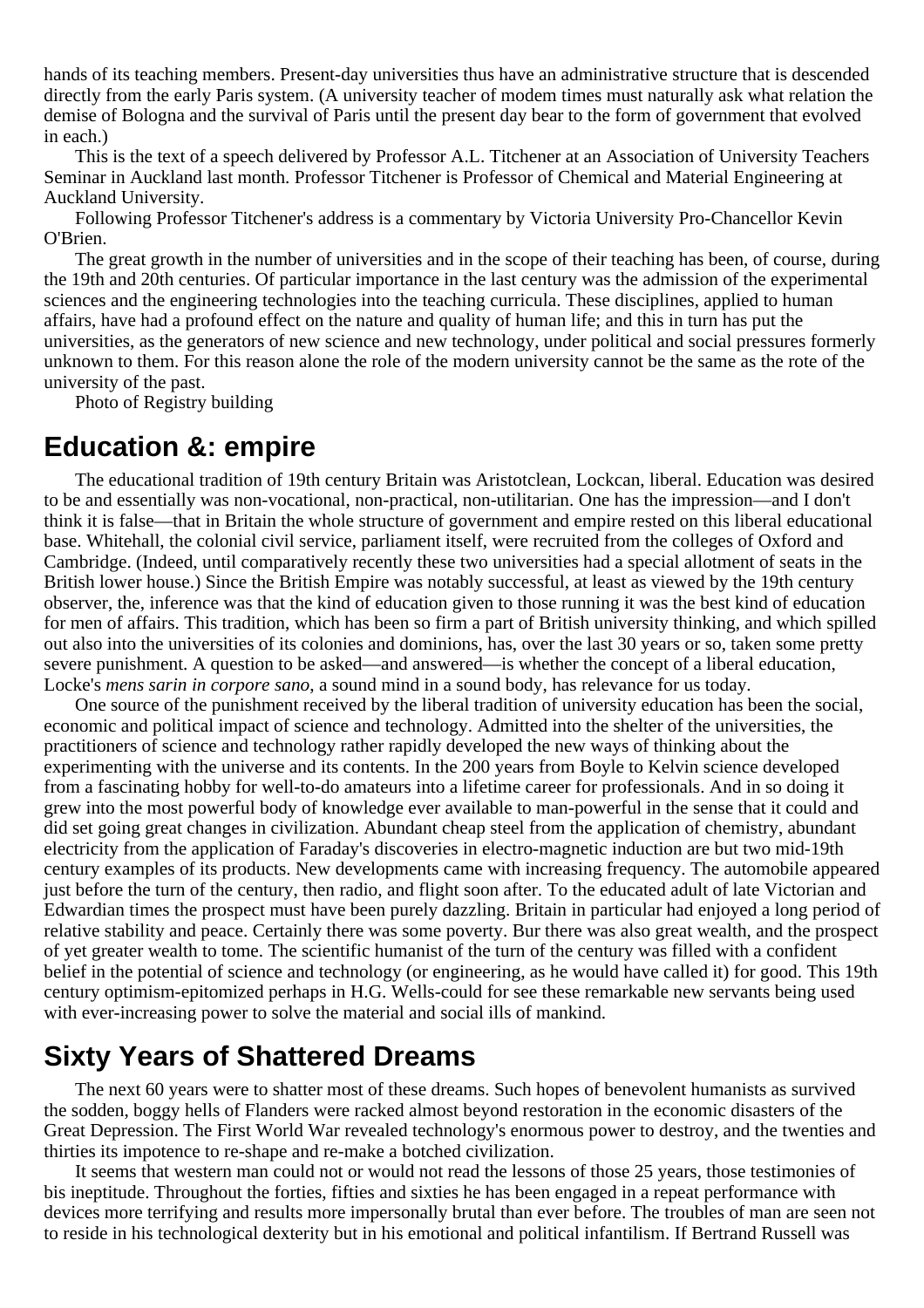right in believing that "people do not care so much for their own survival—or indeed that of the human race-as for the extermination of their enemies", we are indeed in terrible straits; for science and technology have given us weapons—nuclear, chemical, biological—that make extermination now completely practical.

It is hardly surprising that the optimism of the Victorians and the Edwardians has given way to a prevailing despondency. Medawar recently remarked that there is a preoccupation with failure, separation, loss, disaster. Yeats wrote prophetically fifty years ago:

#### *Things fall apart; the centre cannot hold. Mere anarchy is loosed upon the world.*

Of course, not everything has fallen apart, and not all was loss in the disastrous years 1914-45. Science, for example, gained a growing political respectability. Politicians and others in places of power came to appreciate science for what it could do for them. Science, which once ran on a shoestring and was proud of it, has now come to command budgets of millions—not only, of course, for warlike aims. Since science has useful ends, and the primal fount of all science is the universities, the universities have come into positions of unprecedented wealth and power.

### **Repression of the Liberal View**

And in so doing they have come under pressure from the users of scientists to steer their work into channels directly useful to them. It is a small extension of thinking to call for all university teaching to concentrate on training people for the jobs that the country needs or seems to need doing. Thus the advance of the vocational, practical, utilitarian view of the university's role. Thus the retreat of the liberal non-vocational view.

### **Progressive education**

A second important factor that has put liberal education into retreat has been the development of what may be called progressive education. Progressive education has a history almost as long as that of science. I am not an expert in educational theories, and the theories woven into the fabric of progressive education are numerous and complex. I hope I do not misrepresent them by saying that, in essence, they may be described as a methodology—a way of educating people. Primarily associated with the teaching of the very young, progressive education tries to find incentives for learning, and generally connects the process of learning with the manual activities of the child. Historically its development has been deeply although not exclusively associated with the teaching of backward or culturally deprived groups. Many famous names are associated with the movement-Pestalozzi, Montessori and Dewey to name but three. Progressive education is opposed to the almost purely linguistic culture of the traditional liberal education. Interestingly enough, its proponents saw in science, in the methods used by science to acquire and test knowledge, a pattern by which all knowledge could be acquired and tested. The child was to learn from his environment by a series of inductions much as a scientist learns from his experiments. Understanding and knowledge were to be tested against the practicalities of life. A strong component in progressive education is recognition of the creativity of the individual, and much emphasis is placed on fostering this creativity. In its more extreme manifestations this has led to what one writer has called "the romantic belief in the child".

Whatever faults there may be in progressive education, it has provided valuable, indeed one might say invaluable, techniques for educating the vast numbers of children, variously-motivated, and emerging from widely varying backgrounds, who have to be handled under systems of universal education. Its techniques have been rather extensively exploited in kindergartens and primary schools, much less so in secondary schools, and hardly at all in universities.

Not with standing the failure of progressive education to invade the university teaching process directly, it is having some effects on what goes on in the university. For one thing those exposed to it at other stages of their education have become aware that learning can be relevant to day-by-day activities. For another, a person who has experienced the joy of being taught by a fascinating teacher at school is likely to be less than satisfied with pedestrian lectures delivered' by a "platform-constipated, note-bound academic". Ever since Freud made parents fearful of inflicting who knows what damage to the psyche of a sharply reproved child, it has been a principle of western parenthood to abdicate authority over offspring as soon as it is possible to do so. The concept of authority thus has little meaning for young people today. And so student dissatisfaction with a course or a lecturer nowadays finds ready expression.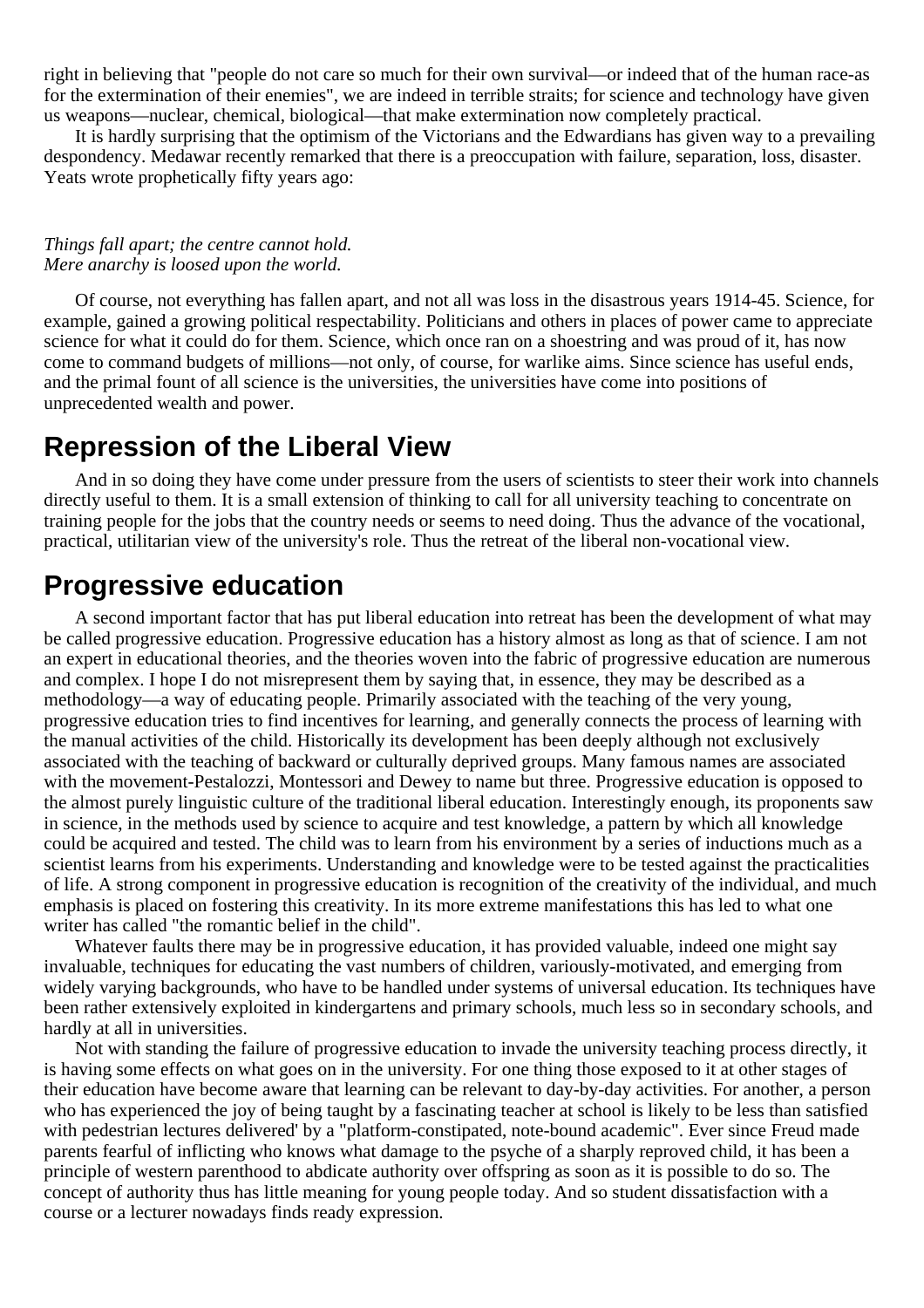#### **Relevancy**

One of the likely criticisms is that the curriculum is irrelevant to the hearer's interests or objectives. This is indeed a common source of dissatisfaction. And this brings us in approximately where we started.

The traditional liberal educationist has an implicit belief in knowledge for its own sake. He seeks it not as a tool for use, but as something important in its own right, having its own concepts, laws and forms, and making its own demands. The scholar must bow to the dictates of the subject. According to this view, a subject is not and cannot be at the mercy of personal or public fancy, serving now this, now that temporary indulgence. That was certainly the 19th century view of the university's function—a dedication to the content of a subject and to the pursuit of knowledge for its own sake. Is this still to be the role of the university? Ought education to be liberal, humane and non-vocational, as it has been, or ought it to be something different?

To what extent should relevance determine university curricula? Does the university have a part to play, in political affairs? Is it an instrument of social justice? These and related questions must trouble the thoughts of anyone who takes his association with a university at all seriously. I freely confess that I cannot give confident answers to many of these questions. But turning one's back on them will not make them go away. In the remainder of my talk I shall try to set out some ideas about the function of the university. I want to emphasize that these views are personal. It is not to be supposed that they will be shared by all academics, who, if notable for nothing else, are notable for their inability to agree, especially on matters pertaining to the institutions employing them.

The first question that I wish to ask—and to try to answer—seems to me to be the key to understanding the universities. It is this: Do universities have an educational function that is in any sense unique? Is there anything that marks universities off as different from other educational institutions? I am aware that such a question seems to carry with it snobbish overtones—an implication of superiority. But by 'different', however, I do not mean better, or, for that matter, worse. I mean different. This question can, I think, be most easily answered by first answering another question: By what criterion can one judge the relative excellence of different universities? To this there is one simple reply: a university is judged by the quality of its scholars. To me, no other answer is conceivable, and no other standard of judgement possible.

#### **Without Scholars Nothing**

Most people, either inside or outside the university will agree that the scholar who works in a university has three chief duties. They are first to his branch of learning, second to his pupils, and third to society outside. I have placed these duties in that order because I believe that to be their order of importance. Most of the public criticisms of the universities arise not because the critics outside the universities believe in objectives different from these, but because they hold to a different order of importance—often in fact the reverse order. But any other order than mine seems to me to make nonsense. The scholar must know his subject. It is bad if he is a poor teacher, and distressing if he is a social disgrace. But neither is fatal if he is a first-rate scholar. Unsound scholarships by contrast, is not to be tolerated.

A university, then, is or ought to be a community of scholars. Without scholars there can be no university. The first obligation of a scholar is to his branch of learning-to keep abreast of it, to integrate new knowledge and ideas with old, and if possible to contribute new knowledge or ideas to it. And these obligations take precedence over all others. This is the unique function of the university, the function that sets it apart from all other educational institutions. By how well it fulfills this function will it, in the end, be judged. In pursuing these obligations the scholar must have absolute freedom to explore whatever scholarly paths beckon him; and to record, publish and disseminate whatever new finding his explorations lead him to. This is not teaching and it it not always research, but it is a prerequisite of both. This is the ingredient that is omitted from almost all public discussion and lay thinking about the university.

To state that the special role of the university lies in the devotion of its scholars to their branches of learning is to state too little. It leaves untouched the other two duties that I set the university scholar—his duty to his students and his duty to society outside. I want to take up the second of these since it is the one that has caused me greatest public hubbub.

#### **Irrelevant to Country's Needs**

The government of the day is not providing \$X million a year for university staff to follow their own scholastic whims. And the rather steady flow of letters to the editors of the daily newspapers make it quite dear that ordinary members of the public are at one with their government in considering the universities to be publicly accountable. Employers of university graduates are vocal too, from time to time, sometimes about the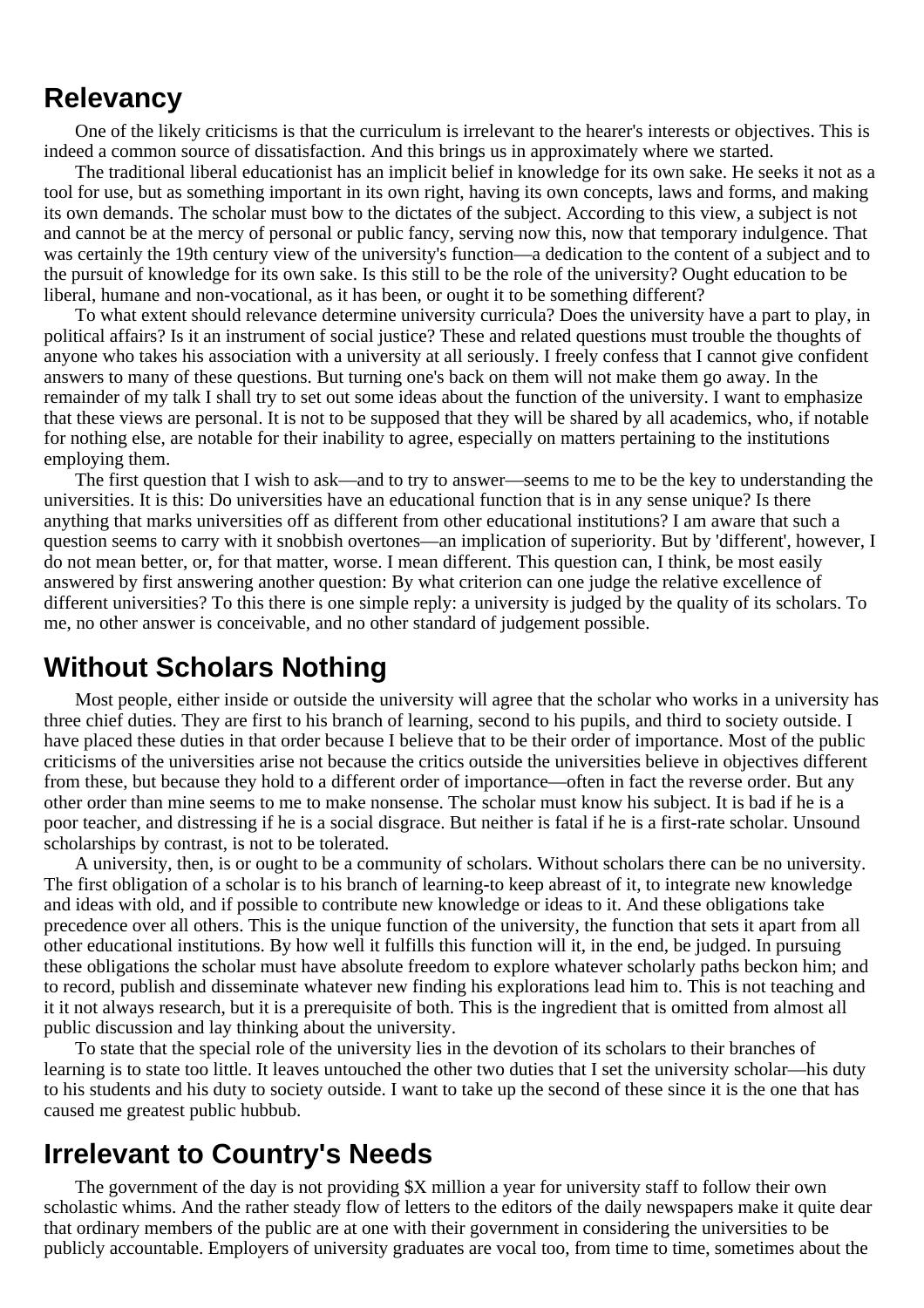unsuitability of graduates for the jobs for which they are supposed to be trained, sometimes about the unavailability of graduates in fields important in New Zealand. There has been a good deal of criticism lately of the irrelevance of some university studies to the needs of the country. A related undertone of comment, not usually heard publicly, is that the universities in their teaching actually predispose their students against employment in business and industry—and, one might also add, in school-teaching, which some university teachers seem to regard as a lowly occupation.

#### **University research programmes**

In the past the universities have been, if not insensitive, at least unresponsive to criticism of this kind. In certain respects the universities cannot be held wholly to blame. In this country a generation or so ago they were financed on a pitiful scale, mere cinderellas. They were consistently denied the opportunity to take on their unique role, the pursuit of knowledge. Research was not to be a function of the universities in New Zealand, but was to be done by Government. Those fields in which research began in the New Zealand universities simply reflect what happened to be the interests of determined individuals who saw research as a necessary activity, and found their own ways of initiating it. Today the scale of university funding is such that research is ho longer a virtual impossibility to all but a few dedicated fanatics, but can proceed continuously and effectively over a wide front on modest if not generous budgets.

Government departments with active research programmes complain now that the fields of research in New Zealand universities are not those of importance to New Zealand. Twenty and thirty years ago they could have seen to it that this did not happen, for by appropriate encouragement and funding-and the funding need only have been small—they could have got university departments to embark on research in fields of national importance. We are now in the situation that there are areas of university research within which the direction ought to be changed.

But even now the major government research organisations are grudging in committing resources to bring about changes which they themselves wish to see. The scheme of doctoral fellowships recently introduced under the administrative control of the National Research Advisory Council met steady, and at times strong, opposition from certain government departments on the Council before it was finally adopted. Yet, for a tiny sum, these scholarships provide an opportunity for government research divisions to influence profoundly the directions of university research. Once a university staff member has become involved in a new research field and finds research in it stimulating and productive he is not likely to abandon it. A change of direction then has every chance of being permanent.

There is not much point in raking over the past if one cannot learn from it. There can be hardly any doubt that government departments have been antipathetic to university research in the past The signs of the conflict have not yet all gone. But the universities, which now have large research commitments, in manpower, in capital equipment, and in running costs, must recognize that they now commit consequential sins. Only a minority of the research fields active in the universities are chosen with any kind of eye for the national interest They still reflect the personal enthusiasms of individual university staff. There is not much real coordination of effort, whether between university and industry or government. Or between one university and another, or between one department and another within a single university. Research equipment grows incresingly sophisticated and increasingly expensive. Not to attempt coordination is a waste of scarce cash. It also wastes scarce research talent. One of the standing complaints of all research workers in New Zealand, whether inside or outside the university, is that of Isolation. But if New Zealand research workers were to make a serious effort to coordinate their work, and to operate in related instead of unconnected fields, dialogues could take place frequently and profitably within the confines of the New Zealand coastline. The pace of research could only be quickened. I sometimes suspect that a reason for not doing this is that it would remove the excuse for the overseas study leave that is now so well entrenched a rite m both the universities and the government scientific services. Both kinds of institution are more inclined to give leave of absence for overseas study than to promote exchange or interchange within the country.

I have dealt in some detail with a specific aspect of the university's unresponsiveness to national needs—namely in research. Prodded by such influential public figures as the present Minister of Finance, the universities have recently become much more sensitive to the need for orienting their activities in nationally important directions. But it is not enough just to think about it. Is is important to act.

Action can be slow and reluctant, giving way gradually under insistent pressures from outside. Seen to be unwilling, it is unlikely to win friends. Or it can be initiated willingly within the universities, who can seek out the advice and suggestions of those groups interested in their output. It is clear to me that this is the kind of action needed. Of course, if the universities do not believe a change of direction is desirable, they had better come out into the open and say so, flatly and unequivocally.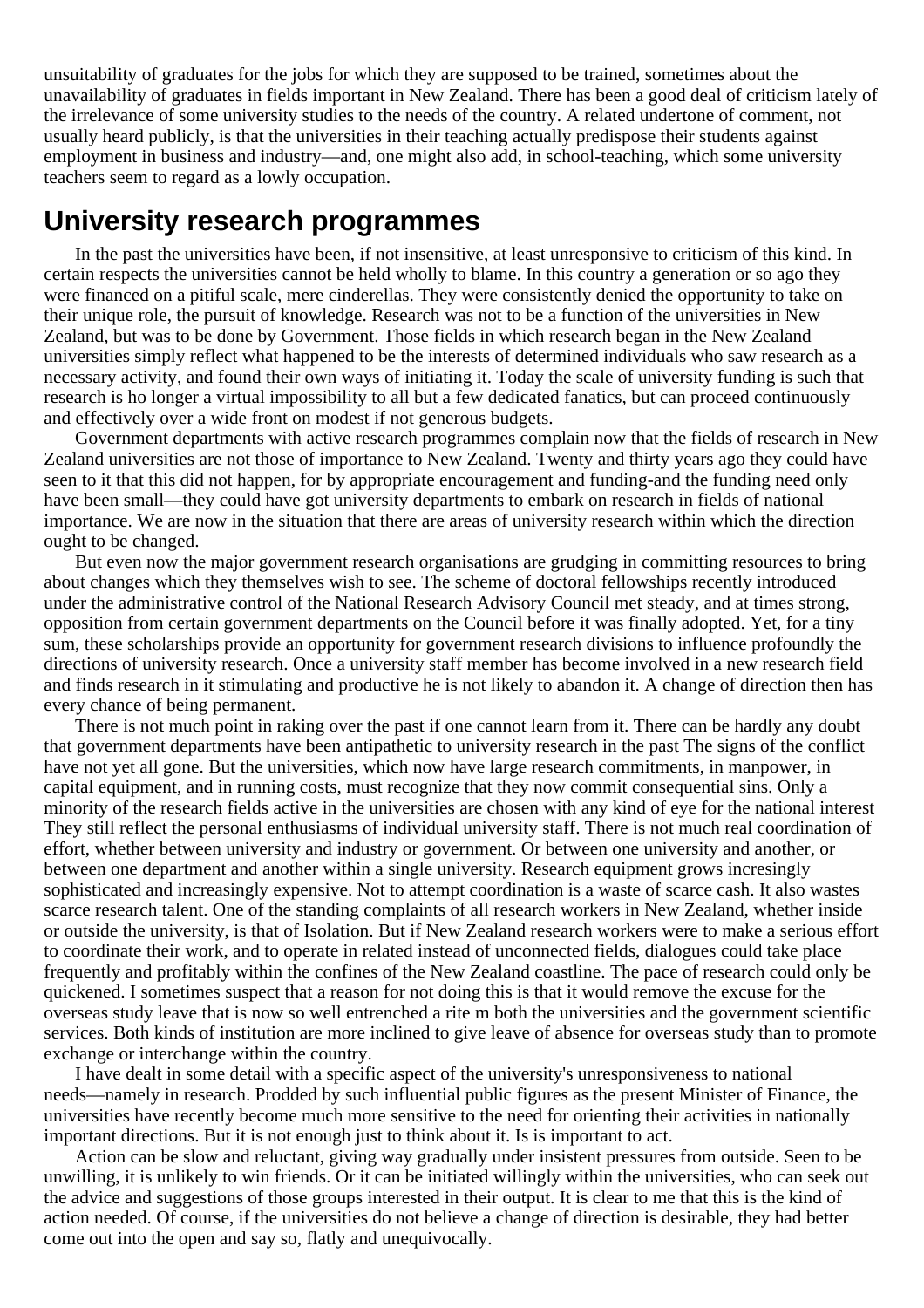#### **The utilitarian view**

When changes are urged on the universities, those urging them invariably intend that the universities should be more directly useful to the community. Within the universities there have been and still are those who abhor utility, as if what is utilitarian cannot be scholarly. That is to take much too narrow a view of utility. John Stuart Mill may not have been entirely right when he said, "I regard utility as the ultimate appeal on all ethical questions", but he was not entirely wrong either, given his qualification that "it must be utility in its largest sense, grounded on the permanent interests of a man as a progressive being". The present enormous investment by the state in the universities reflects the view that the universities have a utility, not perhaps recognized 40 years ago; and the universities have a duty to respond to that view. There is nothing incompatible between the primary objective of the university as I have defined it earlier—namely the pursuit of knowledge-and the notion of utility, especially if taken in the broad sense of Mill.

### **Educating to Meet Demands**

Two difficulties that a university must face when considering what useful functions it should undertake are, first, the difficulty of knowing or discovering what utilities should best be pursued and, second, the difficulty of responding flexibly to changes in these as changes are called for. The demands of governments, employers, lobbying groups and their spokesmen are often clamorous, often also changeable, sometimes ill-informed. The university has to be able to determine the real merits of the demands put to it. Most group requests contain at least an element of self-promotion. Few groups are entirely devoid of the taint of status-seeking. Almost all tend to call for an education for all the group that is strictly needed only for a select fraction.

Another problem in educating to meet demands is that needs may change quite sharply. Two or three years ago it was possible to ask (and, if my memory serves me correctly, a Minister of the Crown did publicly ask) the universities why they were producing so many more geologists than the country could possibly employ. At that time the reply could be little more than an embarrassed silence. At this present moment, however, the demand for geologists exceeds the graduation rate.

The pressures on the university come, of course, from various sources. Employers may want one thing, students another. The university is not merely a factory for producing units of manpower trained to do directly useful tasks. It is in institution of higher learning, and not a few students come to it simply for that reason-to study a subject for its own interest. In a well-to-do society the right to such an education ought surely to be as automatic for those who can benefit from it as the right to vaccination or to an old-age pension. Yet this is not universally agreed and only ten days ago a writer to the Auckland Star was denying it on the grounds that a university education was of benefit only to the student who took it and not to the community at large.

Despite the sometimes conflicting requirements of employer and student, despite the difficulty of establishing real needs, and despite the periodic violent fluctuations in demand for graduates in specific fields, the universities must take account of the national requirements for trained people. If they default in this, they cannot expect, and, in my view, do not deserve the massive support the state has recently accorded them. Up to now serious attempts at establishing real needs for university graduates have generally been made only after prompting by the University Grants Committee. I wish I could say that I thought the answers given by the universities have invariably been the result of dispassionate study. I believe university groups as a whole have been slow to come to grips with the questions of what sorts of graduate they should be producing and how many of each. The answers cannot be exact, of course, but even rough answers would be better than none. Many university academics, however, are more interested in preserving and extending the established pattern of their own discipline than investigating new patterns that might be more generally valuable to the community.

### **Frequent Dialogue Brings Action**

Certain groups within the university do respond to expressed needs. These comprise the professional schools—medicine, law, architecture, engineering, dentistry, and so on. If I dwell a little on engineering here, it is only because I know it better than the others, not because I think it displays any exceptional virtues. The engineering faculties of both universities include representatives of the New Zealand Institution of Engineers. The Auckland faculty also includes representatives from industry, and Canterbury may well have a similar arrangement. The Education Committee of the Council of the Institution of Engineers includes a representative from each school of engineering. The dialogue between the profession and the teaching institutions is thus fairly frequent. The schools of engineering are also in continual touch with employers of engineering graduates, partly because of the vacation employment experience that undergraduates have to acquire, partly because most of the recruiting of new graduates is done by the employer making direct contact with the engineering schools.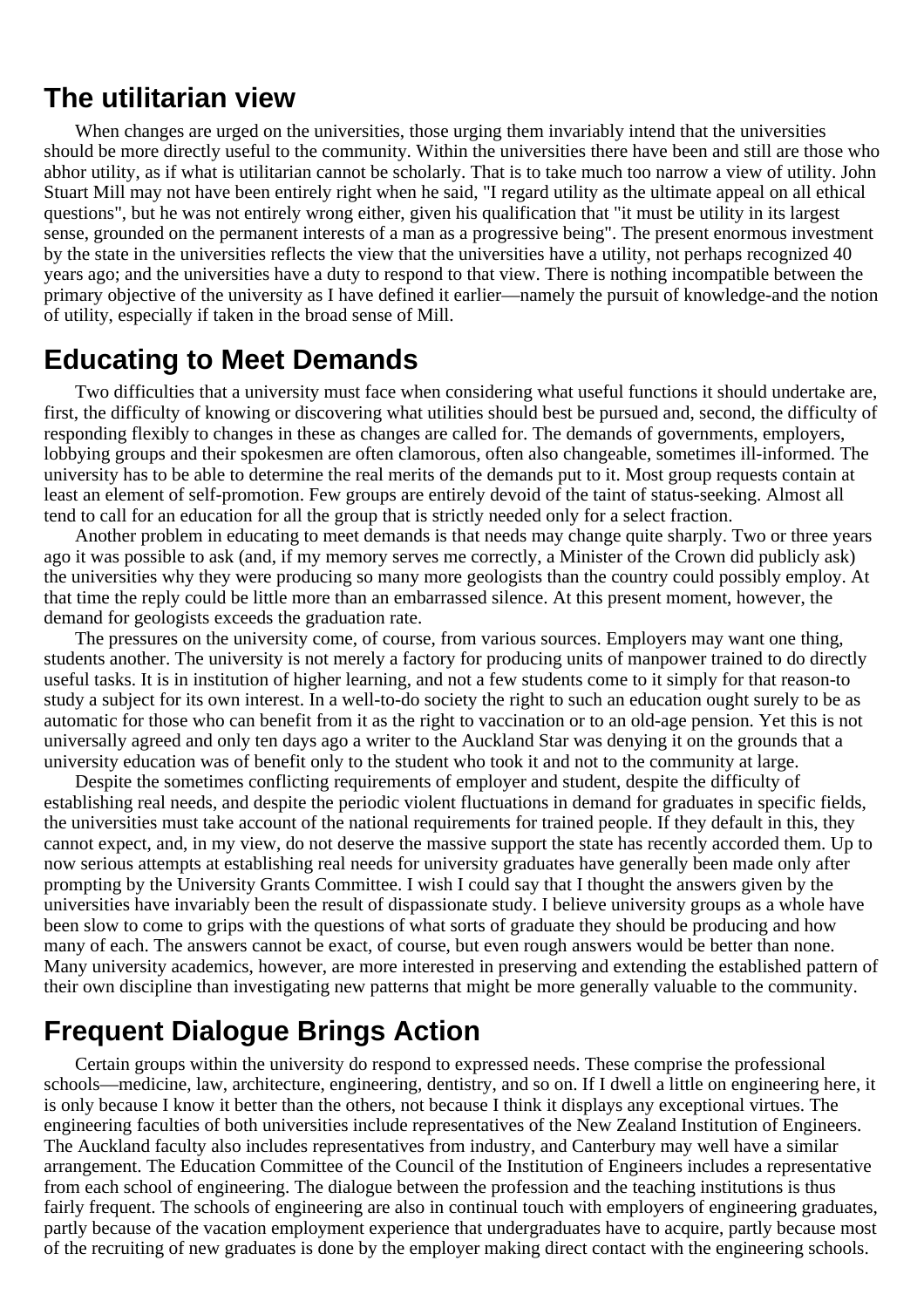Both schools make use of practising engineers to give occasional lectures. Similar practices hold in other professional schools, although there will be differences in detail. Thus as the requirements of a profession alter, the teaching pattern can respond. Indeed the schools of engineering take some pride in the fact that they give a lead as often as they follow, and doubtless this will also be true in other professional schools. This is not to say that all is perfect in the teaching curricula of the schools of engineering. Complaints are heard from time to time. But the virtue of the situation is that there is a real exchange of views. The complaints are heard; and action generally follows.

#### **Response to reform needs**

It is to me striking that in the years over which I have been associated with this university, there have been major revisions of the degree statutes in all of the faculties with professional affiliations—law, architecture, engineering and commerce, whereas the B.A. remains hardly altered, and the B.Sc. only recently by a partial and rather messy development of an honours stream in some subjects.

It could be argued that the ability of the professional schools to introduce reforms is a function of their small size as much as of their responsiveness to the demands of the professions. It may be so, for at Auckland both the fine arts and music faculties have also introduced major changes. The two factors are not unrelated., however. The arts faculty is large because it spans such a broad range of subjects. It is the same breadth of interest that makes its teaching objectives so diffuse. Its members have a commitment to no employer, no group of employers, no particular profession. The largest single employer of arts graduates is, I suppose, the Education Department, but no special service is offered in the form of a degree structure tailored to suit intending teachers. Indeed this university recently declined to develop such a degree.

Photo of university building

It is not hard to think of areas in which there is need for well qualified persons with a specific training at the level at which the university operates, but which it does not currently serve. Many of these cut across the traditional subject boundaries, that is are interdisciplinary in nature. Local-body and government administrators, social workers of various kinds, persons to work in industrial relations and personnel management are but a few examples besides teachers. The universities could produce such people, but are making, so far as I know, little attempt to do so. The holder of a general B.A. is not trained for such jobs. He or she may have the right talents, but hardly any of the formal subject matter of his or her B.A. will be of the slightest direct use. Moreover, further study for an M.A. is altogether too specialized, and is quite the wrong way to go. The hoary old chestnut that the BA produces a trained mind will not do for an answer. The employer rightly asks, "Trained for what?" According to my reading there is not much solid scientifically respectable evidence to support the contention that a training in one field fits a person to perform well in another.

Members of arts departments seem to have such a strong discipline fixation that they are unsympathetic to the notion of a vocationally oriented degree, even though it be arts-dominated. Vocation seems to be a disreputable word. The University of Auckland has over 3100 arts students. When those heading for teaching are subtracted there is still left a goodly total. What are they going to do on graduation? "What docs it matter?" you may say in answer. "They have a good general education." They night, however, have been given both a good education and a specific training in a field of immediate use. The women amongst them might not then have had to go straight to a secretarial college in order to learn enough to cam enough to support life.

If I am critical of the arts degree, let it not be thought that I am delighted with the sciences. In science there is an almost equal discipline fixation. Added to it is the belief, religious in intensity, that science is dedicated to unravelling the mysteries of the universe. With the latter I agree. Who am I to argue with Karl Popper: "All science is cosmology, the problem of understanding the world, ourselves, and our knowledge as part of it."

But this, of course, is not the popular view of science. The popular view confuses science with technology. A flight to the moon is hailed as an achievement of science whereas it is nothing of the kind. And it has to be accepted that most science graduates will not be helping unravel the secrets of the universe. Indeed most are not capable of it If they are not teaching, they will be working in industry. They will be employed as applied scientists—technologists. But how many science departments in the country offer any courses in the industrial application! of their subject? I can name some, but not many. How many, for that matter, combine their courses with teacher-training courses to suit the many science graduates needed in secondary schools and technical institutes?

I would not advocate that the universities should enter into teaching vocationally oriented arts and science degrees if I thought that doing this would endanger the primary commitment of the universities to scholarship. I have already said, and I want to repeat it, that utility and scholarly endeavour are not incompatible. They never have been. The first western universities were vocational in character. I wish I could say with my hand on my heart and looking the Minister of Finance straight in the eye that our universities were fulfilling their role of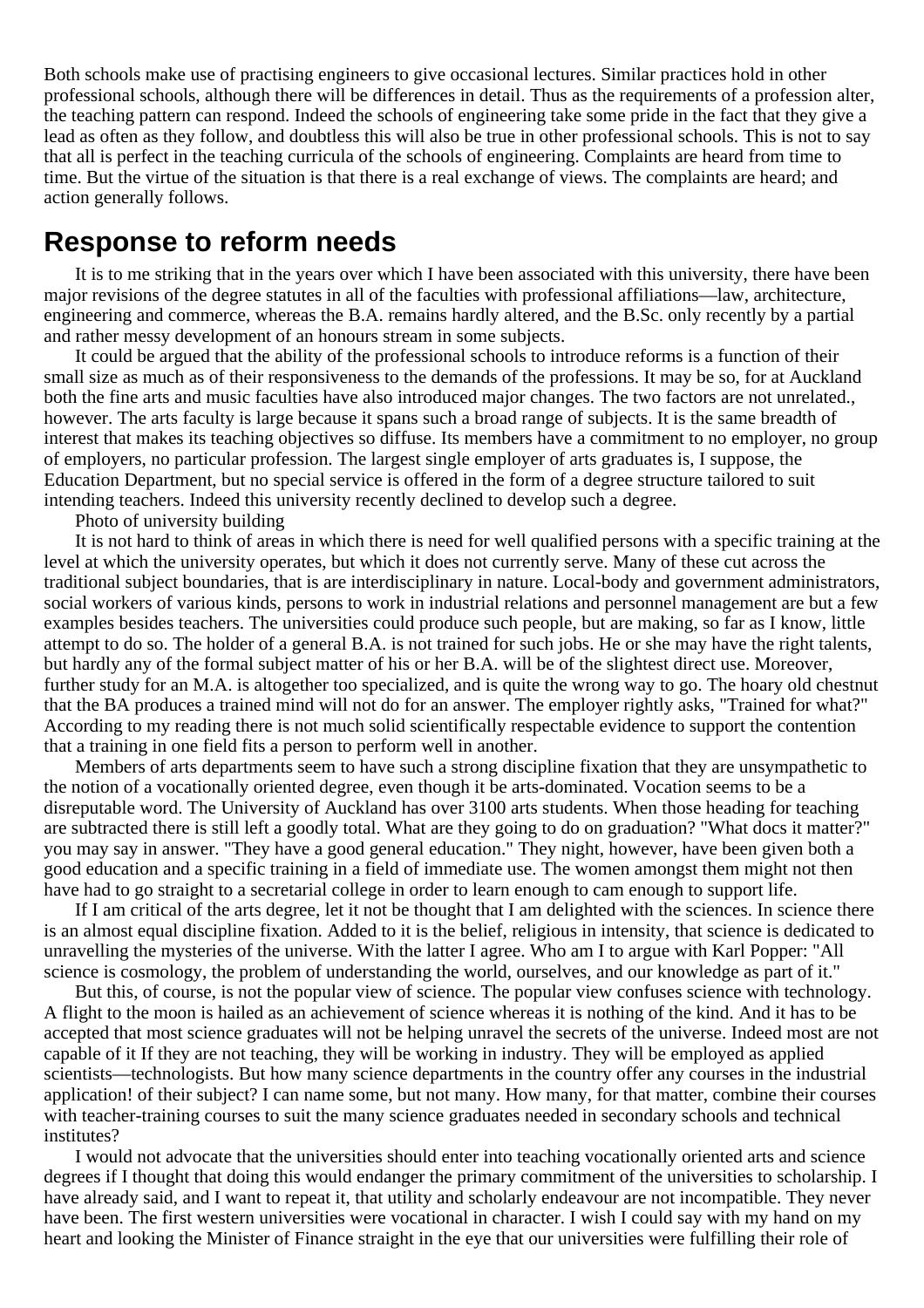serving the community to the uttermost limit consistent with their pursuit of knowledge. Frankly, I think a sizeable section of the university is wasting the taxpayers' money. Too much of the time of too many of its staff is devoted to formal studies that, while worthwhile in themselves, are not intrinsically more worthwhile than other studies of more use to the community. I would like to see the universities introduce a range of degree structures solidly grounded in arts and science but with clear vocational ends. I think the need is overdue, and I think large numbers of students as well as employers would welcome such a change. Doing this would, moreover, combine the activities of arts and science departments with those of the professional schools. This, in itself, would produce an uncountable gain in communication across boundaries that are by tradition seldom crossed.

#### **Laughter in the Corridors of Power**

Professor W.H. Oliver in a thoughtful and appealing paper presented to the Conference of this Association held in May 1968 put the thesis that the real value of studies in the humanities had to be seen in terms of the style it introduced into life, including political and public life. That simply won't do. Can't you hear the ringing laughter in the corridors of power?

#### **Scholar's duty to students**

I have spent a good deal of time discussing the third of the university scholar's duties, namely to society outside: I have dwelt, moreover, almost wholly on ways in which the university can serve society directly, in particular by providing a greater range of vocationally oriented courses. I have hardly touched on the second of my university scholar's duties, that to his students. It is, of course, a vital duty. The day when students sal wide-eyed at the feet of their Gamaliel is long gone, but the university teacher wants still to do more than impart a sound grasp of his subject to each learner: he still wants to kindle the living spark of enthusiasm. At least I imagine he docs. Not many of us succeed too well in either of these objectives, but not, I think, for want of trying. Unfortunately, the teachers, on average, are no belter as teachers than are the students as students.

At the end of the last lecture of the last week of last term I was approached by a group of three or four students who, very politely, asked me whether I could please slow down my lecturing pace. They said they had discussed this together, and with others, before coming to see me. They were all agreed that they couldn't lake down the diagrams that I drew on the blackboard and also listen to all that 1 was saying after I had drawn them. It's a little distressing, of course, lo be told after nearly 20 years of lecturing that one is still going too fast, still only an average lecturer, but they were earnest and serious, and anxious to learn and one had to accept that they meant what they said. I agreed that I would slow down a bit. But I asked them whether, since we were being candid with each other, they would mind telling me if they had had this trouble in the last lecture. Oh yes, they had. Had they, I asked, and would they please give me a straight answer, had they read the set re ailing before they came to the class. Well, no they hadn't. What, none of you. Well, no, not really. Perhaps it wasn't quite fair of me lo point out that over half of the material of mat lecture, as of all those preceding it, was in the set reading in the set text, and that most of the diagrams were there too. As usual, the students turned out to be as well-intentioned as the lecturer—and about as short of perfect in performance.

#### **Students more vocal**

But it is good to have the students becoming more vocal and less passive about the quality of the courses and their presentation. I have little sympathy for notions of student government (let's remember the fate of Bologna) but I do most strongly believe that it is important to get student reactions fed back to the letturing staff and not less important that staff respond constructively.

Students have, of course, various motives for coming to university. They may see the university as a purveyor of meal tickets, as the first remove from the blight of parental control, as a marriage bureau, as a fun-house for a few years, as a place for a better education, as a mere postponement of the difficult derision of "What shall I do?" It is probably a fair guess that most come to it as a stepping stone to a job. But for many in arts and science the vision of "job' is ill-resolved, fuzzy, lacking in focus. The university probably does not help much in sharpening up the picture. Indeed it may simply blur it further. In this respect we do the student poor service. I may have given the impression earlier that I am totally opposed to the general B.A. This I am not. But I cannot think that all of those enrolled in arts, and they amount to one third of the student population at Auckland, are best served by such a programme of study. Most would, I think, welcome some clearer vocational goals and a range of courses leading to them. It may be that the general B.A. should be taken by many. It may also be that the kind of vocational studies I have advocated are best done as post-bachelors' diplomas. But I myself, however, incline to the view that the vocational teaching should not be postponed as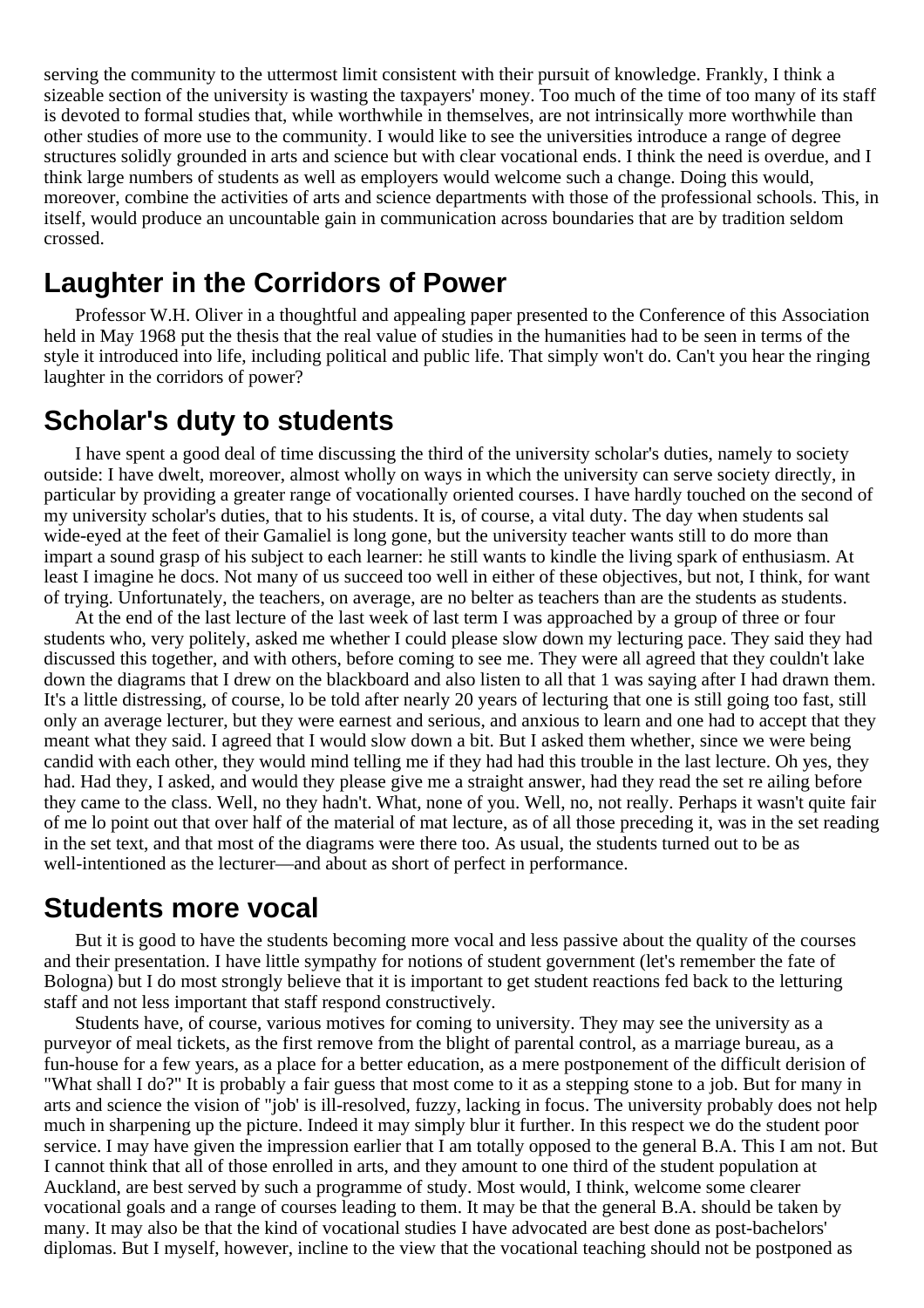long as that. I think it would best appear in the second year of study, after the first 'filtration' year has been passed. I would make similar comments in respect of the B.Sc. The growing stream of B.Sc's crossing to engineering indicates that the students themselves feel a lack in their science degree when they view it as a preparation for industrial employment. Courses in applied aspects of the main physical sciences could fill valuable gaps in the science curricula.

As a final comment on the university's duty to its students I should like to point out what is often forgotten in public criticism of the universities, namely that the university scholar in fulfilling his duly to his students is at the same time serving society outside. These students of his will enter the community, and in doing so, will make their contribution to it throughout their lives.

To conclude this somewhat discursive talk I should like to touch on two of the questions that I posed earlier. The first of these was "Does the university have a port to play in political affairs?" and the second was "Is the university an instrument of social justice?"

#### **University's political role**

I do not believe ihe university as a corporate body has any direct part to play in political affairs. Its part surely lies in teaching its students to understand the arts and artifices of politics, and in offering ethical and moral commentary on them; and then leaving each student lo the conclusions of his own intelligence and conscience. Individual members of the university, staff and student alike, can and at limes will play significant political roles. But the diversity alone of the views to be found within a university make corporate action impossible. It is not conceivable to me that the university as a body corporate con adopt an official stance on, to take today's issue, rugby football with South Africa.

I feel much the same about the university as an instrument of social justice. It can be effective by teaching what social justice is or may be, by sending out into the community graduates who understand what liberty and social justice mean, and what are the ways of preserving and extending them. On the whole the university does little about this in formal and organized ways. My youthful experience was that ideas of this kind developed largely by discussion with one's fellow students—often in the late hours of the night or the small hours of morning. I imagine it is much the same today. My chief regret about engineering students is that they don't seem to do much of this, perhaps because their time is so heavily taken up with courscwork. As a result their views are usually sedately conservative on all subjects except, engineering. I extend my regrets also to the other professions, which seem equally sedate and conservative—presumably for the same reason.

### **Cowardice in the Milner Affair**

Sometimes the university can speak out collectively on matters of social justice, and it must do so when it is itself involved in such on, issue. The Godfrey 'spy case' of some years ago was one in which this university did take a firm Stand. There are some who think it has not shone so well more recently. It behaved, I shall always believe, with cowardice in the Milner affair a couple of years back-albeit with rather inconspicuous cowardice. A month or so ago it declined to make a public stand in support of complaints about police behaviour in the Agnew affair, although few within the university who have seen the evidence seem inclined to deny its ' truth.

Internally, universities talk a great deal about freedom. But they do not often come out Strongly for it in public, especially if it means taking an unpopular stand. Thomas Jefferson, writing the constitution of the University of Virginia, pictured a body of scholars dedicated to the criticism of a society that would resist every change that endangered its comforts. These scholars, he believed, "would unmask usurpation, and monopolies of honours, wealth and power". But universities have rarely been centres of political dissent, and in New Zealand almost never. Besides. Mr Gail is watching us. And Mr Gair has said the money can be cut off.

# **Titchner: "Please somebody tell him..."**

In writing this commentary on Professor Titchener's address to the A.U.T. seminar in Auckland on 21 May, I find that I do not have the time, givan the short notice, nor I am sure does Salent have the space, to expand in depth my own views on the functions of modern universities nor on the question of far more importance to us, universities in New Zealand today. Some of these views will become obvious from what I write but I would hope that readers appreciate that I may appear not to give appropriate emphasis to important questions.

I first became aware of what Titchener had said from the televised excerpt from his address. The following day I read carefully all the available newspaper reports, including that in the New Zealand Herald—a copy of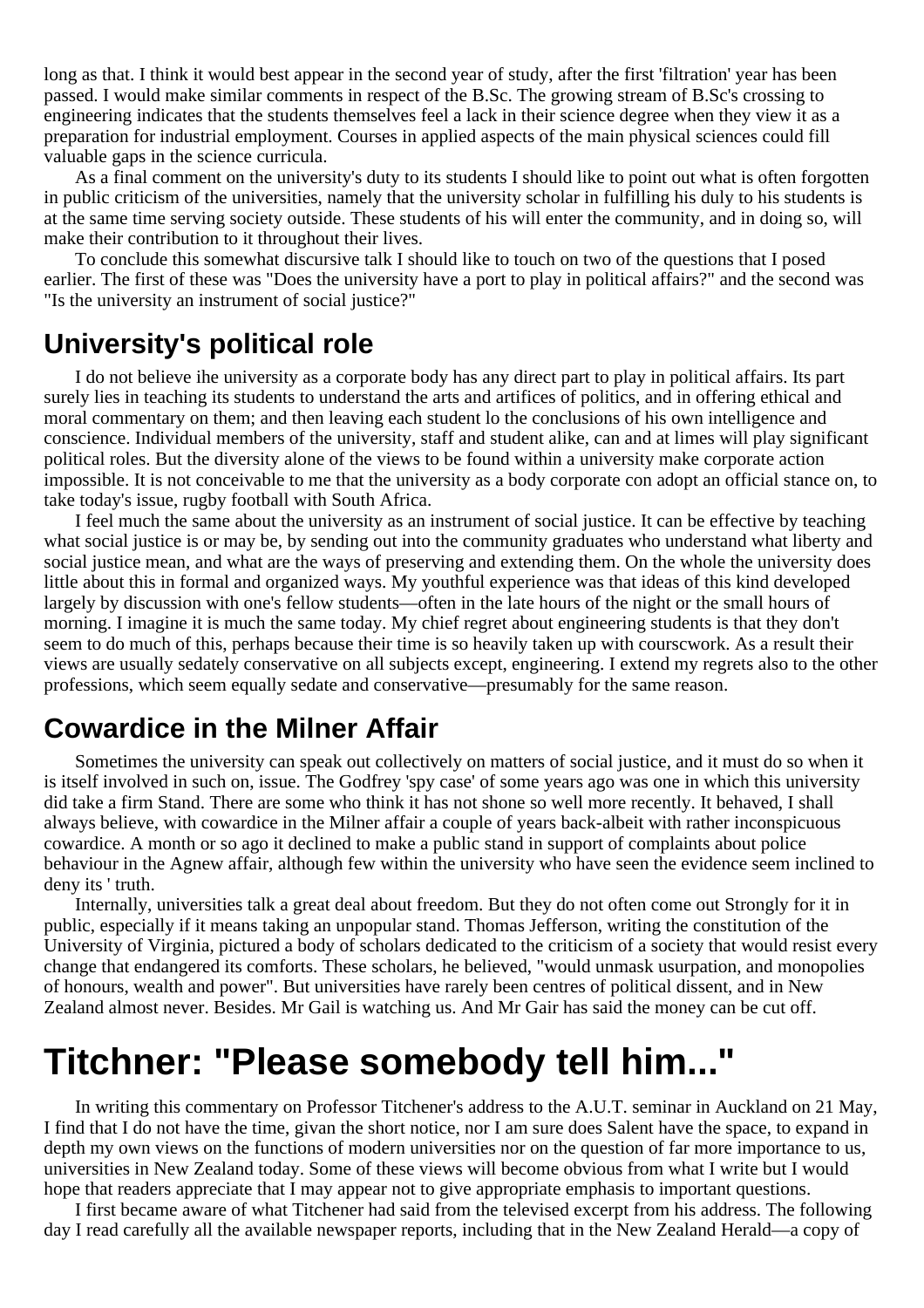which I bought specially. This led me to move a resolution, which the Chancellor seconded, at the following Monday's meeting of Council. The original text was 'That this Council inform Professor Titchener of the University of Auckland that, however accurate his reported statements of 21 May about causes of alleged waste in universities may be in respect of some situation in his own university in which he as a senior academic has presumably been in a position of influence for some years, it considers him not competent to speak on these questions about the university system in New Zealand as a whole and furthermore that it repudiates those utterances as far as this university is concerned".

On the suggestion of one member of Council, who thought the words from "however" to "years" might be interpreted as a personal attack, I agreed to their deletion. During the discussion, which resulted in the carrying by Council of an amended resolution to issue public statement published in fact in Wellington papers on 27 May, another member of Council who had been present for Professor Titchener's address read parts of it to Council. I of course cannot speak for other members of Council, but my own reaction at that point, shared I am sure by others, was to be even more appalled than I had been previously. Now that I have, by courtesy of the Editor of Salient, been able to read the text of the whole address I can only say that I feel one of my remarks at Council to have been a gross understatement. This remark was to the effect that one of the things most irrelevent to the facts of New Zealand universities today was Professor Titchener and his statements. This of course is not to deny that he may be a very good Professor of Engineering. I don't know and I would not be presumptuous enough to judge him in that context. I would accept the judgment of knowledgeable experts. This raises the central point of my disagreement with him. He is not, except possibly for the University of Auckland, a knowledgeable expert in the subject he chose to discuss, universities in New Zealand and that can be demonstrated from an examination of his own text. Indeed such an examination shows that his knowledge of university development in Europe, in the United Kingdom in the 19th century and in New Zealand since 1869 and right up to the present day is woefully deficient.

Before I go any further I should say that there are some generalisations and qualifications in the text with which hardly anyone would disagree. Moreover, as we pointed out at Council, there are certain passages which Professor Titchener must have known, because of their emotive content, would be seized on by what today are euphemistically described as the "news media".

The text treats us to a perpetuation of the 19th century 'Oxbridge' myth and its alleged influence on New Zealand universities. In his third paragraph however, Professor Titchener must have some people somewhere really rotating on their axes. It must be interesting to all those students who through the centuries have attended Bologna to read that the Professor has decried the demise of their university at some date in the past. Apparently this "demise" had something to do with a form of student government adopted in the early Middle Ages. But how able was Napoleon ere he saw Elba? Apparently his efforts with the University of Paris were as nothing. It has survived because in the twelfth century it was governed by its teaching members, according to Titchener. Furthermore he would have us believe that "present-day universities have an administrative structure that is descended directly from the early Paris system". I can only hope that, for the sake of all our futures, the structures designed by Professor Titchener's students are more substantial than the arguments in his first three paragraphs.

Let me now state some things which I believe to be true about the present university situation in New Zealand. 'Oxbridge' had some but a very small effect in New Zealand. Other influences, and more important ones, were the Scottish system, the other British universities and developments in the Unites Slates together with a tincture of the applied science of a united Germany. This leads me to the next point that the New Zealand system has always been a blend of the "education for the whole man" system with the vocational training system. I think that for the forseeable future it will continue to be such a blend and I am also of the opinion that, given our circumstances, it is a sound blend, it is intellectually justifiable and it meets the needs of our society. That is not to say that it meets the needs of some small critical sector in the community, but rather that it serves the needs as best it sees them and that it is very conscious of the fact that comparatively large sums of public money are being spent to maintain and develop the system.

This brings me to the central issue, namely that Professor Titchener claims that universities waste public money. Apparently "scholastic whims" dictate research projects. Perhaps they do in Auckland. Perhaps there has been the occasional case he has encountered during his recent membership of what has been described to me as that "Mickey Mouse setup"—the National Research Advisory Council. If he has, let him say so. If not, let him stop branding dedicated researchers as wasters. In any case, if a university has a pressing need for a lecturer in French to help train B *A*. students who are going to teach in the schools, what research project relevant to New Zealand would Professor Titchener prescribe? Perhaps he would recommend instead of the appointee's interest in say the Provencal troubadours, that he try to find out what sea shanties the sailors under Marion do Fresne's command sang.

But, pause, there are other dramatic revelations to follow. There should be more in the way of vocational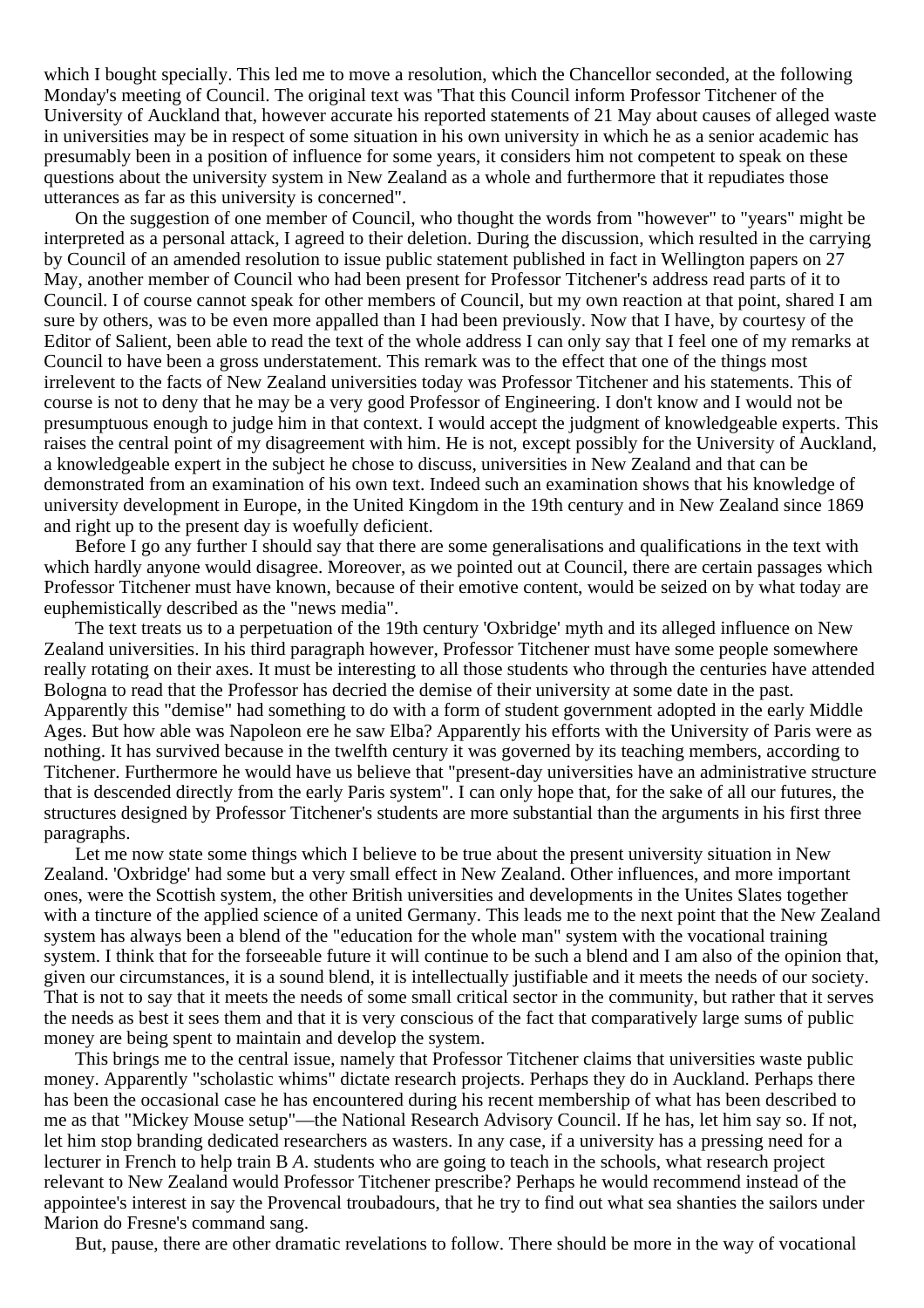options available in B.A. subjects. Apparently the learned Professor has never heard of universities in New Zealand where such options are available. Here he takes an Auckland experience and applies it to the whole country. "Perhaps he should be told gently that it is possible to provide, and such has been provided, a B.A. structure that provides legitimately for both the person seeking a good general edducation end also for the person seeking "vocationally oriented tertiary education". He tells us that he inclines "to the view that the vocational teaching should not be postponed as long as that," i.e. post-bachelors diplomas. Perhaps a runner should start now with a message impaled on a pointed stick to tell the barbarians north of the Waikato River that tha Victoria B.C.A. degree enables people to take a range of subjects and course options which ensures that they can select the combination best suited to them. In the "interdepartmental studies" option people can offer appropriate unity from the B.A. or B.Sc. degree prescriptions.

However Professor Titchener also assures us that "there is a need for well qualified persons with a specific training at the level at which the university operates, but which it does not currently serve". Indeed he gives examples. They are as follows (with my comments following and those comments apply just to Victoria and not to what may be being done elsewhere in New Zealand)

Local body and Government administration

Please somebody tell him the D.P.A. course was instituted in Victoria in 1939 and you don't have to have a first degree to be enrolled.

Social workers of various kinds

Please somebody tell him that there has been a Diploma of Social Science course at Victoria for over twenty years and again you don't have to have a first degree to be enrolled.

Industrial relations and personnel management

Please somebody tell him that this area has been covered at Victoria for most of the last decade by courses offered in the Department of Economics and by a variety of courses, including some arduous certificate courses, in the Department of University Extension. While he is being told this he might also be informed that negotiations lasting over eighteen months have resulted in an Industrial Relations Research Centre complete with an advisory committee which includes in its membership the Presidents of major trade organisations, i.e. F.O.L., Employers, Manufacturers.

Let Professor Titchener tell us what has been done in the field of careers advice for those students who want such advice. If it has been neglected by New Zealand universities, let him tell US how.

I have now covered the areas in which we are accused of wasting public money, apart from an allegation of research information not being exchanged and coordinated. This was a common charge in the scientific disciplines twenty years or so ago. Such information as I was able to obtain from inquiry, which I made well before the Titchener address, indicates that in general there is no longer any substance to this view.

I could go on and on. I don't think it's worth it. Before I conclude let me make it quite plain that our New Zealand system safeguards the right of students who have qualified to take the courses which they want to. It must continue to do so. I am sure the Council of this University will ensure this, as will equally the academic staff within the vicinity of staffing and finance. Indeed, although my own first degree was in a faculty regarded as "vocational", it was not taken for a vocational purpose and was of no vocational value to me.

The kindest thing to do about Professor Titchener's address is to forget it ever happened. K.B.O'Brien

Titchener: "Please somebody tell him..."

### **Drama Review**

#### **Macbeth.**

Directed by Phillip Mann for the VUW Drama Society. Reviewed by Andrew Wilson.

Photo from Macbeth production

Phillip Mann's production of *Macbeth*, now running in the Memorial Theatre, is an exhilarating exercise in transforming the blueprint of the written play into dynamic theatre. The whole text was there and it ran without scene shifting, curtains or breaks of any kind for two and a quarter hours.

The act was a substantial presence without being monolithic and conveyed an immediate castle quality of heavy stone and receding dark corridors while retaining enough non-specific space to stage the other settings quickly in true Elizabethan spirit. The incisive cutting from scene to scene and act to act gave the whole a cinematic effect of montage: a highly appropriate form which highlights better than any other the commentary and contrast functions of the adjoining scenes. Moreover, this achieved the effect of instantaneous scene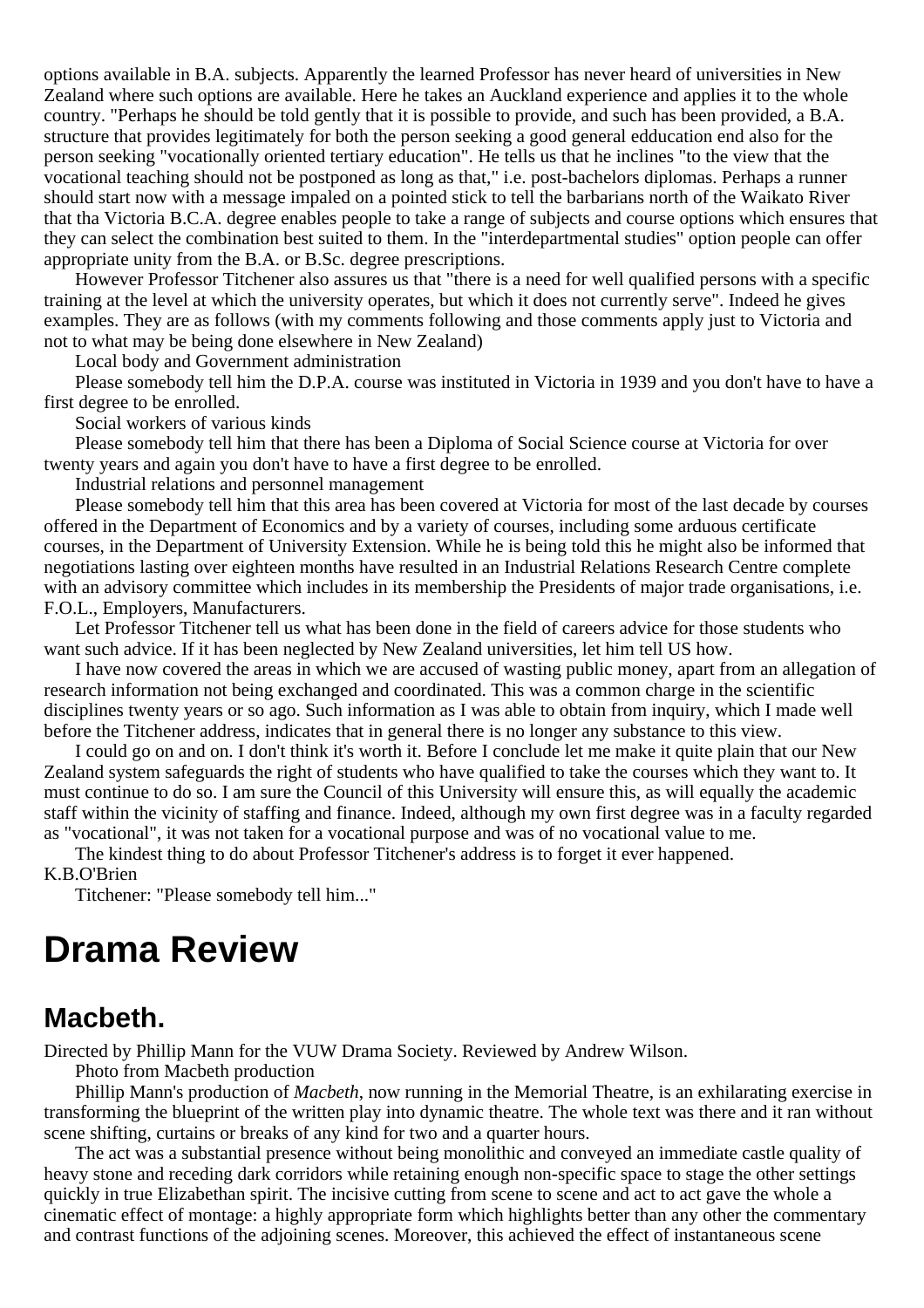changing in the Elizabethan mode (a matter of one set of actors moving off and another coming on) and also made possible the playing of two scenes simultaneously. A fine example of this was created by overlapping the natural extension of Act IV, scene ii (the discovery and collection of the murdered Macduff family) and scene iii where Malcolm and Macduff talk of the unhappy situation in Scotland, while ignorant of the latest horror. This was done by using the upper and lower levels of the set simultaneously. This staging was used to particularly good effect in the closing stages to cut from Dunsinane to Siward's approaching army with economy and a necessary rhythmic impetus.

The treatment of the three witches and the murderers will no doubt be the most discussed aspects of the play. The intensity given to the supernatural atmosphere affected the audience with a chilling force. The slow reverberating drum beats which began before the lights went down infected the theatre with an ominous tone before they were consciously noticed. The Three Weird Sisters were used impressively as ceaselessly moving spectres and by doing without the bubbling pot and the restricting wild moors setting they had a fearsome omnipresent quality true to the theme of the play: the forces of evil which work on the raptures of natural order caused by treasonable ambition. The murderers were a little difficult to accept but they are consistent as perversions of natural order; and the suggestion that they were somehow gruesome aspects of Macbeth's own personality or even a miscreant variety of those 'man-childs' Lady Macbeth never produced (from the way Macbeth gathered them to himself) was an exciting discovery on the night.

The acting was good among the smaller parts where it might have been indifferent, although the soldiers, and especially Duncan, tried to project a gravelly voice too loudly for comfortable communication. The major parts were excellent and Jillian King played Lady Macbeth superbly well. Her 'unsex me here!" speech in the hovering presence of the inwoked Weird Sisters was shattering. Sam Neill's Macbeth had great presence and he delivered even the better known lines with a freshness all the more effective for being closer to the rhythm of tortured thought.

The attempts at maintaining deep, rough masculine voices among the other leads seemed to be an unnatural strain for them although Banquo (John Woods), Macduff (Donald Carson) and Ross (Roy Middleton) performed well in spite of the handicap. Malcolm (Stuart Devenie) was remarkably well spoken, and not just in contrast, with a clear and intelligent delivery. His testing of Macduff was not completely convincing and might have left those not familiar with the play confused as to his moral standing. The porter (Michael Bajko) was deservedly well received in a scene where significance and laughter are in delicate balance. Gwen Kaiser's costumes were entirely appropriate and Lady Macbeth's in the early scenes particularly had a striking austerity.

But the highest praise is due to Phillip Mann for designing and directing an exciting new vision of *Macbeth*, bold in concept and dynamic in unity of execution.

we clothe students, folk singers execitives, freedom marchers, politi left, right and center men theolog

# **The 625 Line**

### **TV with David Smith**

Image of David Smith

### **Three Actors in Search of a Cameraman**

Without putting too fine a point on it the fact is that we are now halfway through the year without having seen one local television programmecapable of standing on its own feet (both of them left in the case of *Let's Dance*). Apparently the golden age of successful local television will dawn only when the 'mammoth' studios at Avalon become operational. Avalon is to the NZBC what Paremoremo was to the Justice Departrnent—the only distinction being that Paremoremo has more television cameras than Avalon. Just as stone walls do not a prison make it might be pertinent to point out that extra floor space does not a successful TV enterprise make either. The usual government policy of 'put up more buildings' is singularly inappropriate here. The policy should be one of 'import more human beings'. Human beings like Max Adrian, whose presence in the capital city has gone largely unnoticed by the Corporation yet whose staggering talent was admirably showcased in what would probably be one of the greatest programmes ever seen on any TV screen anywhere in the world, to wit *Song of Summer*. As Frederick Delius in decay and resurrection, Adrian was magnificent, memorable and thoroughly direct. With totally competent supporting actors and a cameraman whose technique was marvellously suited to the small screen, the beautiful sensitivity to music and art that was emitted from a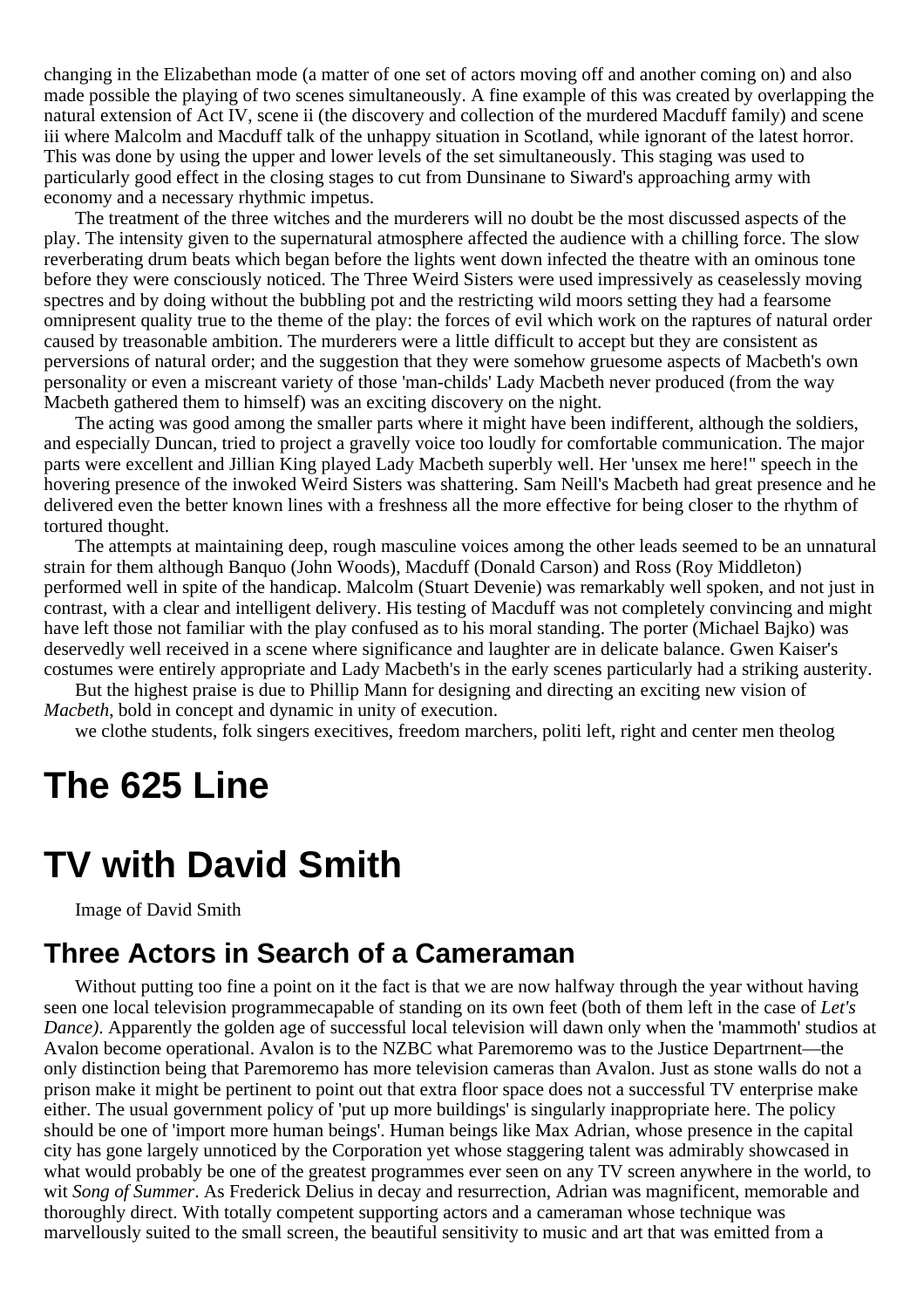seemingly loathsome individual came across almost imperceptibly and with no concert hall distractions. No attempt at grand scale production—just relentless pursuit of a central theme within an unambitious framework. Likewise Peter Vaughn's *Benvenuto Cellini*, on an even smaller scale, had almost as much impact. Once again the sheer animal force of the artist carried the programme with enormous intensity. Why no top class New Zealand actors are asked to try the same thing is beyond my comprehension. Maybe they really do like Moro bars.

After all these years of slick mindlessness, isn't it now time for the lead actor of *To Catch a Thief* to change his name to Alex Mundane?

Only the NZBC could do it without blinking an eye. One night last week they advertised a forthcoming transmission of a rugby league game by throwing up a photograph of an All Black game. Really!

Object lesson in sports broadcasts came with a total of four hours of the English F.A. Cup Final which all told deserved an Arts Council Grant. The fact that the result was known in advance simply added a new dimension similar to Greek tragedy. As soon as New Zealand TV stops treating sports broadcasts as a chore the sooner this sporting nation (the well known myth) will get the coverage it deserves.

*Miss New Zealand Show*. Well, I at least agree with the first word . . .

Photo from university petition

"Wright" Suit Hire Service Incorporating Jackson Suit Hire Service We Have Nz'S Flnwt Selection Of New Too Quality Lounge Suits, Dinner Suits, Morning Suits In The Very Lotwt Style For Hire Of Moderates Changes. Perfect Fit Teurd. Every Suit Hyajtanloalfy Cleaned Aftar Use. Hugh Wright'S 14 Willis Street, Wellington Fotmuahastiga

Chartered Accountancy - Australia Commerce Graduates And Students Have You Considered The Opportunity For Experience In Australia? The Firm: Peat, Marwick, Mitchell & Co An Australia-Wide Firm Linked With The International Firm Of The Same Name, Is Seeking Graduates And Students Graduating This Year Who Are Keen To Develop Their Ability Through Experience In A Professional Office In Australia. Work And Training: The Firm Offers Sound Opportunities For Practical Experience In All Aspects Of Public Accounting Work, Including Audit, Taxation And Other Accounting Services. The Wide Range Of Local And Overseas Clients And Diverse Services Rendered To Them Provide For A Wide Breadth Of Experience. Personal Development Including Participation In Extensive Formal Staff Training Programmes Is Encouraged At All Levels. Remuneration: Commencing Salary For Recent Graduates Will Be In The Vicinity Of Sa 4,000 And For Accountants With Prior Experience, Salaries Will Be Considerably Higher, Commensurate With Experience. Applications: The Firm'S Melbourne Staff Partner Will Be Visiting The University On 15 July 1970 And Will Be Available To Discuss Opportunities In The Firm. Interviews May Be Arranged Through The Careers Advisory Board, 6 Kelburn Parade, Telephone 44 447. Correspondence Should Be Addressed To The Firm'S Offices At 447 Collins Street, Melbourne, 3000, Australia.

Reject Legalised Murder Register As A Conscientious Objector! For Information Write Or Phone Society Of Friends 254 Adelaide Road Wellington 2. Tel 898-237

Look For This Label When The Occasion Calls For A Quality Wine

Knaekers A Late Night Review At Downstage Llpm Friday And Saturday From June 19

Unity Theatre Presents Richard Iii Directed By Matthew O'Sullivan At The Unity Theatre, I Kent Terrace, From 19 June-4 July At 7.30 Pm. Ian Macdonald Of The University'S Electronic Music Studio Is Composing Electronic And Orchestral Music Especially For This Production. Peter Coates - Nzbc Producer - Is Designing The Set And Costumes. Adults \$1,00 Students 60 Cents Parties Of 20 Receive Two Free Seats Bookings At Dic

Karon Dramatic Society presents Antony And Cleopatra Directed By Pat Craddock Do Not Miss This Spectacular Production Which Will Be Staged In The University Memorial Theatre From Wednesday 17 June To Saturday 27 June At 8Pm. Matinees Saturday 20 June And Saturday 27 June Commencing At 2Pm. Every Effort Has Been Put Into Making This A Colourful And Attractive Production. Under Pat Craddock'S Guidance A Large Cast Headed By Such Experienced Players As Helen Brew And Don Selwyn Will Bring To The Theatre-Going Public An Outstanding Presentation Of This Intensely Interesting And Gripping Drama. Adults \$1.00 Students 60 Cents Parties Of More Than 30 People - 40 Cents Each Bookings At Dic

# **Film Review**

Photo still from The Night of the Following Day

# **Music Review**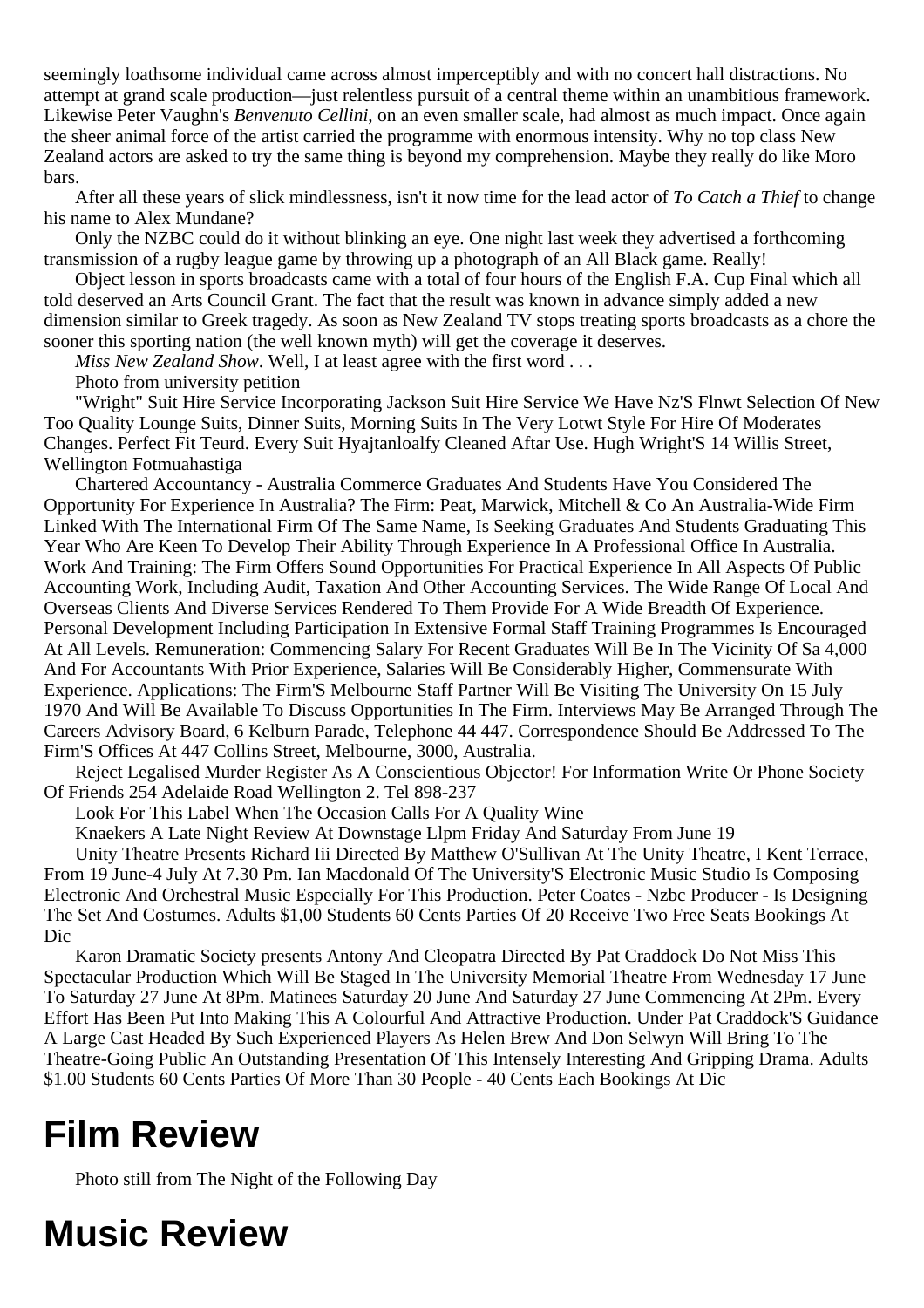Bach; Partita in D Minor. Gavin Saunders: Violin

One cannot help having admiration for anybody who attempts one of these unaccompanied Bach works But with such technical facility as Mr Saunders displayed one should say more.

The performance was classical but merging with the afternoon sundrifts it worked

Even the Weather can be a Chance Element.

Stockhausen Piano Piece No. 9. Margaret Nielsen: Piano

After the power of the performances that Miss Nielsen gave this piece last year this performance was disappointingly lifeless an answer (maybe)? "This Piece is Already 20 Years Old" Sighed Miss Nielsen

Before a Note was Played, and although a little of the contemporary relevance was thus lost the piece still remained the most important event in the concert.

Webern: 8 Early Songs. Gerald Christeller: Baritone. Gillian Bibby: Piano

rather lucid dredgins from the world of Wolf and early Strauss.

before he met his later teutor Schonberg

Posthumously Published

Webern's inherent delicacy and clarity were evident in Mr Christeller's and Miss Bibby's performance Lunchtime Concert Music Room. Thurs. 28 May: 1.30pm. Reviewed by Allan Marett.

*The Night Of The Following Day* is a fairly freaky excursion into the realm of implied menace. No specific acts of violence assault the senses until the film's last scenes, and even in the most notable of these, the shooting of Richard Boone on the beach, there is a strange, Daliesque atmosphere about the proceedings which belie intimations of reality. The film's startling final moments, which I would be tempted to label pretentious (in the Bergman sense) if this were a lesser work, imply that the events have been taking place in the mind of a teenage girl, the recipient throughout the film of the unwholesome attention of Mr Boone and his cronies. Whether or not the nightmare is a recurring one, after the style of Evan Hunter's *Mr Buddwing*. will depend on how one views the several aspects of the girl's association with the other characters. Was Marlon Brando really her father's chauffeur, already known to her and therefore fit subject for her dreams? And so forth. Interpretative gambols aside, it's all rather tremendous, if mildly sickening.

The director, Hubert Cornfield, is known to me only as the director of a socially significant mess called *Pressure Point*, produced by Stanley Kramer some years ago. In this earlier film a negro psychiatrist (guess who?) is chosen to treat a black-hating, jew-baiting member of the American Nazi Party. Any worthy points about the film are swamped by the stridently artificial polarity between Poitier and his antagonist, excellently played by Bobby Darin. Their numerous exchanges lead to heights of asininity heretofore unseen in cinema. In *The Night of the Following Day*. Cornfield, removed from Kramer's crushing liberalism, makes the most of a mean script, a talented cast, and Willi Kurant's exceptional photography. Any appearance by Marlon Brando is for me something of a happening, and he does not disappoint in this off-beat, comparatively subdued role. Always, apparently, near boiling point, Brando is nevertheless content to serve the story, rather than dominate it as he is on occasion wont to do. Richard Boone is inscrutably evil, while the rest of the players are equally effective. It is a pity, however, that the excellent young actress Pamela Franklin is called upon to do little more than show a tremulous lower lip at the appropriate moment.

Cornfield inclines to seduce us by using familiar devices of plot and character. The impression that the film is such a compendium reinforces the view that the whole affair is some kind of morbid, adolescent fantasy, if, indeed, this is what it is intended to be. There are numerous striking images and scenes, the foremost of which is the aforementioned episode on the beach, a true anthology piece. Brando sniping from the waves, Boone being dragged out to sea and wallowing there like some bloated monster, framed between his suitcase and upright umbrella in strikingly surrealistic pose. This is undoubtedly the highlight of the film, but the rest of it is not far behind. The kidnapping and deliverance of concomitant lucre .are convincing and suspenseful, the familiarity of such machinations being offset by the nerveless Boone who is, to say the least, grossly obvious in his lurkings. *The Night Of The Following Day* is not without its flaws in style and content, but the fact that I can be both fascinated and repelled by what is going on is, unless I misjudge, a measure of its considerable achievement.

A word of high praise for Cinerama's latest offering: There are some unfortunate people I know who are so obsessed with their objection to war, militarism, generals in general and Patton in particular, that not even George C. Scott could drag them to see this intelligent, superbly made biography. There is something to be said for the view that their antipathy towards the character would not be so outspoken were Patton a protagonist in a revolutionary situation—on the right side of course. Were Patton Spartacus, his disregard for certain elemental rights and decencies would be regarded as not entirely reprehensible. In any case, one can respect the man as he is portrayed in this film, partly because Scott, in yet another tour the force, is so persuasive, and partly because there is something attractive about his rugged integrity, be he bastard or not. Questions of historical accuracy don't bother me much, and this case is no exception. The character is developed consistently and forcefully, this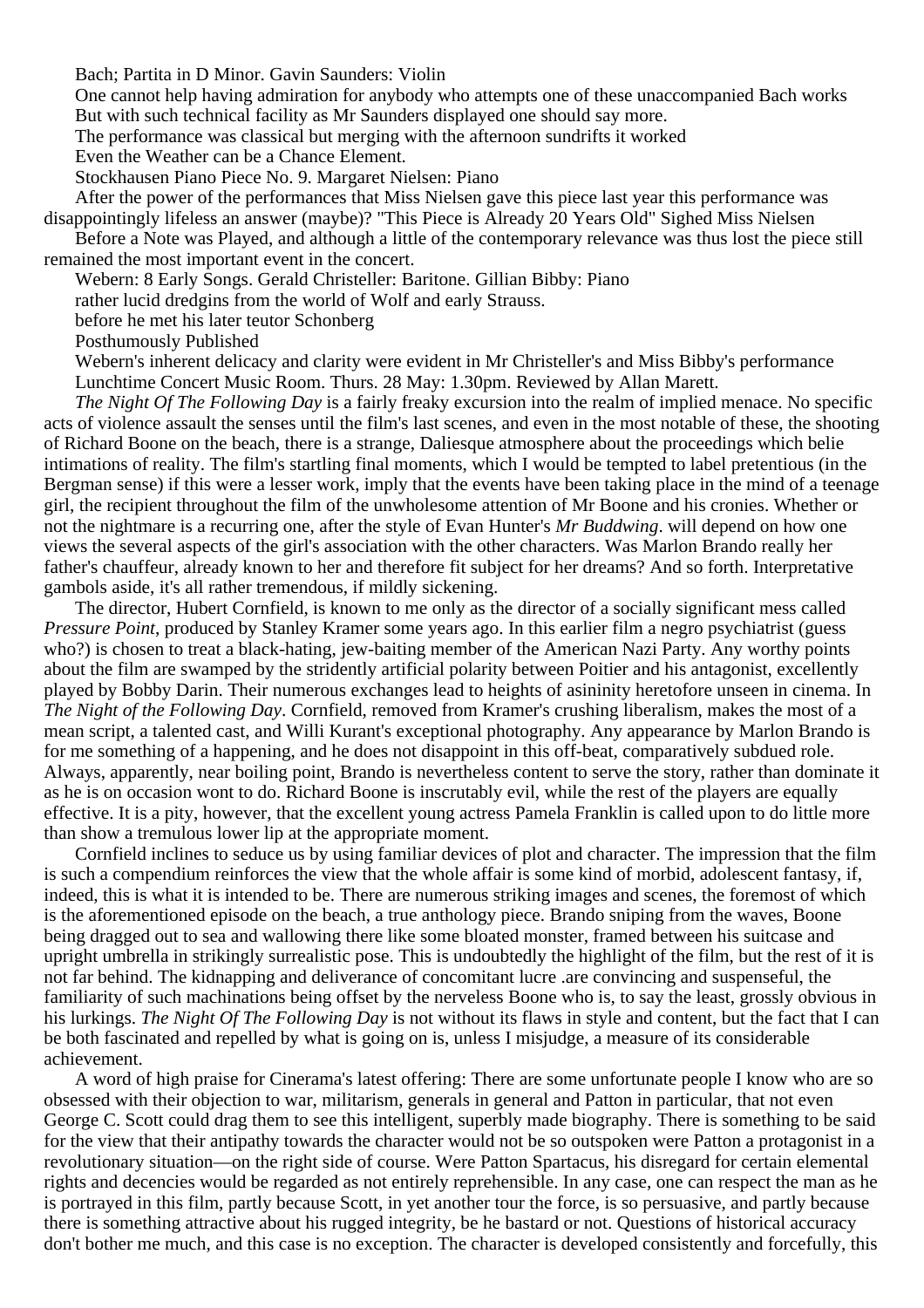being sufficient to offset any suspicion that a wee bit of whitewash has been splashed here and there.

Franklin Schaffner, whose previous credits include *The War Lord. The Best Man* and *The Planet Of The Apes*, makes the most of the Spanish and North African settings and Scott's apparents limitless talents. The battle scenes are viewed from a distance [*unclear:* was] seen by the ancient strategists Patton would have as his [*unclear:* memeber] This approach is decidedly fresh after the cut and thrust cause of the hand to hand fighting so often seen in war films. As is the [*unclear:* was] in most high class productions of this order the technical [*unclear:* hand] impeccable, and Fred Koenecamp's sumptuous visuals [*unclear:* comnb] enormously to the film's total effectiveness. I end this short [*unclear:* waste] with a plea that the film should be seen on its next appearance, scruples disregarded and doctrinal objections cast aside. Rex Benson

### **Classified**

Hotel St. George The "Seven Seas Bar" Best In New Zealand Nearest To University Modern, Comfortable Surroundings Cool Bright, Fresh Beer On Tap Always Food Available For Our "Food Bar" 11.45Am To 2.30Am And 6.15Pm To 7.30Pm Mixed Drinking—all Facilities Entrees, Cold Buffet. Vegetables, Hot Pies

Entertain Easily Order Your Take Away Party Foods From The Hostess 86A Upland Road Tel. 759116 Call To Discuss Your Needs

Student To Care For Children 2.30-5Pm, Tuesday Wednesday And Friday Rosaneath, On Bus Route Telephone 559558

Daysh, Renouf & Co. Members Wellington Stock Exchange National Mutual Centre Featherston Street Tel. 70-169

Barry & Sargent Ltd. Opticians 118 Willis St. Tel. 45-841

Paul Gill Suit Hire Service Suits For All Occasions First Floor Dominion Life Arcade Willis St, Wellington Phone 42-275

St. George Billiard Saloon Open 9 A.M.—11 P.M. Monday To Saturday 25% Disciunt To Students Monday -Wednesday

Sports The Sports Depot (Witcombe & Caldwell) Long-Standing Connection With University Sport. Every One Of Vk 24 Sports Catered For.

Downstage Theatre Cafe Star Boating Club Jervois Quay Nightly At 8.15 Pm. Dinner 6.45 Pm. "Zoo Zoo Widdershin'S Zoo" By. K B Laflan. Directed By Guck John

Victuallers Reginald Collins Ltd. Wholesale Wine And Spirit People. Vintners To The Students' Association Carry Slocks Of All Brands Of Ale, Spirits, Table Wine (From 55C), Sherry In Flagons (\$1,60) Of Quart Bottles. Free Delivery—callers Located At No. 3 Ballance Street (Corr Quay And)

### **China**

*This article has been reprinted from the last issue of Salient because the juxtaposition of several paragraphs made it unintelligible. We apologise for any inconvenience readers may have experienced.*

*Among the Canadian journalists in New Zealand for Trudeau's visit was Mark Gayn of the Toronto Star's Asia Bureau. Mr Gayn is a well-known commentator on China. We asked him for some general remarks on Chinese foreign policy.*

Dragon cartoon

China is a great power, like the United States, or Russia; she is led by extremely competent people. Her foreign policy is based on the fundamental needs and interests of China. It has to reflect these interests because, otherwise, China would be led to ruin, and China is not being led to ruin, nor is it being led into dangerous foreign adventures.

China's foreign policy, ever since 1949, has been coherent, and it has reflected two things: a desire to stay out of any dangerous wars and a compulsion to make sure that her border areas are protected. China has become involved in a number of conflicts, some of them on a huge scale; as, for instance, in North Korea. China went in because she felt that American troops were moving in too close to her territory. In fact, they were right across the river from Manchuria. And she became involved in a conflict with India. This again was in the belief, which beyond any doubt is genuine, that there is an ill-defined area on the border between China and India and India was poaching on this territory. It is important to remember that the regime of Chiang Kai Shek also had refused to sign any agreements on the India-China border because it also felt that the original dividing line was unfair and ill-defined.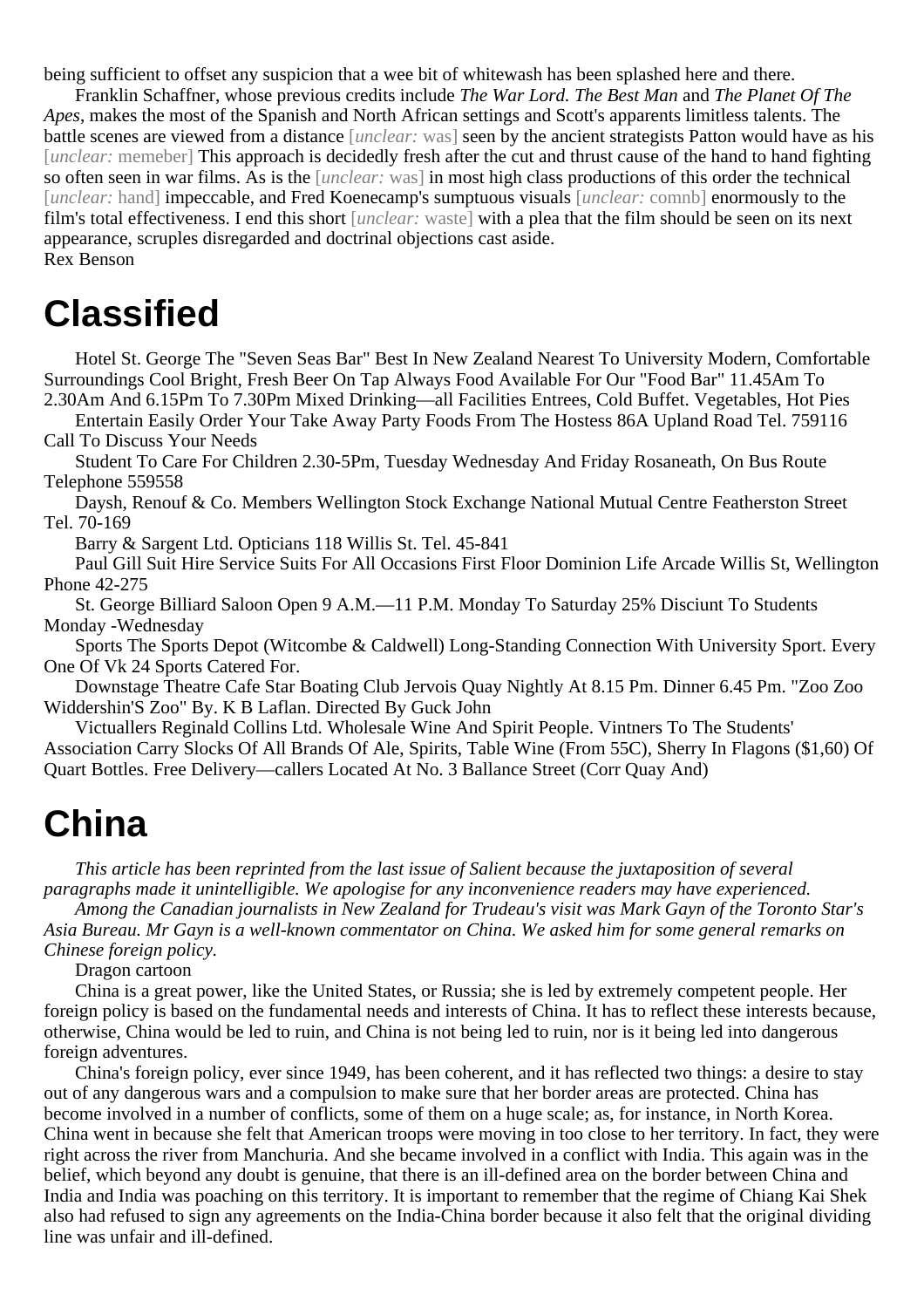China is preoccupied today with a number of very intricate and very vital problems and dangers. Her main preoccupation in the last, say, three months has been with Japan, and this has been more or less predictable. Japan is also a great Asiatic power and is certainly moving to rearmament. In November, after his visit to Washington, Prime Minister Sato spelled out at least some of Japan's foreign policy for the years to come, and the Chinese feel that it threatens them. Sato, after returning from Washington, said that it was essential for Japan to have South Korea and Taiwan in friendly hands. Peking looks at this—and it has always been suspicious of Japan, and always hostile to the present government—and feels that here are the Americans presumably pulling out of Asia and Japan is moving in. Japan is going to be, to use their own jargon, the 'Gendarme of Asia'. Sato's statement has been reiterated a number of times since November, and as a result I think that Chinese foreign policy has come to some sort of a milepost. They have to begin to prepare for future conflicts, whether they're armed conflicts or political conflicts, with Japan. Now one of the by-products of this was the meeting in Pyongang, in North Korea, about 6 weeks ago between Chou En Lai and Kim II Sung, the leader of North Korea. Both of them are vitally concerned, because when Sato speaks about his desires to keep South Korea in friendly hands he becomes of vital interest to North Korea which never stops, not for a day, talking about the reunification of Korea. And, of course, Taiwan is of tremendous concern and interest to. China. So Japan beyond doubt is the main concern of China.

But China also sees all of Asia as an area in which she is in conflict at the present with the United States and with the Soviet Union. There's a lot of talk in the United States about making gestures towards an understanding with China. We will let our journalists go to Peking, or we will relax our restrictions on some of the trade with China, and so on. And this of course is a childish idea. The Americans cannot possibly have any understanding with China, they cannot come to any understanding, until their entire policy in Asia is changed. The Chinese are interested in knowing that there is a 7th Fleet in the Formosa Straits and that Taiwan is really protected by US power, or that US power is also massed very near the Chinese border, south of the Chinese border. So China sees the United States as an ever-present threat.

Now, of course there is also another dimension—ideological conflict. Mao Tse Tung has been steeped in a Marxist ideology which sees the world in terms of a great conflict between the bad ones and the good ones—the capitalists and the socialists. The entire foreign policy of China is coloured by this ideological approach. So even if the United States withdrew from all these areas I would think the conflict would continue on a different plane. The United States still remains a symbol of the Enemy. It is seen as the stronghold of capitalism and imperialism and so on, and the whole Chinese revolution is committed to the idea of getting rid of this enemy.

The third, and a very powerful, enemy—and one that the Chinese were extremely concerned about in 1969—is the Soviet Union. Again there's been a lot of very silly talk about a Soviet conventional nuclear preventive against China. There's been a lot of talk about Chinese guerilla raids into Siberia and so on. Both of these countries pursue a cautious foreign policy, and until and unless they feel that their vital interests are concerned, or that the gamble is worth taking they won't take serious risks. The Soviet Union took the gamble in Cuba when it tried to put missiles there. The Soviet Union is now in what I regard as a very dangerous gamble in the Middle East. Once you introduce Soviet pilots into the area, it transforms the whole scale and nature of the conflict in there. Though the Russians are still talking persistently about stopping Israeli imperialism, it's a lot of nonsense. It's also rather silly in the context of politics today to talk about helping the Arab countries to maintain their indepence against eneroaching imperialism. What will really happen is that Soviet intervention must bring the United States into the conflict, and then it becomes surely very dangerous.

The Chinese are involved in a conflict with the Soviet Union, for such a variety of reasons that I wouldn't even try to talk about them. Some of them are ideological. More important is the question of what kind of a revolution they are to have in the world. Their attitude towards revolutionary movements involves a fundamental debate on strategy: whether to be militant or cautious in revolution-making. In this debate the two countries take different positions, simply because they're in different stages of development. The Soviet Union is concerned lest it become involved in a nuclear war. The Chinese have decided that nuclear weapons are a paper tiger and therefore you need not worry about them; after all in Vietnam the Americans never use nuclear weapons so therefore don't be passive in your help to revolutionary movements everywhere. There is a long-standing dispute on the border. There is the question of who is to lead revolution everywhere, and so on. So these are rather fundamental interests. On the other hand the conflict is not such as to lead the other country to think that it must become engaged in a devastating war. Both of them have a coherent foreign policy and they're not likely to engage in suicidal wars. So I don't expect a major war. I think that it is possible that there will be continued border clashes, some of them perhaps on a very heavy scale, but I don't see any likelihood of major wars between Russia and China. Also, of course, the Russians feel that the real crux of their dispute with China is Mao's attitude towards the Soviet Union. Mao is 77 and sooner or later, probably sooner, he will die. You don't become involved in a major war with the Chinese when 6 months from now Mao is dead, and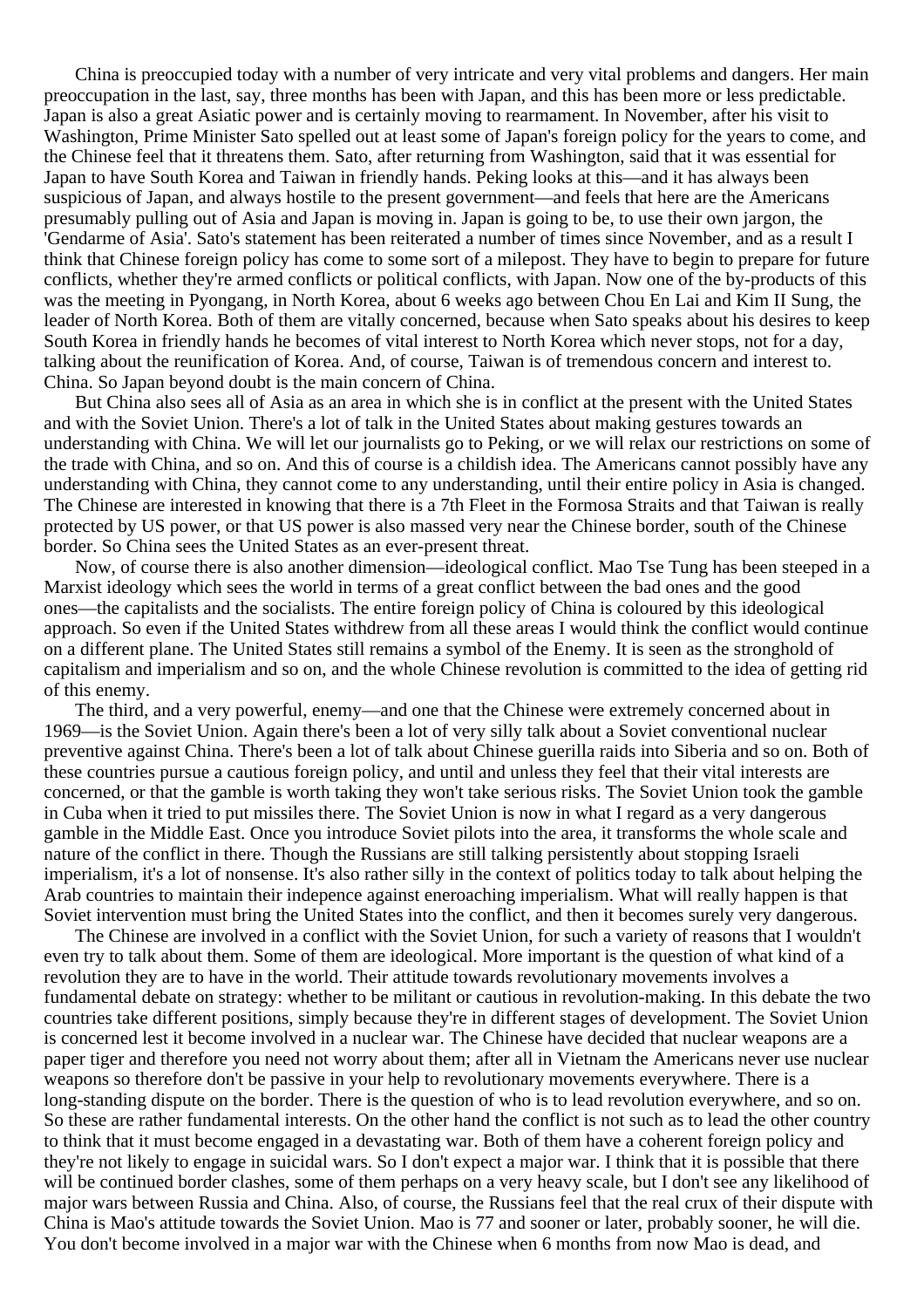perhaps you can at least negotiate on some issues with the Chinese and stop this dispute which is really hurting both of them.

The fascinating thing about Chinese foreign policy is the part that ideology plays in its shaping and its development and how ideology is closely linked with the nation's interests. How one is woven into the other. I was very lucky to have been able to see Mao in the years when he was still in flight—in the caves in which he lived in a place called Yenan in the north west of China. It's a famous place, if you read Edgar Snow's Red Star Over China you'll find that it ends with Mao's arrival in Yenan. It was interesting that in his cave he had this rickety bookcase that was filled with the classics of communist Marxist philosophy. He lived in this wilderness, almost completely isolated from the world, and was immersed in this revolutionary thought which he of course tried to adapt to the realities of China as he knew them-the realities of the Chinese countryside especially. And out of this period there's come the political philosophy and a personal faith which has shaped his behaviour and the behaviour of all his companions, most of whom also went through ten years in Yenan. It has shaped both the foreign policy of China and the history of China. The cultural revolution cannot be understood at all unless you know something about the ten years that Mao spent in Yenan, about his views on the Good Revolutionary, about his view of revolutionary militancy, the need for sacrifice by young people, the need for obedience, the need for forgetting oneself for the sake of this ideal of revolution. It may be very difficult for us to understand this whole very complex plot because we live in a different context but in his context largely peasant China, and the revolution has been going on for 45 years now, it makes sense.

#### Now it can be Revealed Department

Many are the security precautions taken by the New Zealand Government to deal with the current Royal Tour, but none so bizarre as the special decrees relating to the smashing of the Queen's lavatory seats.

It seems that on her last tour of New Zealand some years ago, the Queen, suffering from a mild illness on her way through some little-known town, was forced to beat a hasty retreat into a convenience which had not been prepared for her.

As soon as Her Majesty left the premises, a greedy speculator leapt on the lavatory seat, wrenched it from its fittings and, after much bargaining, sold it illegally as a Royal souvenir for a sum rumoured to be not less than \$4,000.

The New Zealand Government, shocked by the story of such shameless speculation, issued a decree that any lavatory seat imprinted by Her Majesty during this Royal Tour would have to be made of plastic and, immediately after the Royal usage, smashed to pieces in the presence of a civil servant.

*Reprinted from Private Eye*

### **"Now scrape."**

### **Notes Towards a Definition of Art**

#### **First display in library series**

The recent display of Kees Hos' prints in the Library was the first of a series of such exhibitions to be held throughout the year featuring the work of leading New Zealand artists.

Kees Hos studied at the Royal Academy of Fine Arts at the Hague. He began publishing when he came to New Zealand in 1936. Since then he has explored new methods of relief printing and intaglio which allow him a flexible and spontaneous way of image formation.

The prints in the exhibition are concerned with the duality of spirit and matter. Elements representing our physical material and commercial involvement are contrasted with the organic, spiritual and etheric forces in a free and creative way within the idiom of the medium, but not as illustration.

#### **Critic unstimulated**

Clement Greenberg's brief discussion of the contemporary art scene pointed to the inevitable limitations to which art in New Zealand is subjected. Though we may strive to create a significant art scene our aspirations must be necessarily modest.

For, as Mr Greenberg emphasised, all great art is produced and is intimately connected with a major art centre: Paris for the last generation. New York today. Such a centre provides the pressure and stimulation of the most ambitious artists of the day.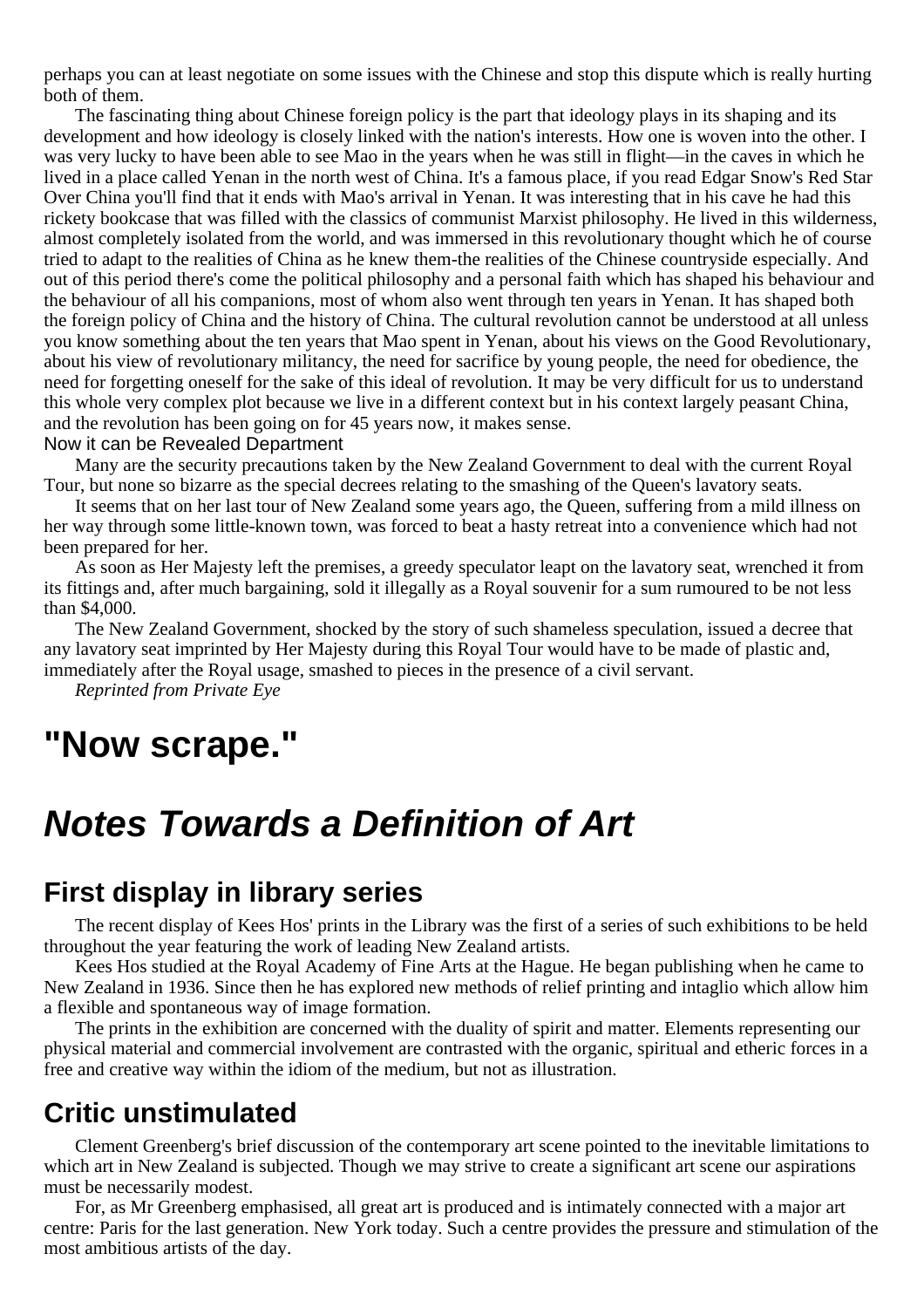It offers the opportunity to see the actual creations of the contemporary movement, as compared to the crude reproductions available elsewhere. And so New Zealanders rarely get a chance to view great works of art. Consequentially all our important artists must seek inspiration overseas—an unfortunate situation to which no satisfactory solution seems possible.

Sir

—In an Art Review which appeared in your issue nf June 25th, the following sentence appeared: "Elements representing our physical material and commercial involvement are contrasted with the organic, spiritual and etheric forces in a free and creative way within the idiom of the medium, but not as illustration."

Reviewer Helen Kedgley deserves some sort of award for this extraordinary comment. She should eschew such esoteric obfuscation.

Yours faithfully,

M.C. Mitchell

### **Peebles' constructions**

Victor Pasmore, one of Britain's greatest contemporary painters, believes, as does Clement Greenberg, in the immense importance of the artist's environment on his individual expression. He says: "One's development is the ultimate result of one's background and the influence one undergoes." And the work of Don Peebles, a chiefly self-taught artist, is currently being exhibited in the library. He has greatly benefited from his recent overseas experience where he was strongly influenced by Victor Pasmore's recent three-dimensional work and has since concentrated on pure abstract reliefs and instructions.

But above all, Don Peebles had managed to assimilate Pasmore's influence into his own personal vision. In contrast with Pasmorc's characteristic quality of transparent lightness, Peebles animates the static forms of his constructions with strong carefully chosen colours. His sensitive and intelligent work carries the conviction of sincere and considered individual expression.

Of the works exhibited in the library the artist says: "I should like these small works to be seen as autonomous or self-sufficient. Rather than having direct links with constructivism, they are essentially painterly. Neither the reliefs nor the paintings form a mathematical basis but are assembled with a free sense of order more characteristic of the painter than of the function-influenced architect or designer."

### **An example from Don Peebles' exhibition.**

### **Current prints**

#### By Helen Kedgley

Last year the New Zealand Print Council was formed at the Auckland Art Gallery. The council will provide organised support and encouragement for the substantial body of serious printmakers that now exist in New Zealand.

Printmaking essentially involves leaving an impression of the artist's image on the surface of another object. As such it is an original creation and must be recognised as a work of art.

Among the best known printmakers in New Zealand today are Elva Bell, Patrick Hanly, Barry Cleavin and Mcrvyn Williams, but the most outstanding is John Drawbridge.

Born in Wellington in 1930 he was an assistant lecturer at Teachers' College before being awarded the National Art Gallery Travelling Scholarship in 1957, which enabled him to study at the Central School of Arts and Crafts, London, where many of the new approaches to printmaking were taught. For a year he studied printmaking in Paris under S.W. Haytcr and Johnny Friedlandcr. At present he lives in Wellington where he teaches in the design department of the Wellington Polytechnic.

Ten of John Drawbridge's prints are currently exhibited at the National Art Gallery. All are of an' extremely high standard. In the 'Tanya Going and Coming'' scries the artist is concerned primarily with exploring three different aspects of space. With utmost simplicity of colour—black, grey and white—he captures the essential quality of space; not by alternately defining the area, but by suggesting its infinity with a subtly distorted perceptive. By varying the tone and texture of his prints, introducing grey patterned areas to relieve the intensity of the contrasting black and white, the prints are given an imaginative, almost lyrical quality.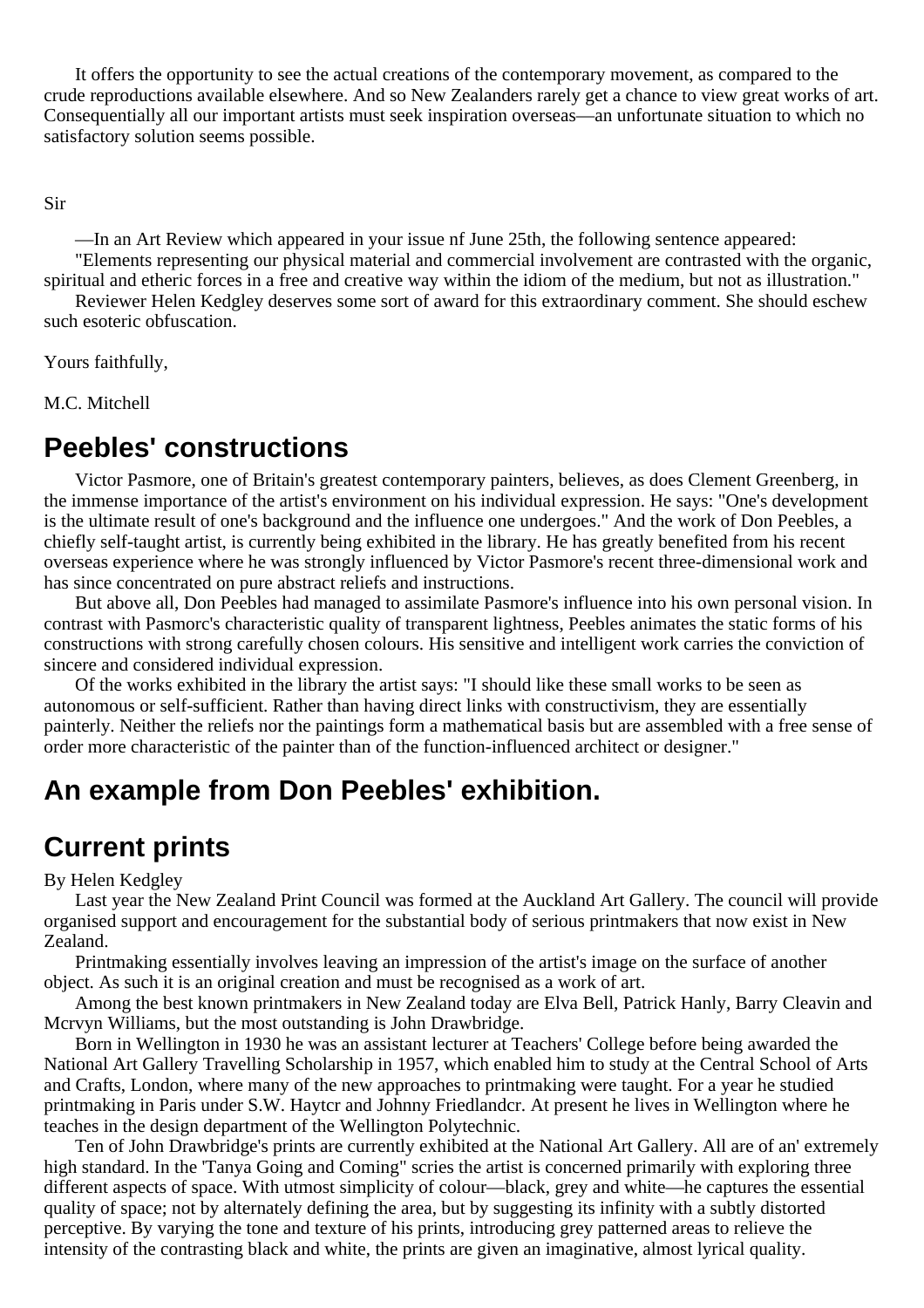The stark area of plain black give the prints solidarity and density. Areas of light are carefully placed so as to draw the eye into the moving "Tanya Going and Coming."

Sir—I have a strong disposition to think that there is always something in what your correspondent Mr M.C. Mitchell has to say. But his recent attack on your Art Reviewer, Helen Kedgley, is, I fear, unfounded.

Take, for example. Miss Kedgley's contribution this week. There is a photograph of what to me appears to be a diagonally shattered black square with two right angle lines and a prong sticking into a white background.

But, alas, I am mistaken. This, says the accompanying review, is an example of the artist's assimilation "of Pasmore's influence into his own personal vision". Aghast, I learn that "In contrast with Pasmore's characteristic quality of transparent lightness, Peebles animates the static forms of his constructions with strong carefully chosen colours".

This is great stuff.

Yours faithfully,

J.R. Wild

#### **A suitable case for treatment**

The work of one of New Zealand's best artists, Patrick Hanly, is at present on display in the library. A well-known New Zealand artist, Patrick Hanly spent four years at the Canterbury art school, and studied in Europe for six years. He has received scholarships from the Italian government, the Dutch government, the British Arts Council and the Queen Elizabeth II Arts Council. His work has been widely exhibited overseas as well as in New Zealand.

The eleven paintings in the library are selections from the major series of the artist's work 1959-1967.

The "Fire" and "Showgirl" series painted while Hanly was in Europe represent what the artist himself would describe as his "corny" stage, when he was concerned to create socially significant and symbolic paintings. These powerful pieces of work are characterised by an energetic, almost feverish, application of colour.

By contrast in the "Figures in Light" series, Hanly's work has become more stylised, formal and ordered. After returning to New Zealand he was greatly affected by the light and space. He portrays this feeling in his paintings with impersonal people painted in hard light. Similarly in 'The Girl Asleep" scries, again painted in a beautifully controlled and restrained style, he captures the mood of the sleeping girl.

Finally with the "Pacific Icons" series Hanly has moved away from representational work and created abstract images of the Pacific "essentialness."

The Benson and Hedges Art Award is at present being exhibited at the National Art Gallery.

#### **Figures in Light, 16—Hanly**

With a very generous first prize of \$3000, 26 selections from 214 entries, one would expect this exhibition to present some of New Zealand's best art.

But this is not the case. (Most of the artists, in striving to keep up with overseas trends, seem to have confused originality with novelty. As' a result their paintings tend to be facile and unconvincing attempts at emulation of overseas artists.

Ian Scott's "Mini Skirt", for example, can be distinguished from Britain's Allan Jones by his lack of technical skill; Don Driver adds his own personal touch to his coloured stripes with pieces of stainless steel—must he!

Ralph Motere's "Black Painting" of the Ad Reinhardt variety is in fact divided into four by a red strip of colour, and Ray Thornburn uses fluorescent lights in his "Modular I" to add chaos to his confusion.

However, there were notable exceptions such as Michael Smithers' beautifully painted "Rock Pools" and Patrick Hanly's "Now and Forever".

The winning painting, Wong Sing Tai's "Outside The Inside Out" is certainly an impressive and powerful piece of work, if not exactly pleasing to the eye. The mail scene based on the artist's personal experience conveys with a disconcerting reality the horror of the claustrophobic jail.

The bareness of the room in which the prisoner crouches menaced by a huge black figure is emphasised by the restrained use of colour.

Nevertheless, I do feel that the overall standard of the exhibition was disappointingly low, reflecting the poor quality of much of New Zealand art.